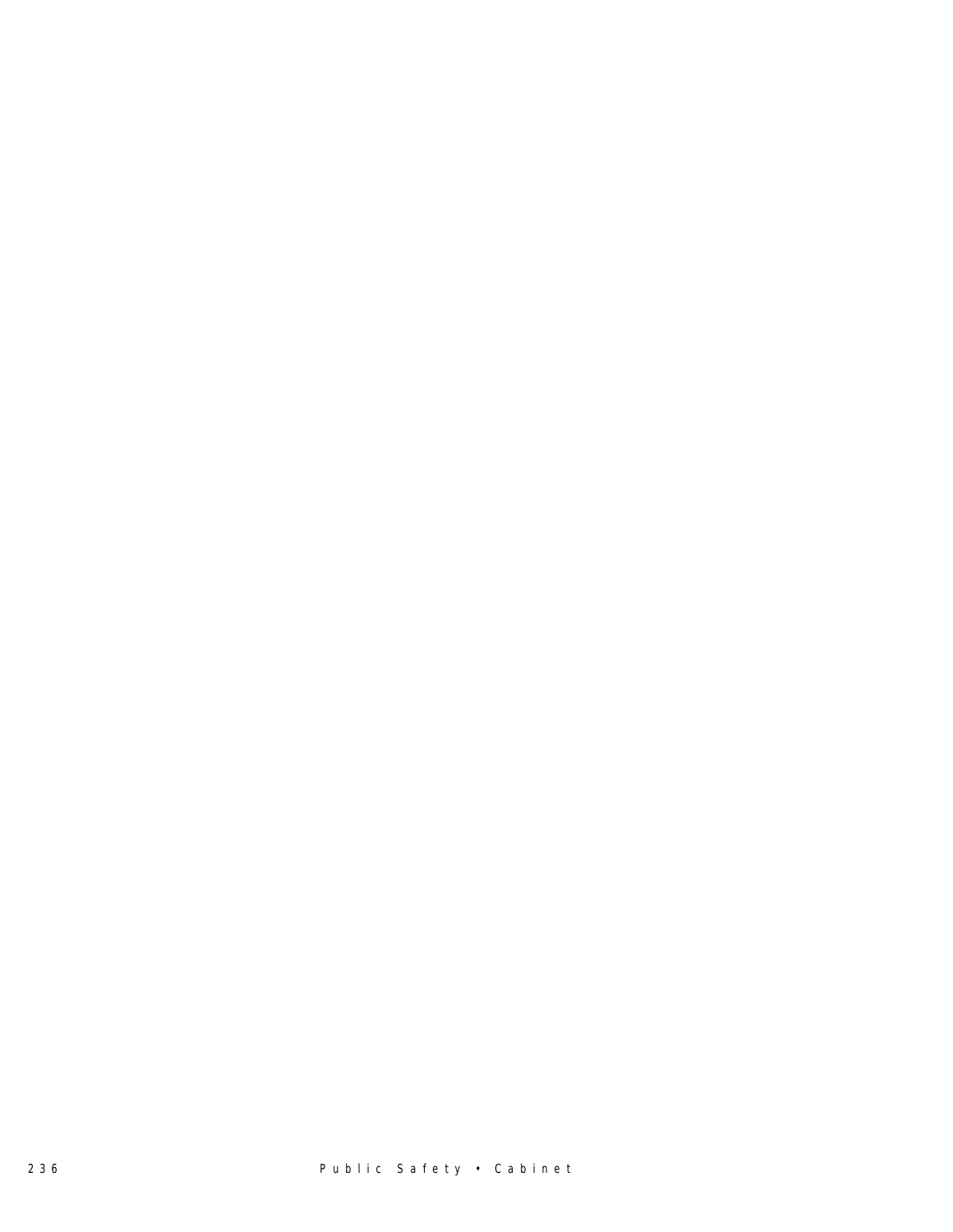## Public Safety

### *Cabinet Mission*

The Fire Department and Police Department serve to protect the lives and property of City residents. The City maintains a ready state of preparedness through sufficient staffing levels, state-of-the-art equipment, and continual training and evaluation of policies and practices. The focus on neighborhood presence helps the City prevent crime and fire incidents quickly, and increases the sense of safety and security by residents and businesses.

| <b>Operating Budget</b>            | Program Name                         | Total Actual '09           | Total Actual '10           | <b>Total Approp '11</b>    | <b>Total Budget '12</b>    |
|------------------------------------|--------------------------------------|----------------------------|----------------------------|----------------------------|----------------------------|
|                                    | Fire Department<br>Police Department | 165,300,208<br>288,631,945 | 173.632.219<br>282,413,334 | 176.432.049<br>270,874,944 | 181,935,102<br>269,229,759 |
|                                    | <b>Total</b>                         | 453,932,153                | 456,045,553                | 447,306,993                | 451,164,861                |
| <b>Capital Budget Expenditures</b> |                                      | Actual '09                 | Actual '10                 | <b>Estimated '11</b>       | Projected '12              |
|                                    | Fire Department<br>Police Department | 874.106<br>5,467,148       | 6.619.039<br>6,063,716     | 5.414.801<br>10,675,000    | 6,735,671<br>6,848,765     |
|                                    | <b>Total</b>                         | 6,341,254                  | 12,682,755                 | 16,089,801                 | 13,584,436                 |
| <b>External Funds Expenditures</b> |                                      | Total Actual '09           | Total Actual '10           | Total Approp '11           | <b>Total Budget '12</b>    |
|                                    | Fire Department<br>Police Department | 437.079<br>8,238,822       | 1.929.113<br>16,381,919    | 3.951.993<br>13,640,668    | 2,512,416<br>16,068,175    |
|                                    | <b>Total</b>                         | 8,675,901                  | 18,311,032                 | 17,592,661                 | 18,580,591                 |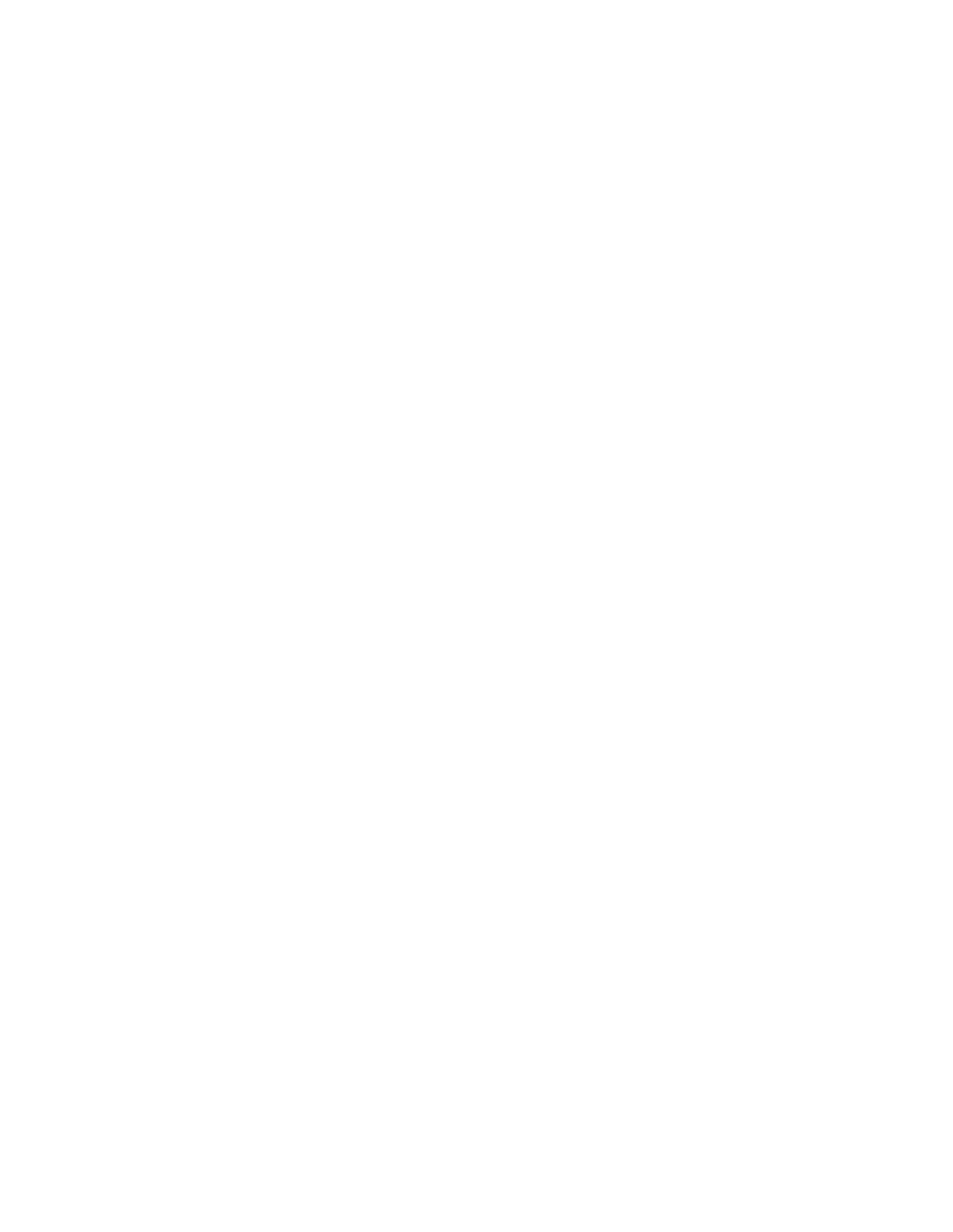## Fire Department Operating Budget

#### *Roderick J. Fraser, Jr., Commissioner Appropriation: 221*

### *Department Mission*

We, the Boston Fire Department, are an organization of dedicated professionals who are committed to serving the community by protecting life, property, and the environment through prevention, education, emergency medical, civil defense and fire service. We will provide fire protection and emergency service throughout the City of Boston by adequately staffing, training, and equipping firefighters at specific locations within the city.

### *FY12 Performance Strategies*

- To enforce city and state fire code regulations and to review all applications for compliance.
- To initiate and supervise firefighter development.
- To maintain the conviction rate for fires resulting from arson.
- To perform corrective maintenance on apparatus and vehicles.
- To perform scheduled preventive maintenance on apparatus and vehicles.
- To promote fire safety education programs aimed at reducing loss of life, injury and property damage resulting from preventable incidents.
- To provide highly trained and skilled EMT-First Responders delivering quality care in a timely manner.
- To provide the best medical and rehabilitative service available to all injured firefighters to ensure their timely return to work.
- To respond to all calls in a timely and efficient manner.
- To respond to all incidents and calls.

| <b>Operating Budget</b>      | Program Name                               | Total Actual '09 | Total Actual '10 | Total Approp '11 | <b>Total Budget '12</b> |
|------------------------------|--------------------------------------------|------------------|------------------|------------------|-------------------------|
|                              | Administration                             | 23,350,615       | 33,685,027       | 12,367,257       | 11,809,365              |
|                              | Boston Fire Suppression                    | 114,837,063      | 115,326,843      | 137,067,875      | 142,285,774             |
|                              | Fire Alarm                                 | 7,546,719        | 7,274,965        | 7,865,163        | 7,664,461               |
|                              | Training                                   | 3,712,565        | 2,751,785        | 2,873,121        | 3,240,547               |
|                              | Maintenance                                | 6,647,790        | 5,895,426        | 5,878,461        | 6,279,618               |
|                              | Fire Prevention                            | 8,220,183        | 7,712,503        | 9,353,551        | 9,665,240               |
|                              | <b>Emergency Medical Response Division</b> | 985,273          | 985,670          | 1,026,621        | 990,097                 |
|                              | Total                                      | 165,300,208      | 173,632,219      | 176,432,049      | 181,935,102             |
|                              |                                            |                  |                  |                  |                         |
| <b>External Funds Budget</b> | <b>Fund Name</b>                           | Total Actual '09 | Total Actual '10 | Total Approp '11 | <b>Total Budget '12</b> |
|                              | ARRA - Commonwealth Staffing Grant         | 0                | 330,622          | 960,696          | $\Omega$                |
|                              | Assistance to Fire Fighters                | 9,873            | 863,759          |                  | 284,000                 |
|                              | <b>Buffer Zone Grant</b>                   | 12,921           | 53,350           |                  | 86,916                  |
|                              | Commonwealth Security Trust                |                  | 20,000           |                  |                         |
|                              | Fire Fighting Equipment                    | 71,623           | 10,511           |                  |                         |
|                              | Hazardous Materials Response               | 81,425           | $\bigcap$        | 237,500          | 254,500                 |
|                              | Hazmat Recovery Fund                       | 43,279           | 18,128           | 75,000           | 78,000                  |
|                              | Mass Decontam Unit (MDU)                   | 26,766           | 35,306           | 20,000           | 20,000                  |
|                              | Mass Water Resource Project                | 16,238           | 492,084          | U                |                         |
|                              | MetroFire Agreement                        | 0                | 0                | 24,000           |                         |
|                              | <b>MTA Operations Tunnel</b>               | 6,113            | 40,031           | 39,000           | 39,000                  |
|                              | Port Security Program Grant                |                  | $\left($         | 819,743          | $\theta$                |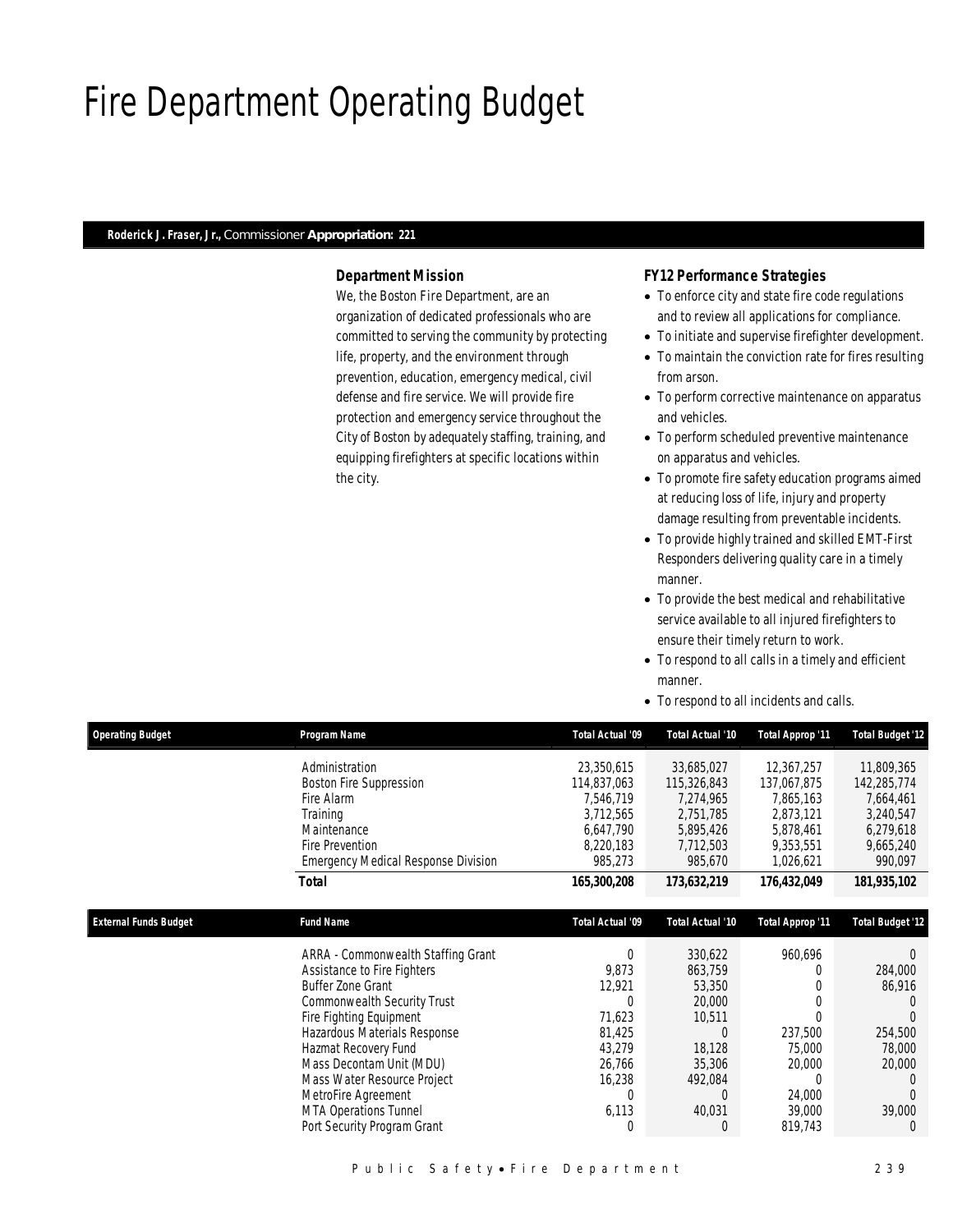|                                    | S.A.F.E Grant Program<br>State Hazmat Team<br>State Training Grant | 9.641<br>159.199          | 30.769<br>34,553          | 9.054<br>17,000<br>1,750,000 | 1,750,000                 |
|------------------------------------|--------------------------------------------------------------------|---------------------------|---------------------------|------------------------------|---------------------------|
|                                    | <b>Total</b>                                                       | 437,078                   | 1,929,113                 | 3,951,993                    | 2,512,416                 |
|                                    |                                                                    |                           |                           |                              |                           |
| <b>Selected Service Indicators</b> |                                                                    | Actual '09                | Actual '10                | Approp '11                   | <b>Budget '12</b>         |
|                                    | Personnel Services<br>Non Personnel                                | 151,400,136<br>13,900,072 | 160,513,641<br>13,118,578 | 163.524.841<br>12,907,208    | 168,969,478<br>12,965,624 |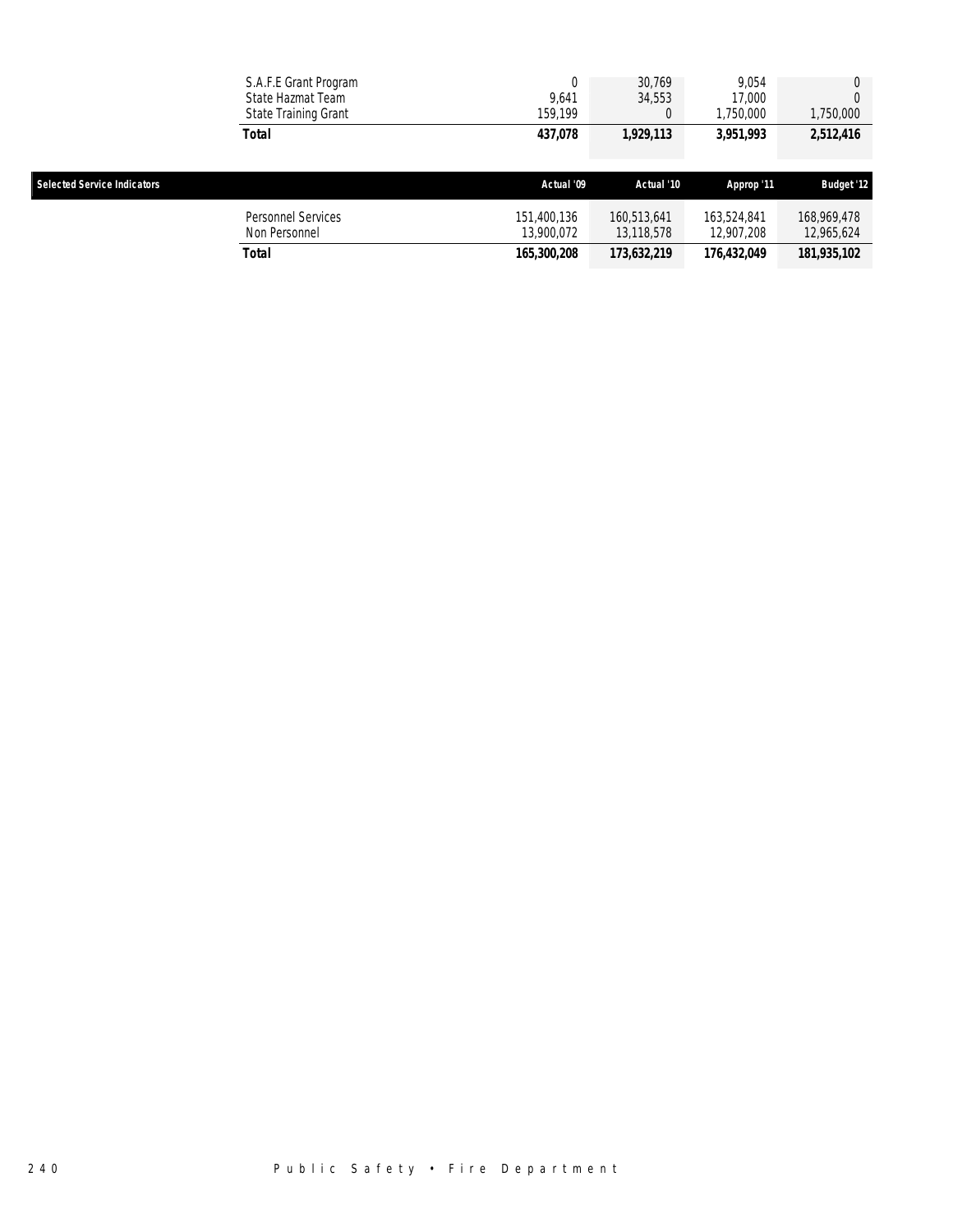## Fire Department Operating Budget



#### *Authorizing Statutes*

- Generally, See Boston Fire Prevention Code; CBC St. 11 §§ 75-87; CBC St.2 § 753; M.G.L.A. c. 148.
- Commissioner: Appointments, Powers and Duties, CBC St. 11 §§ 75-78; CBC Ord. §§ 11-4.1-11-4.4; 1960 Mass. Acts ch. 755 § 1; 1962 Mass. Acts ch. 338 § 1.
- Mutual Aid Assistance, CBC Ord. § 11-4.3.
- Licenses and Permits, See Boston Fire Prevention Code; CBC St. 14 §§ 50, 158-159; M.G.L.A. c. 148, § 28.
- Fire Prevention Code, 1962 Mass. Acts ch. 314.

#### *Description of Services*

The Fire Department provides fire and emergency protection to all Boston residents and to the hundreds of thousands of people who work, shop and visit the city. To provide this protection, the Fire Department deploys 33 engine companies (five of which are trained and staffed to respond to hazardous material, weapons of mass destruction and decontamination incidents), 19 ladder companies, one fire brigade, three tower ladder companies, two rescue companies, one marine unit (comprised of two vessels), a Safety Division, Six Special Operations Command Units which include a Hazardous Materials Operations Unit, a Mobile Decontamination Unit, a Decontamination Supply Unit, two Technical Rescue Support Units and a Collapse Unit. The Fire Department also operates a Special Unit that doubles as a lighting plant and backup Hazardous Materials Unit through a dispatching system maintained at the Fire Alarm Communications Center. The City's mutual aid agreement with surrounding areas continues to benefit the City and the involved communities. The Fire Prevention Program provides public education and inspections of residential and commercial properties, investigates suspected arson fires, and issues permits and licenses.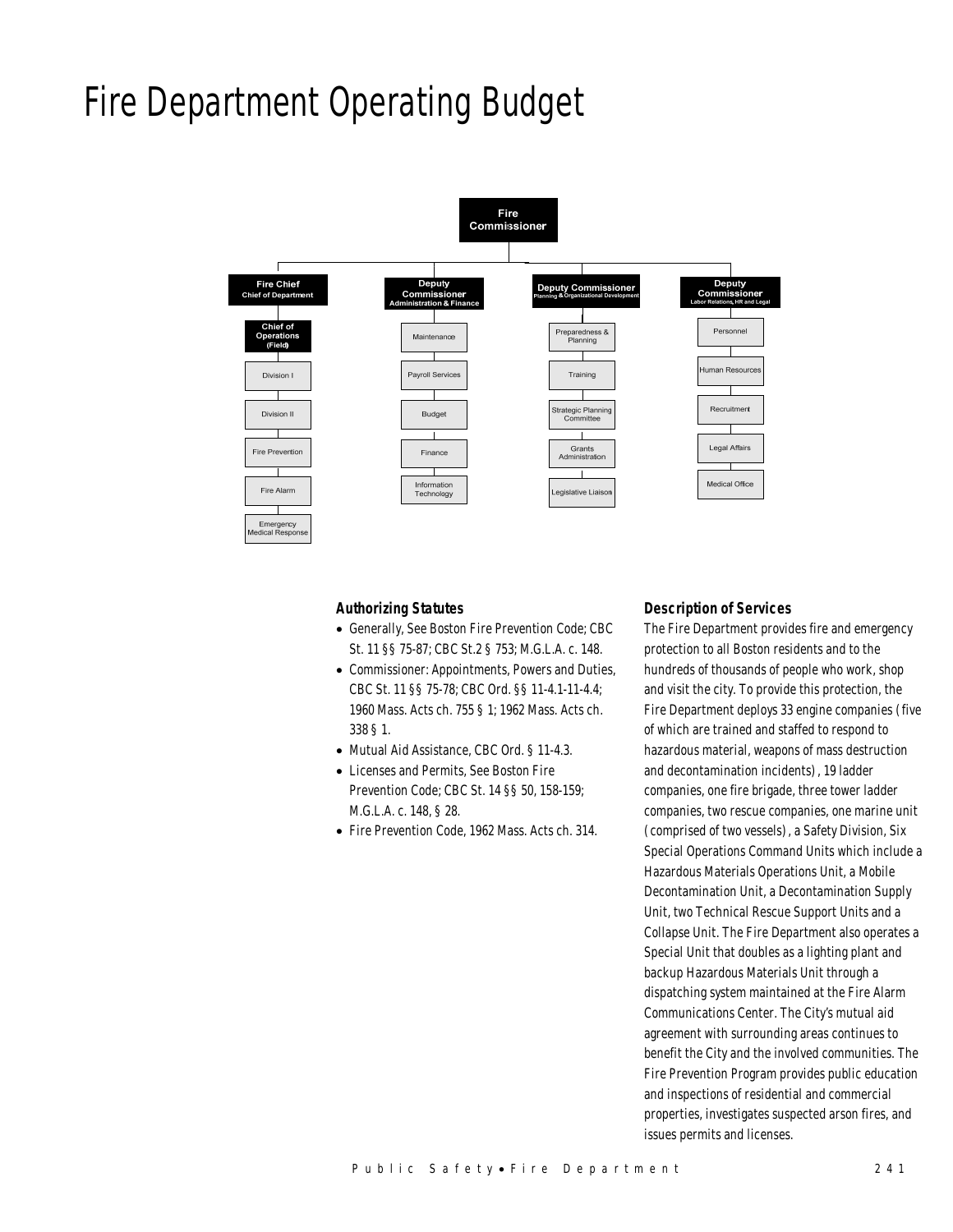## Department History

| <b>Personnel Services</b>       |                                                                                                                                                                                                                                                                                                      | FY09 Expenditure                                                                                      | FY10 Expenditure                                                                                         | FY11 Appropriation                                                                                              | FY12 Adopted                                                                                                     | Inc/Dec 11 vs 12                                                                                             |
|---------------------------------|------------------------------------------------------------------------------------------------------------------------------------------------------------------------------------------------------------------------------------------------------------------------------------------------------|-------------------------------------------------------------------------------------------------------|----------------------------------------------------------------------------------------------------------|-----------------------------------------------------------------------------------------------------------------|------------------------------------------------------------------------------------------------------------------|--------------------------------------------------------------------------------------------------------------|
|                                 | 51000 Permanent Employees<br>51100 Emergency Employees<br>51200 Overtime<br>51600 Unemployment Compensation<br>51700 Workers' Compensation<br><b>Total Personnel Services</b>                                                                                                                        | 136,427,898<br>$\mathbf 0$<br>14,665,850<br>63,860<br>242,528<br>151,400,136                          | 145,665,234<br>$\mathbf 0$<br>14,579,094<br>42,426<br>226,887<br>160,513,641                             | 148,891,944<br>$\overline{0}$<br>14,392,897<br>40,000<br>200,000<br>163,524,841                                 | 153,735,468<br>$\mathbf{0}$<br>14,974,010<br>60,000<br>200,000<br>168,969,478                                    | 4,843,524<br>$\mathbf{0}$<br>581,113<br>20,000<br>$\mathbf{0}$<br>5,444,637                                  |
| <b>Contractual Services</b>     |                                                                                                                                                                                                                                                                                                      | FY09 Expenditure                                                                                      | FY10 Expenditure                                                                                         | FY11 Appropriation                                                                                              | FY12 Adopted                                                                                                     | Inc/Dec 11 vs 12                                                                                             |
|                                 | 52100 Communications<br>52200 Utilities<br>52400 Snow Removal<br>52500 Garbage/Waste Removal<br>52600 Repairs Buildings & Structures<br>52700 Repairs & Service of Equipment<br>52800 Transportation of Persons<br>52900 Contracted Services<br><b>Total Contractual Services</b>                    | 765,709<br>1,930,467<br>0<br>48,032<br>533,479<br>2,313,170<br>30,909<br>406,962<br>6,028,728         | 680,254<br>1,416,018<br>$\mathbf{0}$<br>25,691<br>538,759<br>1,538,617<br>32,927<br>462,571<br>4,694,837 | 700,848<br>2,019,964<br>15,000<br>36,550<br>672,129<br>2,126,013<br>38,500<br>458,750<br>6,067,754              | 649,536<br>1,829,022<br>20,000<br>43,200<br>630,092<br>1,361,520<br>38,500<br>904,163<br>5,476,033               | $-51,312$<br>$-190,942$<br>5,000<br>6,650<br>$-42,037$<br>-764,493<br>$\mathbf{0}$<br>445,413<br>$-591,721$  |
| <b>Supplies &amp; Materials</b> |                                                                                                                                                                                                                                                                                                      | FY09 Expenditure                                                                                      | FY10 Expenditure                                                                                         | FY11 Appropriation                                                                                              | FY12 Adopted                                                                                                     | Inc/Dec 11 vs 12                                                                                             |
|                                 | 53000 Auto Energy Supplies<br>53200 Food Supplies<br>53400 Custodial Supplies<br>53500 Med, Dental, & Hosp Supply<br>53600 Office Supplies and Materials<br>53700 Clothing Allowance<br>53800 Educational Supplies & Mat<br>53900 Misc Supplies & Materials<br><b>Total Supplies &amp; Materials</b> | 788,759<br>182<br>50,091<br>85,773<br>74,230<br>905,850<br>$\boldsymbol{0}$<br>1,484,852<br>3,389,737 | 783,831<br>$\mathbf 0$<br>57,628<br>96,204<br>69,816<br>835,921<br>$\mathbf 0$<br>1,186,086<br>3,029,486 | 988,750<br>$\overline{0}$<br>65,000<br>111,225<br>75,138<br>847,000<br>$\overline{0}$<br>1,145,643<br>3,232,756 | 1,085,740<br>$\overline{0}$<br>65,000<br>96,475<br>77,428<br>832,700<br>$\overline{0}$<br>1,530,643<br>3,687,986 | 96,990<br>$\mathbf 0$<br>$\overline{0}$<br>$-14,750$<br>2,290<br>$-14,300$<br>$\theta$<br>385,000<br>455,230 |
| <b>Current Chgs &amp; Oblig</b> |                                                                                                                                                                                                                                                                                                      | FY09 Expenditure                                                                                      | FY10 Expenditure                                                                                         | FY11 Appropriation                                                                                              | FY12 Adopted                                                                                                     | Inc/Dec 11 vs 12                                                                                             |
|                                 | 54300 Workers' Comp Medical<br>54400 Legal Liabilities<br>54500 Aid To Veterans<br>54600 Current Charges H&I<br>54700 Indemnification<br>54900 Other Current Charges<br>Total Current Chgs & Oblig                                                                                                   | 62,227<br>146,445<br>$\mathbf 0$<br>$\mathbf{0}$<br>2,771,146<br>218,109<br>3,197,927                 | 61,232<br>195,272<br>0<br>$\mathbf 0$<br>3,598,043<br>178,155<br>4,032,702                               | 44,000<br>149,120<br>0<br>$\overline{0}$<br>2,138,080<br>225,582<br>2,556,782                                   | 44,000<br>149,120<br>0<br>$\Omega$<br>2,138,080<br>244,499<br>2,575,699                                          | $\mathbf 0$<br>$\theta$<br>$\overline{0}$<br>$\theta$<br>$\Omega$<br>18,917<br>18,917                        |
| Equipment                       |                                                                                                                                                                                                                                                                                                      | FY09 Expenditure                                                                                      | FY10 Expenditure                                                                                         | FY11 Appropriation                                                                                              | FY12 Adopted                                                                                                     | Inc/Dec 11 vs 12                                                                                             |
|                                 | 55000 Automotive Equipment<br>55400 Lease/Purchase<br>55600 Office Furniture & Equipment<br>55900 Misc Equipment<br><b>Total Equipment</b>                                                                                                                                                           | 0<br>748.798<br>16,329<br>518,553<br>1,283,680                                                        | 20,990<br>584,080<br>10,736<br>745,747<br>1,361,553                                                      | 0<br>522,990<br>$\mathbf 0$<br>526,926<br>1,049,916                                                             | 0<br>647,632<br>4,000<br>414,274<br>1,065,906                                                                    | 0<br>124,642<br>4,000<br>$-112,652$<br>15,990                                                                |
| <b>Other</b>                    |                                                                                                                                                                                                                                                                                                      | FY09 Expenditure                                                                                      | FY10 Expenditure                                                                                         | FY11 Appropriation                                                                                              | FY12 Adopted                                                                                                     | Inc/Dec 11 vs 12                                                                                             |
|                                 | 56200 Special Appropriation<br>57200 Structures & Improvements<br>58000 Land & Non-Structure<br><b>Total Other</b>                                                                                                                                                                                   | $\boldsymbol{0}$<br>$\boldsymbol{0}$<br>0<br>0                                                        | $\boldsymbol{0}$<br>0<br>$\boldsymbol{0}$<br>0                                                           | 0<br>0<br>$\boldsymbol{0}$<br>0                                                                                 | 160,000<br>0<br>0<br>160,000                                                                                     | 160,000<br>$\mathbf 0$<br>$\mathbf 0$<br>160,000                                                             |
|                                 | <b>Grand Total</b>                                                                                                                                                                                                                                                                                   | 165,300,208                                                                                           | 173,632,219                                                                                              | 176,432,049                                                                                                     | 181,935,102                                                                                                      | 5,503,053                                                                                                    |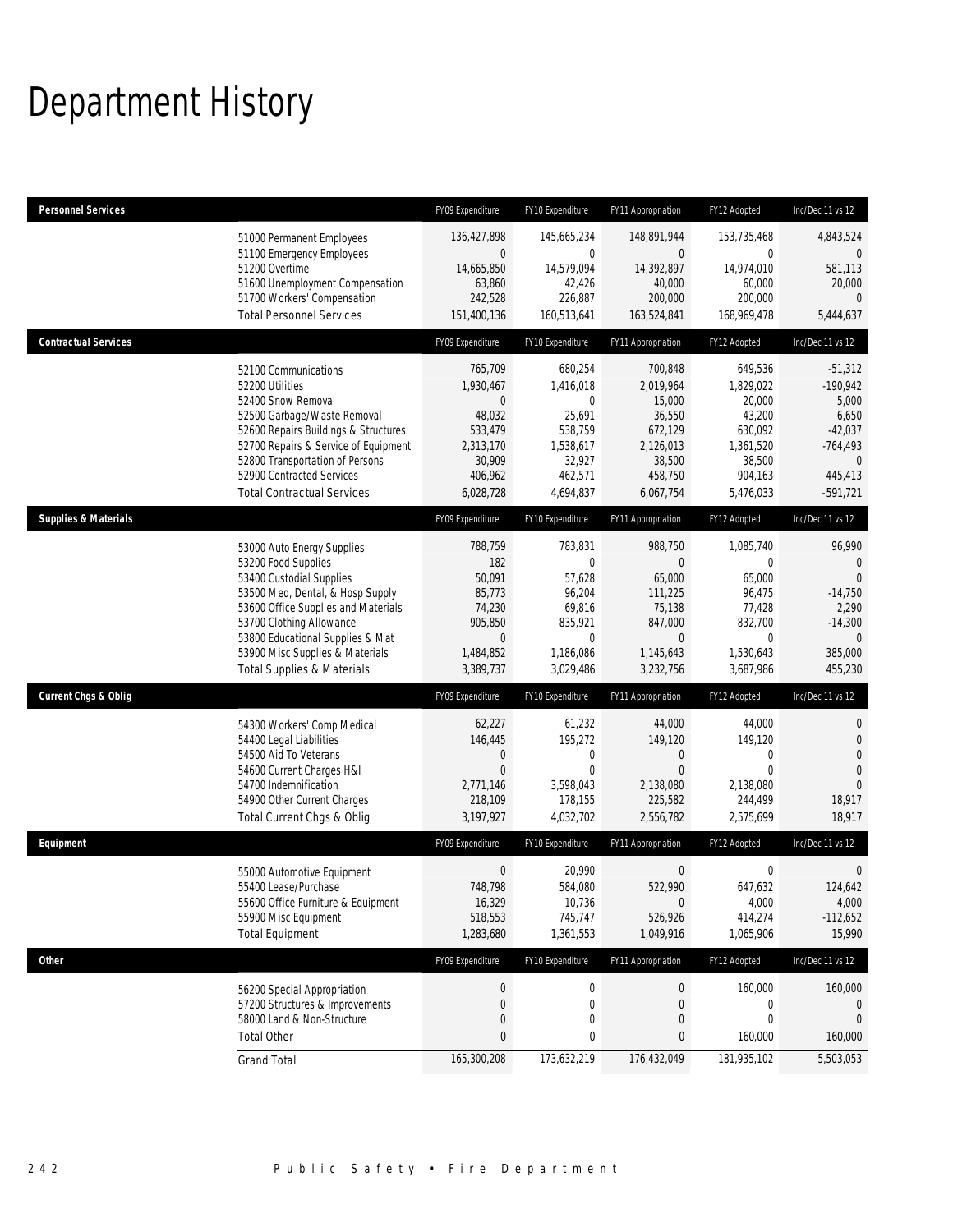## Department Personnel

| Title                               | Union<br>Code   | Grade      | Position | FY12 Salary | Title                                   | Code                        | Union Grade | Position | FY12 Salary |
|-------------------------------------|-----------------|------------|----------|-------------|-----------------------------------------|-----------------------------|-------------|----------|-------------|
|                                     |                 |            |          |             |                                         |                             |             |          |             |
| Commissioner                        | CDH             | <b>NG</b>  | 1.00     | 175,157     | FireCaptain(ScubaDiver)                 | IFF                         | 03          | 1.00     | 116,539     |
| Chief of Boston Fire Dept.          | EXM             | <b>NG</b>  | 1.00     | 166,161     | Fire Captain Administration             | IFF                         | 03          | 9.00     | 1,123,704   |
| Dep Comm - Planning & Organization  | <b>EXM</b>      | <b>NG</b>  | 1.00     | 105,577     | PrinFireAlarmOperator                   | IFF                         | 03          | 4.00     | 458,347     |
| Dep Comm-Labor & Legal              | EXM             | <b>NG</b>  | 1.00     | 105,577     | Fire Captain Tech                       | IFF                         | 03T         | 12.00    | 1,375,981   |
| ExecA sst(ChiefBureauOfAdmServ)     | EXM             | NG         | 1.00     | 121,271     | Fire Captain Adm Tech                   | IFF                         | 03T         | 2.00     | 252,420     |
| Gen Main Mech Frprs(CFM)            | AFG             | 19A        | 3.00     | 183,279     | Wkg Frpr Battery Oper(Fire)             | IFF                         | 02          | 1.00     | 99,730      |
| <b>Head Trainer</b>                 | AFI             | 18         | 1.00     | 67,017      | WkgFrprElec.EquipRepairprs              | IFF                         | 02          | 2.00     | 200,262     |
| Motor Equ RpprclassI(Bpdfleet)      | AFG             | 18         | 2.00     | 109,817     | WkgFrprsMachinist                       | IFF                         | 02          | 1.00     | 100,331     |
| Motor Equ RpprclassI(Bpdfleet)      | AFI             | 18         | 1.00     | 55,083      | InsideWireperson                        | IFF                         | 02          | 4.00     | 400,323     |
| <b>Admin Asstistant</b>             | AFI             | 17         | 1.00     | 63,798      | WkgFrprLinepr&Cablesplicer              | IFF                         | 02          | 6.00     | 601,786     |
| Gen Maint Mech Frprs                | AFG             | <b>16A</b> | 3.00     | 186,469     | Radio Operator (BFD)                    | IFF                         | 02          | 1.00     | 99,931      |
| Motor Equip Rppr ClassII (Bpdfleet) | AFI             | 16         | 1.00     | 43,102      | FireFighter(MasOfFBoat)                 | IFF                         | 02          | 6.00     | 601,085     |
| Hvy Mtr Equip Repairperson BFD      | AFI             | 16         | 6.00     | 259,982     | Fire Lieutenant                         | IFF                         | 02          | 155.00   | 15,513,048  |
| Prin Accnt                          | AFI             | 16         | 1.00     | 59,010      | FF (Master of Fire BoatDivMas)          | IFF                         | 02          | 1.00     | 103,836     |
| Data Proc Equip Tech                | AFI             | 15         | 1.00     | 40,913      | FireLieutenant(ScubaDiver)              | IFF                         | 02          | 5.00     | 509,766     |
| Sr Legal Asst (BFD)                 | AFI             | 15         | 1.00     | 54,559      | Fire Lieutenant-ADR                     | IFF                         | 02          | 2.00     | 195,865     |
| Admin Asstistant                    | AFI             | 15         | 3.00     | 158,594     | <b>Executive Assistant Commissioner</b> | IFF                         | <b>NG</b>   | 1.00     | 145,593     |
| Admin Secretary                     | AFI             | 14         | 3.00     | 135,199     | <b>EAP Coordinator</b>                  | IFF                         | 02          | 1.00     | 111,245     |
| Prin Storekeeper                    | AFI             | 14         | 1.00     | 48,503      | FireAlarmOper.(TrainingOfficr)          | IFF                         | 02          | 1.00     | 106,370     |
| Asst Prin Accntant.                 | AFI             | 14         | 3.00     | 145,509     | FireFighter(ProcurementOffcr)           | IFF                         | 02          | 1.00     | 101,833     |
| Collection Agent BFD FirePreve      | AFI             | 14         | 1.00     | 48,503      | Sr Fire Alarm Operator                  | IFF                         | 02          | 8.00     | 800,345     |
| Admin Analyst                       | AFI             | 14         | 1.00     | 41,583      | Fire Lieutenenant Tech                  | IFF                         | 02T         | 27.00    | 2,704,972   |
| Exec Asst (Fire Dept)               | EXM             | 14         | 1.00     | 122,889     | Fire Lieutenant Adm Tech                | IFF                         | 02T         | 2.00     | 216,309     |
| Wkg Frprs Leather & Canvas Wkr      | AFG             | 13         | 1.00     | 45,628      | <b>Chief of Field Services</b>          | EXM                         | ΝG          | 1.00     | 167,420     |
| Sr Sign Painter & Letterer          | AFI             | 12L        | 1.00     | 43,903      | Fire Alarm Operator                     | IFF                         | 01          | 21.00    | 1,713,201   |
| <b>Head Clerk</b>                   | AFI             | 12         | 8.00     | 322,605     | ElectricalEquipRepairperson             | IFF                         | 01          | 2.00     | 167,670     |
| Exec Asst (Dir.of HR)               | EXM             | 12         | 1.00     | 111,445     | Lineperson                              | IFF                         | 01          | 4.00     | 320,700     |
| Chaplain In Charge                  | AFI             | 12         | 1.00     | 43,119      | Radio Repairperson (BFD)                | IFF                         | 01          | 1.00     | 83,735      |
| Chaplain (Fire Dept)                | AFI             | 12         | 2.00     | 77,978      | FireFighter                             | IFF                         | 01          | 799.00   | 64,681,377  |
| Gen Maint Mech                      | AFI             | 11L        | 3.00     | 120,700     | FireFighter(AsstDiveMast)               | IFF                         | 01          | 2.00     | 173,079     |
| Dir Transportation                  | EXM             | 11         | 1.00     | 95,519      | FireFighter(ScubaDiver)                 | IFF                         | 01          | 7.00     | 598,573     |
| Chief Telephone Operator            | AFI             | 10         | 1.00     | 36,966      | FireFighter(FrstMarEngDi)               | IFF                         | 01          | 4.00     | 288,698     |
| Prin Data Proc Systems Analyst      | SE <sub>1</sub> | 10         | 1.00     | 101,178     | FireFighter(Tech/MotSquad)              | IFF                         | 01          | 1.00     | 86,837      |
| Fire Prev Supv(Fire Prot Eng)       | SE1             | 10         | 1.00     | 101,178     | FireFighter(InctComndSp)DFC             | IFF                         | 01          | 32.00    | 2,601,058   |
| Fleet Safety Coordinator            | SE1             | 10         | 1.00     | 88,229      | FireFighter(InctComndSp)DEP             | IFF                         | 01          | 9.00     | 728,696     |
| <b>Exec Asst Facilities</b>         | SE <sub>1</sub> | 10         | 1.00     | 87,953      | FF (Inct Comnd Sp) DEP-ADR              | IFF                         | 01          | 2.00     | 167,871     |
| Prin Clerk                          | AFI             | 09         | 1.00     | 32,974      | Public Information Officer              | IFF                         | 01          | 1.00     | 96,092      |
| Sr Data Proc SysAnalyst(Fire)       | SE <sub>1</sub> | 09         | 1.00     | 93,531      | Fire Lieutenant Administration          | IFF                         | 02          | 24.00    | 2,590,054   |
| Assoc Inspec Engineer (BFD)         | SE1             | 09         | 3.00     | 256,685     | FireFighter(EMSCoordinator)             | IFF                         | 01          | 1.00     | 97,387      |
| Sr Data Proc Sys Analyst            | SE <sub>1</sub> | 08         | 4.00     | 348,332     | Fire Fighter(Training Instruc)          | IFF                         | 01          | 8.00     | 738,585     |
| Case Manager (BFD)                  | SE <sub>1</sub> | 08         | 1.00     | 87,083      | Mask Repair Specialist                  | IFF                         | 01          | 2.00     | 183,746     |
| Prin Admin Assistant                | SE <sub>1</sub> | 08         | 4.00     | 348,332     | FireFighter(AutoArsonUnit)              | IFF                         | 01          | 1.00     | 89,874      |
| Supn (BFD/FAD)                      | IFF             | 06         | 1.00     | 151,065     | FF (FPD InspLev2Certification)          | IFF                         | 01          | 2.00     | 179,749     |
| DP Sys Analyst                      | SE <sub>1</sub> | 06         | 1.00     | 51,659      | FireFighterPaidDetailOfficer            | IFF                         | 01          | 2.00     | 185,851     |
| Dep Fire Chief                      | IFF             | 06         | 8.00     | 1,208,524   | FF(ConstituentLiaisonOff)               | IFF                         | 01          | 1.00     | 99,891      |
| Deputy Fire Chief Administration    | IFF             | 05         | 6.00     | 983,885     | FireFighter(LEPCTitle3Insp)             | IFF                         | 01          | 1.00     | 96,377      |
| Management Analyst (Fire)           | SE <sub>1</sub> | 06         | 1.00     | 72,511      | FF(FUIMajorCaseInvestigator)            | IFF                         | 01          | 1.00     | 90,075      |
| Sr Adm Asst (BFD)                   | SE <sub>1</sub> | 06         | 9.00     | 642,810     | FF(NFIRSProgramManager)                 | IFF                         | 01          | 1.00     | 96,377      |
| Asst Supn(Bfd/Fad)                  | IFF             | 05         | 1.00     | 131,517     | FF (FPD Night Division Inspec)          | IFF                         | 01          | 5.00     | 418,376     |
| Dist Fire Chief                     | IFF             | 05         | 28.00    | 3,680,670   | FF(FPDPlaceofAssemblyInsp)              | IFF                         | 01          | 6.00     | 539,647     |
| <b>District Fire Chief-ADR</b>      | IFF             | 05         | 1.00     | 131,517     | FF(FPDSpecialHazardsInsp)               | IFF                         | 01          | 3.00     | 269,623     |
| District Fire Chief Admin           | IFF             | 05         | 5.00     | 717,865     | <b>EAP Counselor</b>                    | IFF                         | 01          | 4.00     | 365,392     |
| Sr Adm Assistant                    | SE <sub>1</sub> | 05         | 8.00     | 525,057     | FF (FPDInspLevI1Certification)          | IFF                         | 01          | 9.00     | 786,869     |
|                                     |                 |            |          |             | FF(FemaleFFLiaisonOfficer)              | $\ensuremath{\mathsf{IFF}}$ | 01          | 1.00     | 88,054      |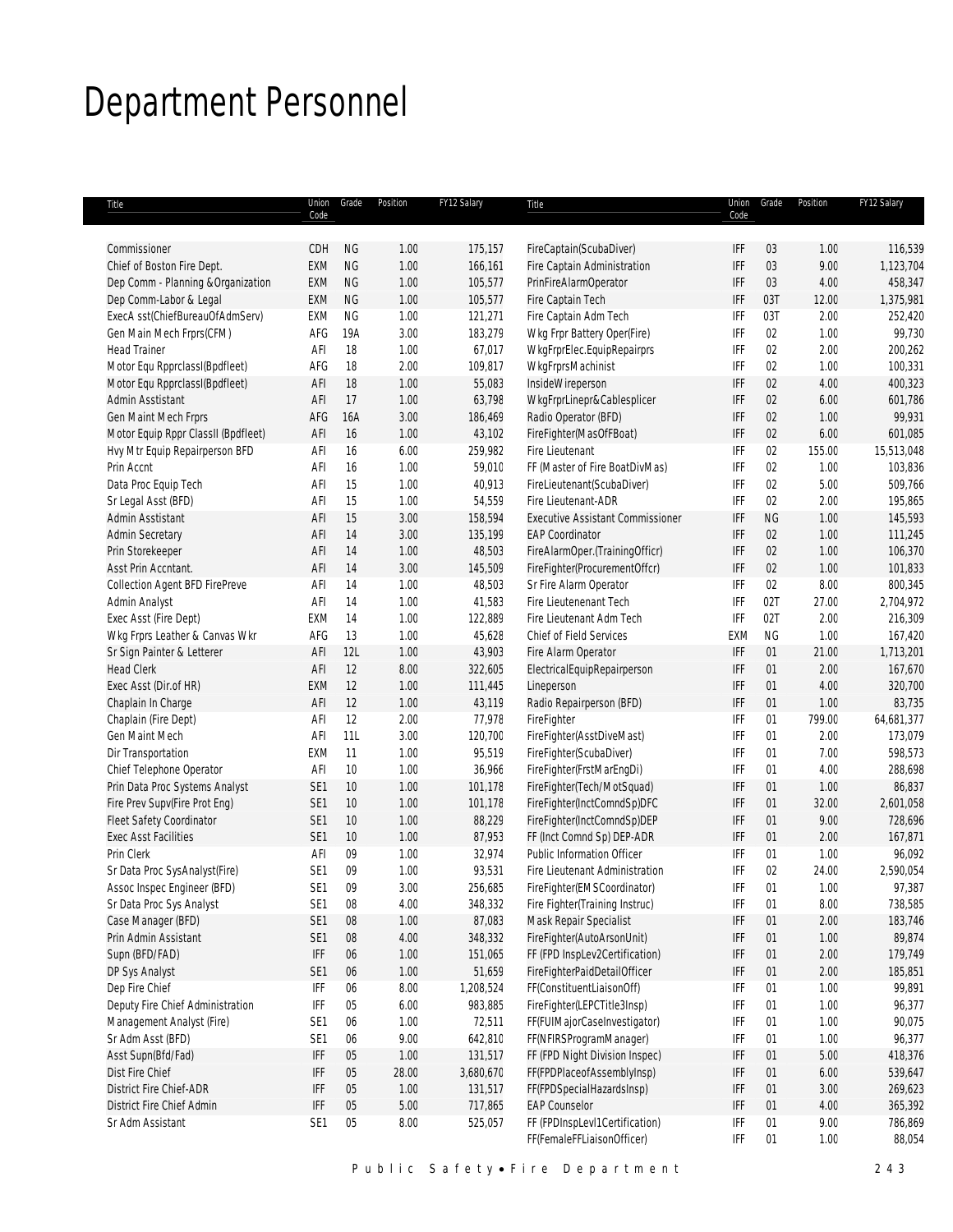| Title |                                | Union<br>Code   | Grade          | Position | FY12 Salary | Title                                | Union<br>Code | Grade             | Position | FY12 Salary |
|-------|--------------------------------|-----------------|----------------|----------|-------------|--------------------------------------|---------------|-------------------|----------|-------------|
|       | Management Analyst             | SE <sub>1</sub> | 0 <sub>5</sub> | 1.00     | 54.050      | FUIArmorer                           | IFF           | 01                | 1.00     | 88,054      |
|       | Chemist                        | IFF             | 0 <sub>5</sub> | 1.00     | 131,517     | FUISupervisorPhotoUnit               | IFF           | 01                | 1.00     | 87.854      |
|       | District Fire Chief Tech       | IFF             | 05             | 14.00    | 1,841,851   | FUIDigitalLabSupervisor              | IFF           | 01                | 1.00     | 88.054      |
|       | District Fire Chief Adm Tech   | IFF             | 05T            | 2.00     | 287,119     | FF(SOC Equip & Logic Mangr)ADR       | IFF           | 01                | 1.00     | 85.711      |
|       | RadioSupv(Bfd)                 | IFF             | 04             | 1.00     | 123,125     | Fire Fighter (SOC BEST TEAM) Tech    | <b>IFF</b>    | 011               | 3.00     | 270,084     |
|       | GenFrprs-FireAlarmConstruct    | IFF             | 04             | 1.00     | 122,224     | FF (Scuba Diver)                     | <b>IFF</b>    | 011               | 3.00     | 244,240     |
|       | Frprs-InsideWireperson         | IFF             | 0 <sub>3</sub> | 1.00     | 114.537     | Fire Fighter-Technician              | IFF           | $01$ <sup>T</sup> | 160.00   | 13,271,386  |
|       | Frpr-Lineperson&CableSplicers  | IFF             | 03             | 2.00     | 229.474     | Fire Fighter-Technician              | IFF           | 021               | 1.00     | 83.134      |
|       | FireCaptain                    | IFF             | 0 <sub>3</sub> | 49.00    | 5.610.685   | Fire Fighter ICS DFC Tech            | IFF           | 01                | 10.00    | 840,973     |
|       | Fire Captain (Scuba Diver) Adm | IFF             | 0 <sub>3</sub> | 1.00     | 126.797     | Fire Fighter (SOC Eq & Log Mgr) Tech | IFF           | 011               | 1.00     | 90,161      |
|       |                                |                 |                |          |             | Total                                |               |                   | 1.611    | 141.759.556 |

## *Adjustments*

| <b>FY12 Total Request</b>           | 153,735,468  |
|-------------------------------------|--------------|
| <b>Salary Savings</b>               | $-3,447,552$ |
| Chargebacks                         | 56,482       |
| Other                               | 13,701,122   |
| <b>Differential Payments</b>        | 1,665,860    |
| , , , , , , , , , , , , , , , , , , |              |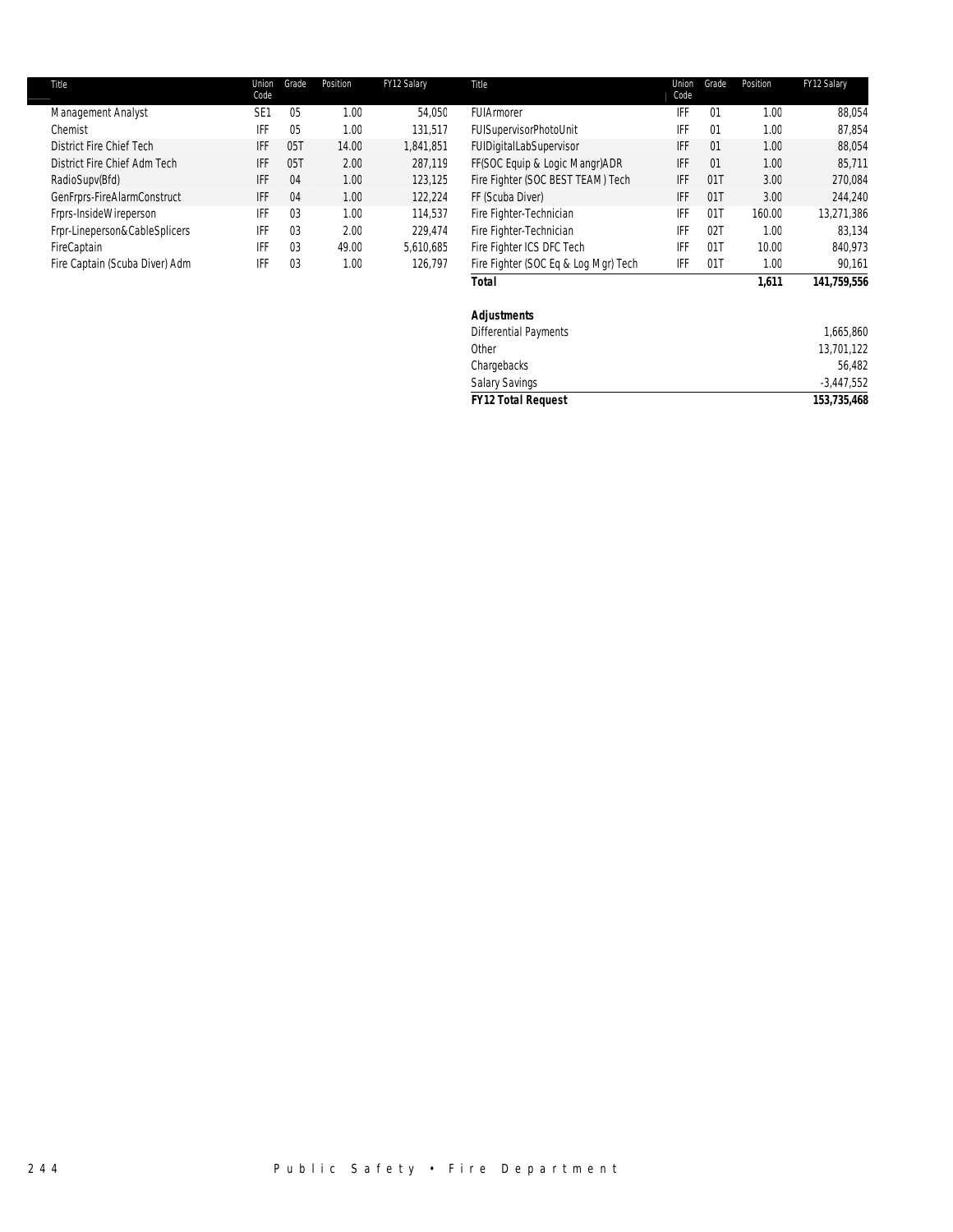## External Funds History

| <b>Personnel Services</b>       |                                                                         | FY09 Expenditure                | FY10 Expenditure      | FY11 Appropriation         | FY12 Adopted                   | Inc/Dec 11 vs 12                 |
|---------------------------------|-------------------------------------------------------------------------|---------------------------------|-----------------------|----------------------------|--------------------------------|----------------------------------|
|                                 | 51000 Permanent Employees<br>51100 Emergency Employees                  | 3,000<br>$\overline{0}$         | 58,939<br>$\mathbf 0$ | 126,754<br>$\overline{0}$  | 5,000<br>$\mathbf 0$           | $-121,754$<br>$\overline{0}$     |
|                                 | 51200 Overtime                                                          | 6,641                           | 306,618               | 1,346,619                  | 517,050                        | $-829,569$                       |
|                                 | 51300 Part Time Employees                                               | $\mathbf 0$                     | $\mathbf 0$           | $\theta$                   | 0                              | $\overline{0}$                   |
|                                 | 51400 Health Insurance                                                  | $\mathbf{0}$                    | 8,819                 | $\overline{0}$             | $\overline{0}$                 | $\overline{0}$                   |
|                                 | 51500 Pension & Annunity<br>51600 Unemployment Compensation             | 0<br>0                          | 4,520<br>0            | $\overline{0}$<br>$\theta$ | $\mathbf{0}$<br>$\overline{0}$ | $\overline{0}$<br>$\theta$       |
|                                 | 51700 Workers' Compensation                                             | 0                               | $\mathbf 0$           | $\overline{0}$             | $\mathbf{0}$                   | $\overline{0}$                   |
|                                 | 51800 Indirect Costs                                                    | 0                               | 882                   | 41,269                     | $\mathbf{0}$                   | $-41,269$                        |
|                                 | 51900 Medicare                                                          | $\overline{0}$                  | 512                   | $\overline{0}$             | $\mathbf 0$                    | $\Omega$                         |
|                                 | <b>Total Personnel Services</b>                                         | 9,641                           | 380,290               | 1,514,642                  | 522,050                        | $-992,592$                       |
| <b>Contractual Services</b>     |                                                                         | FY09 Expenditure                | FY10 Expenditure      | FY11 Appropriation         | FY12 Adopted                   | Inc/Dec 11 vs 12                 |
|                                 | 52100 Communications                                                    | $\boldsymbol{0}$                | 27,985                | 27,000                     | 27,000                         | $\mathbf 0$                      |
|                                 | 52200 Utilities                                                         | $\boldsymbol{0}$                | 0                     | $\theta$                   | $\mathbf{0}$                   | $\mathbf 0$                      |
|                                 | 52400 Snow Removal                                                      | $\Omega$                        | $\mathbf{0}$          | $\overline{0}$             | $\Omega$                       | $\overline{0}$                   |
|                                 | 52500 Garbage/Waste Removal                                             | 2,466                           | $\mathbf 0$           | 15,000                     | 15,000                         | $\overline{0}$                   |
|                                 | 52600 Repairs Buildings & Structures                                    | $\theta$<br>9,559               | $\mathbf 0$           | 93,350                     | 93,350                         | $\theta$                         |
|                                 | 52700 Repairs & Service of Equipment<br>52800 Transportation of Persons | $\mathbf{0}$                    | 24,031<br>4,845       | 65,000<br>72,000           | 67,000<br>72,000               | 2,000<br>$\mathbf{0}$            |
|                                 | 52900 Contracted Services                                               | 35,998                          | 16,313                | 333,500                    | 333,500                        | $\mathbf{0}$                     |
|                                 | <b>Total Contractual Services</b>                                       | 48,023                          | 73,174                | 605,850                    | 607,850                        | 2,000                            |
| <b>Supplies &amp; Materials</b> |                                                                         | FY09 Expenditure                | FY10 Expenditure      | FY11 Appropriation         | FY12 Adopted                   | Inc/Dec 11 vs 12                 |
|                                 |                                                                         | $\boldsymbol{0}$                | $\mathbf 0$           | $\boldsymbol{0}$           | $\boldsymbol{0}$               | $\mathbf{0}$                     |
|                                 | 53000 Auto Energy Supplies<br>53200 Food Supplies                       | $\boldsymbol{0}$                | 0                     | $\theta$                   | $\mathbf{0}$                   | $\mathbf 0$                      |
|                                 | 53400 Custodial Supplies                                                | $\Omega$                        | $\mathbf 0$           | $\overline{0}$             | $\overline{0}$                 | $\overline{0}$                   |
|                                 | 53500 Med, Dental, & Hosp Supply                                        | 0                               | $\overline{0}$        | $\overline{0}$             | $\overline{0}$                 | $\overline{0}$                   |
|                                 | 53600 Office Supplies and Materials                                     | 0                               | $\mathbf 0$           | $\overline{0}$             | $\Omega$                       | $\theta$                         |
|                                 | 53700 Clothing Allowance                                                | $\mathbf{0}$                    | $\overline{0}$        | 1,650                      | $\Omega$                       | $-1,650$                         |
|                                 | 53900 Misc Supplies & Materials                                         | 232,946                         | 374,970               | 166,508                    | 173,000                        | 6,492                            |
|                                 | <b>Total Supplies &amp; Materials</b>                                   | 232,946                         | 374,970               | 168,158                    | 173,000                        | 4,842                            |
| <b>Current Chgs &amp; Oblig</b> |                                                                         | FY09 Expenditure                | FY10 Expenditure      | FY11 Appropriation         | FY12 Adopted                   | Inc/Dec 11 vs 12                 |
|                                 | 54300 Workers' Comp Medical                                             | $\boldsymbol{0}$                | 0                     | $\mathbf 0$                | $\mathbf 0$                    | 0                                |
|                                 | 54400 Legal Liabilities                                                 | $\mathbf 0$                     | 0                     | $\mathbf 0$                | $\mathbf 0$                    | $\mathbf{0}$                     |
|                                 | 54600 Current Charges H&I                                               | 0                               | $\overline{0}$        | $\overline{0}$             | $\mathbf{0}$                   | $\mathbf 0$                      |
|                                 | 54700 Indemnification<br>54900 Other Current Charges                    | 0<br>0                          | $\mathbf 0$<br>0      | $\theta$<br>0              | $\overline{0}$<br>$\mathbf{0}$ | $\overline{0}$<br>$\overline{0}$ |
|                                 | Total Current Chgs & Oblig                                              | $\mathbf{0}$                    | 0                     | $\mathbf{0}$               | $\mathbf 0$                    | $\mathbf{0}$                     |
| <b>Fauinment</b>                |                                                                         | FY09 Expenditure                | FY10 Expenditure      | FY11 Appropriation         | FY12 Adopted                   | Inc/Dec 11 vs 12                 |
|                                 |                                                                         |                                 |                       |                            |                                |                                  |
|                                 | 55000 Automotive Equipment                                              | $\mathbf 0$                     | 591,000               | 171,857                    | 171,857                        | 0                                |
|                                 | 55400 Lease/Purchase<br>55600 Office Furniture & Equipment              | $\mathbf 0$<br>$\boldsymbol{0}$ | 0<br>$\boldsymbol{0}$ | $\mathbf 0$<br>21,600      | 0<br>21,600                    | $\mathbf{0}$<br>$\overline{0}$   |
|                                 | 55900 Misc Equipment                                                    | 146,468                         | 509,679               | 1,469,886                  | 1,016,059                      | $-453,827$                       |
|                                 | <b>Total Equipment</b>                                                  | 146,468                         | 1,100,679             | 1,663,343                  | 1,209,516                      | $-453,827$                       |
| <b>Other</b>                    |                                                                         | FY09 Expenditure                | FY10 Expenditure      | FY11 Appropriation         | FY12 Adopted                   | Inc/Dec 11 vs 12                 |
|                                 |                                                                         |                                 | $\pmb{0}$             | $\overline{0}$             | $\boldsymbol{0}$               | $\mathbf 0$                      |
|                                 | 56200 Special Appropriation<br>57200 Structures & Improvements          | $\boldsymbol{0}$<br>$\mathbf 0$ | $\mathbf 0$           | $\mathbf 0$                | $\mathbf{0}$                   | $\mathbf 0$                      |
|                                 | 58000 Land & Non-Structure                                              | $\mathbf 0$                     | $\mathbf 0$           | $\mathbf 0$                | $\mathbf 0$                    | $\mathbf 0$                      |
|                                 | <b>Total Other</b>                                                      | $\pmb{0}$                       | 0                     | $\bf{0}$                   | 0                              | $\mathbf{0}$                     |
|                                 | <b>Grand Total</b>                                                      | 437,078                         | 1,929,113             | 3,951,993                  | 2,512,416                      | $-1,439,577$                     |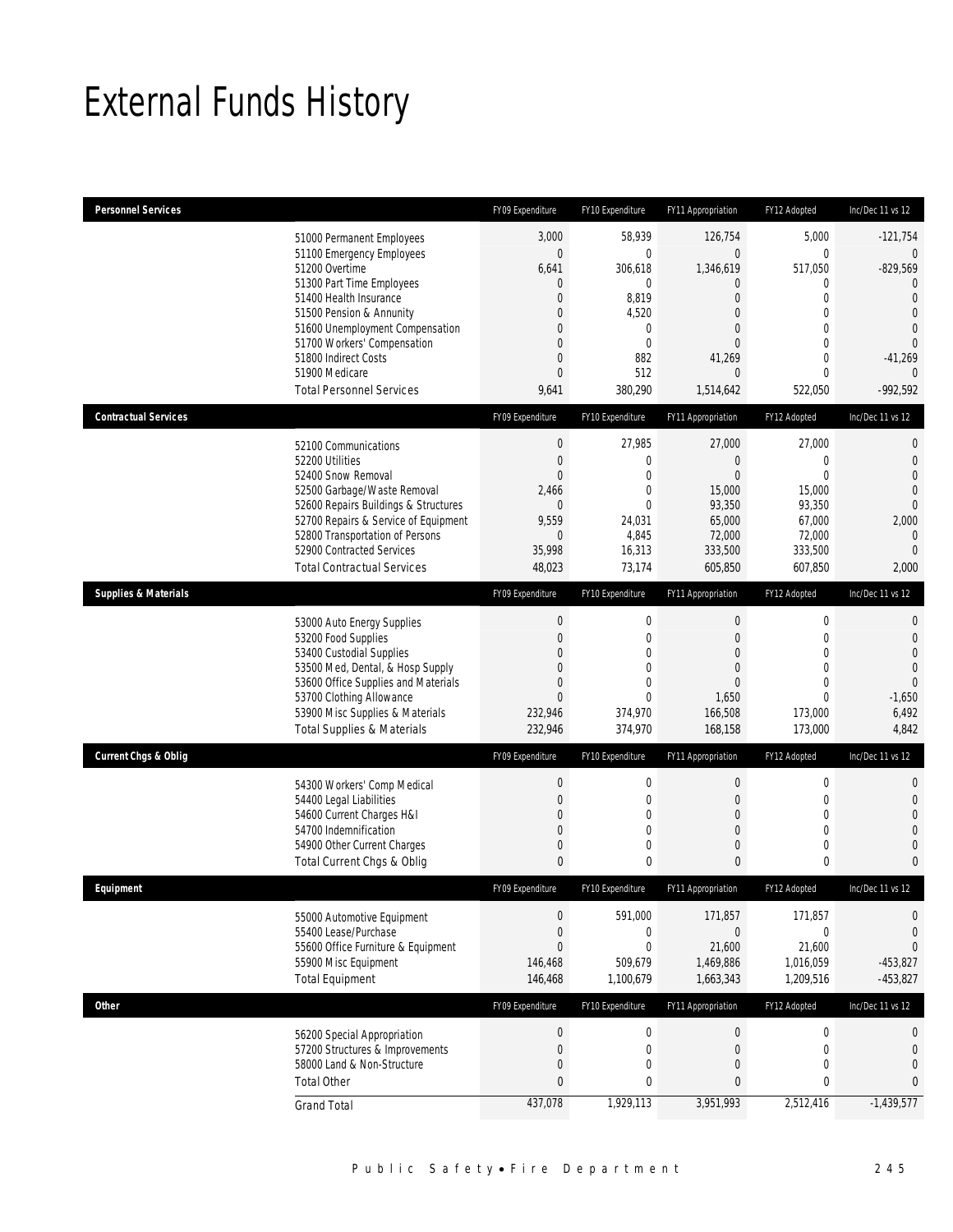## Program 1. Administration

### *Kathleen Kirleis, Manager Organization: 221100*

#### *Program Description*

The Administration Program is responsible for the efficient daily management and administration of the Fire Department. Fire Administration coordinates all activities in other department programs. The command staff ensures that all orders and policies of the Fire Commissioner are coordinated and successfully implemented.

### *Program Strategies*

• To provide the best medical and rehabilitative service available to all injured firefighters to ensure their timely return to work.

| <b>Performance Measures</b>        |                                                                                               | Actual '09              | Actual '10              | Projected '11          | Target '12             |
|------------------------------------|-----------------------------------------------------------------------------------------------|-------------------------|-------------------------|------------------------|------------------------|
|                                    | # of new injuries reported<br>Avg. # of firefighters per tour who are absent<br>due to injury | .104<br>36              | 1.099<br>25             | 1.228<br>26            | 1,225<br>20            |
|                                    | Total uniformed personnel                                                                     | .505                    | 1,416                   | 1.416                  | 1,420                  |
|                                    |                                                                                               |                         |                         |                        |                        |
| <b>Selected Service Indicators</b> |                                                                                               | Actual '09              | Actual '10              | Approp '11             | <b>Budget '12</b>      |
|                                    | Personnel Services<br>Non Personnel                                                           | 17,740,330<br>5.610.285 | 27,944,831<br>5.740.196 | 7.442.750<br>4.924.507 | 6,978,315<br>4,831,050 |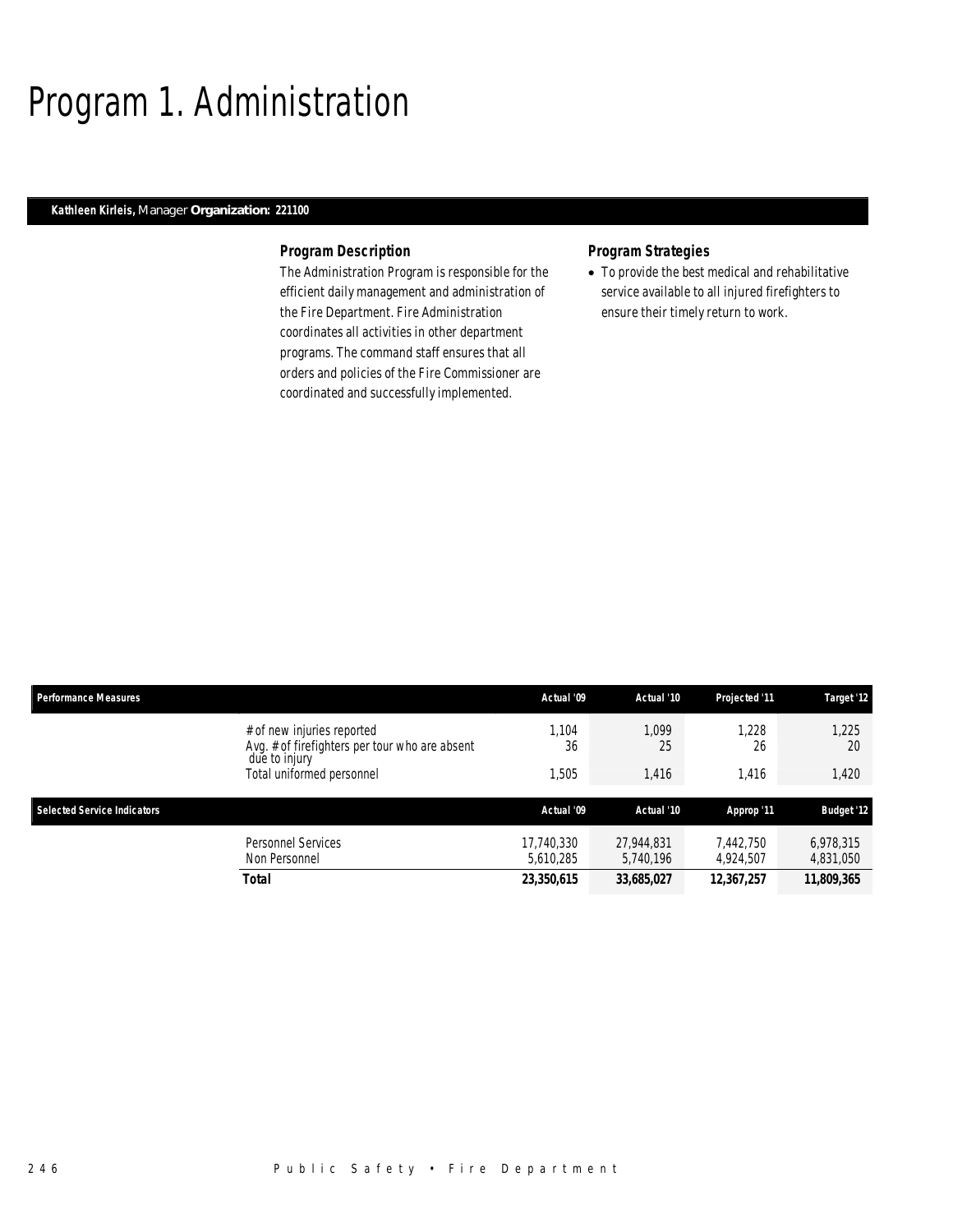## Program 2. Boston Fire Suppression

### *Andrew O'Halloran, Manager Organization: 221200*

### *Program Description*

The Fire Suppression Program is responsible for extinguishing all fires and protecting life and property in emergencies for the citizens of Boston, and for surrounding communities on a mutual aid basis. The Fire Suppression Program force responds to hazardous material incidents as well as manmade and natural disasters.

## *Program Strategies*

• To respond to all incidents and calls.

| <b>Performance Measures</b> |                                                                                                                                                                                                                         | Actual '09                                           | Actual '10                                            | Projected '11                                         | Target '12                                            |
|-----------------------------|-------------------------------------------------------------------------------------------------------------------------------------------------------------------------------------------------------------------------|------------------------------------------------------|-------------------------------------------------------|-------------------------------------------------------|-------------------------------------------------------|
|                             | Avg. staffing per shift<br><b>Building/Structural Fires</b><br>Defective hydrants reported to the BWSC<br>Fires responded to<br>Hazardous materials incidents responded to<br>Incidents responded to<br>Multiple alarms | 267<br>3,640<br>38<br>5,388<br>4,286<br>71,247<br>50 | 264<br>4,082<br>536<br>5,894<br>4,462<br>69.859<br>49 | 262<br>4.034<br>610<br>5,653<br>4,677<br>71.245<br>53 | 262<br>3,401<br>580<br>5,263<br>4,260<br>71.108<br>54 |
| Selected Service Indicators |                                                                                                                                                                                                                         | Actual '09                                           | Actual '10                                            | Approp '11                                            | <b>Budget '12</b>                                     |
|                             | <b>Personnel Services</b><br>Non Personnel                                                                                                                                                                              | 113,997,741<br>839.322                               | 113,360,485<br>1.966.358                              | 134.766.272<br>2,301,603                              | 140,000,977<br>2,284,797                              |
|                             | Total                                                                                                                                                                                                                   | 114,837,063                                          | 115,326,843                                           | 137,067,875                                           | 142,285,774                                           |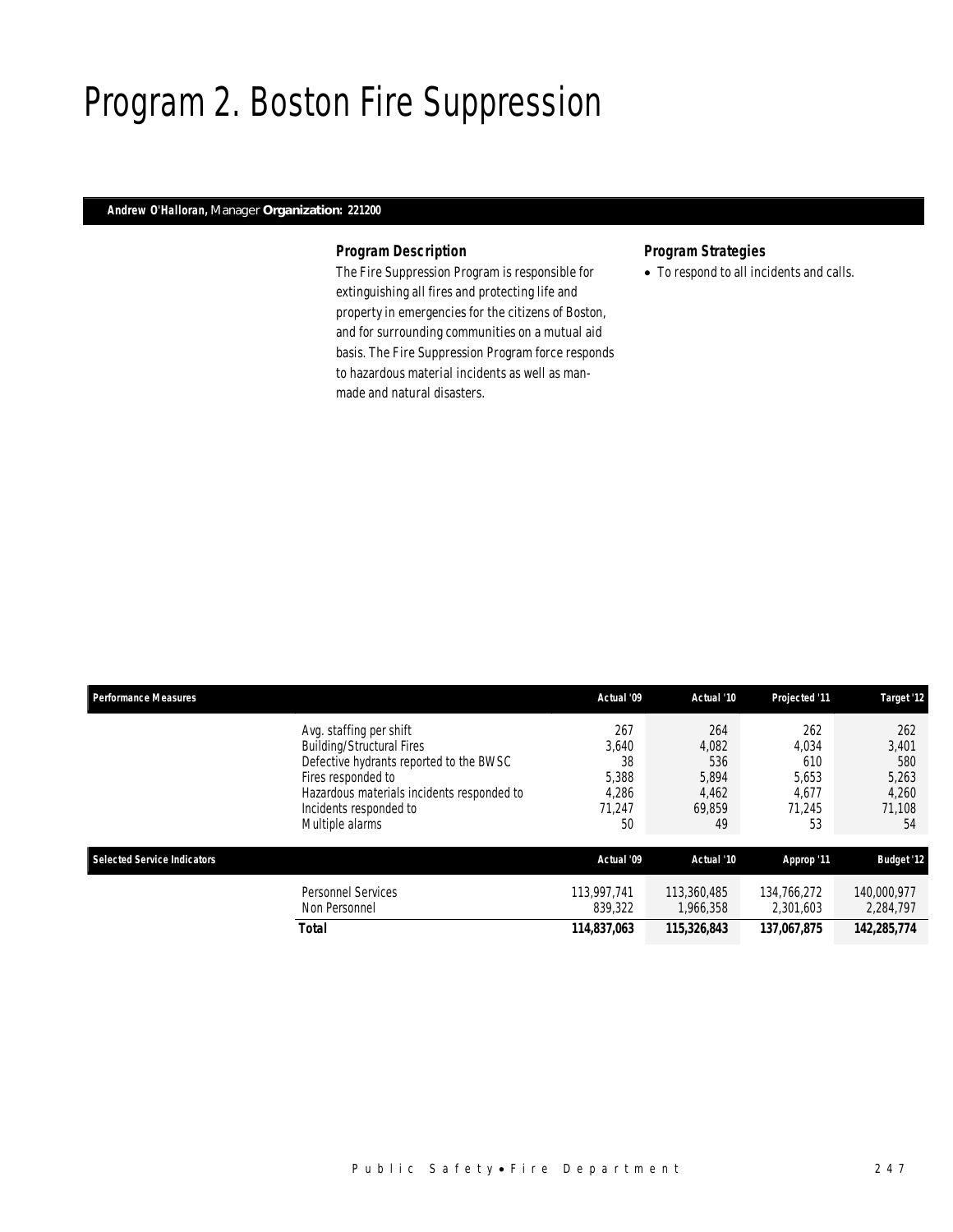## Program 3. Fire Alarm

### *John Henderson, Manager Organization: 221300*

### *Program Description*

The Fire Alarm Program is responsible for receiving alarms, dispatching apparatus, and control and movement of appropriate personnel and equipment. The program also monitors the status of all firefighting companies and is responsible for all communications, radios, electrical equipment, and appliances in the department.

## *Program Strategies*

• To respond to all calls in a timely and efficient manner.

| <b>Performance Measures</b>        |                                                                                                                            | Actual '09             | Actual '10             | <b>Projected '11</b>   | Target '12             |
|------------------------------------|----------------------------------------------------------------------------------------------------------------------------|------------------------|------------------------|------------------------|------------------------|
|                                    | % of calls responded to in under 4 minutes<br>Calls responded to in under 4 minutes<br>Fire alarm boxes serviced per month | 68%<br>48,393<br>290   | 72%<br>50.445<br>378   | 68%<br>48.448<br>302   | 70%<br>49.776<br>330   |
| <b>Selected Service Indicators</b> |                                                                                                                            | Actual '09             | Actual '10             | Approp '11             | <b>Budget '12</b>      |
|                                    | Personnel Services<br>Non Personnel                                                                                        | 6.205.273<br>1,341,446 | 6.211.412<br>1,063,553 | 6.671.716<br>1,193,447 | 6,516,185<br>1,148,276 |
|                                    | <b>Total</b>                                                                                                               | 7,546,719              | 7.274.965              | 7,865,163              | 7,664,461              |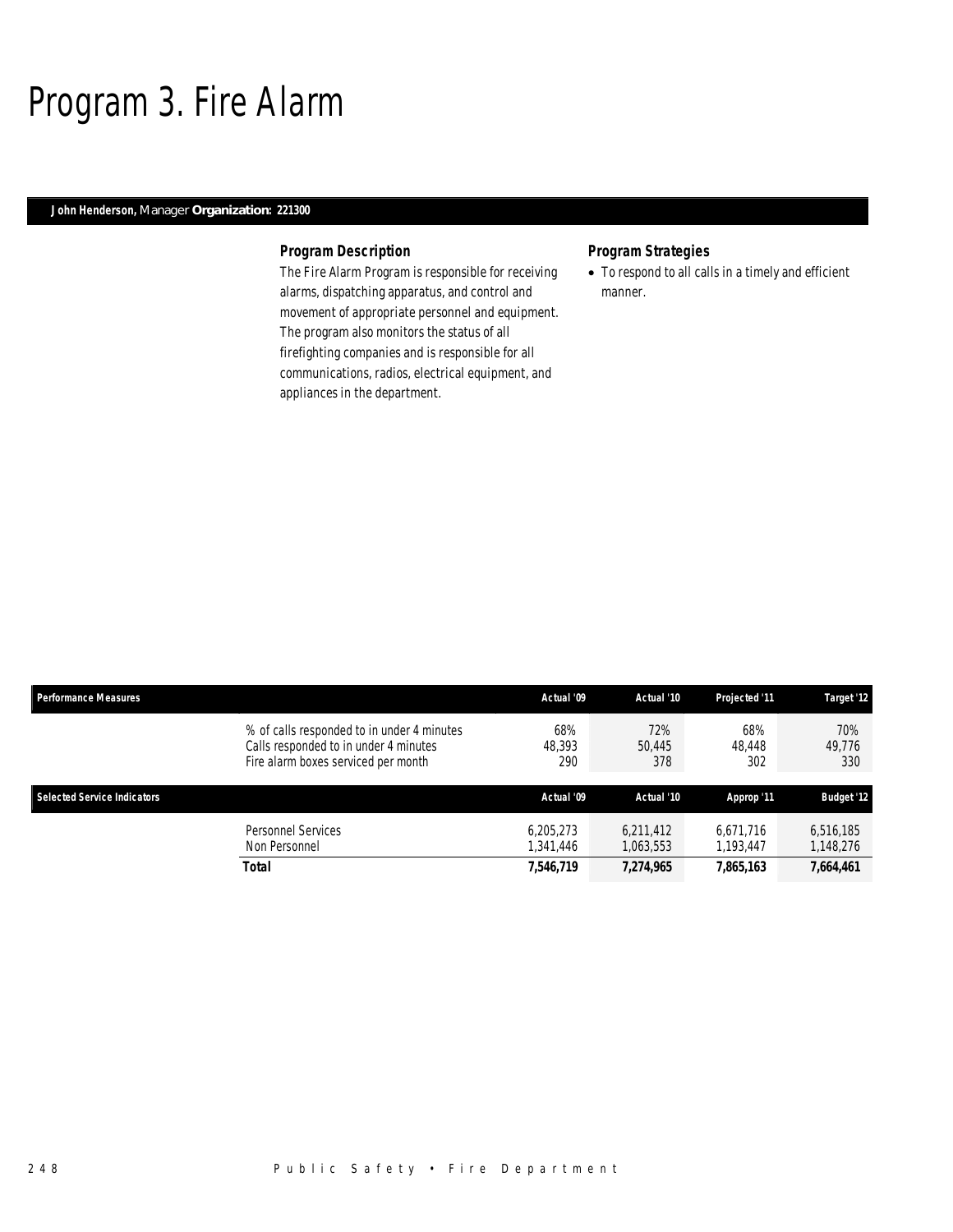## Program 4. Training

### *Francis McCarton, Manager Organization: 221400*

### *Program Description*

The Training Program is responsible for training new personnel and retraining existing personnel in firefighting and emergency medical and rescue techniques. This includes assisting eligible candidates in preparing for promotional examinations. The program also evaluates new tools and equipment.

## *Program Strategies*

• To initiate and supervise firefighter development.

|                                                        | Actual '10           | Projected '11           | Target '12                        |
|--------------------------------------------------------|----------------------|-------------------------|-----------------------------------|
| 24<br>Number of firefighters trained in new techniques | 24                   | 16                      | 16<br>1,150<br>1,150              |
| Actual '09                                             | Actual '10           | Approp '11              | <b>Budget '12</b>                 |
| 2.117.375<br>1,595,190                                 | 2.365.703<br>386.082 | 2.667.970<br>205.151    | 3,053,779<br>186,768<br>3,240,547 |
|                                                        | 3,712,565            | Actual '09<br>2,751,785 | 2,873,121                         |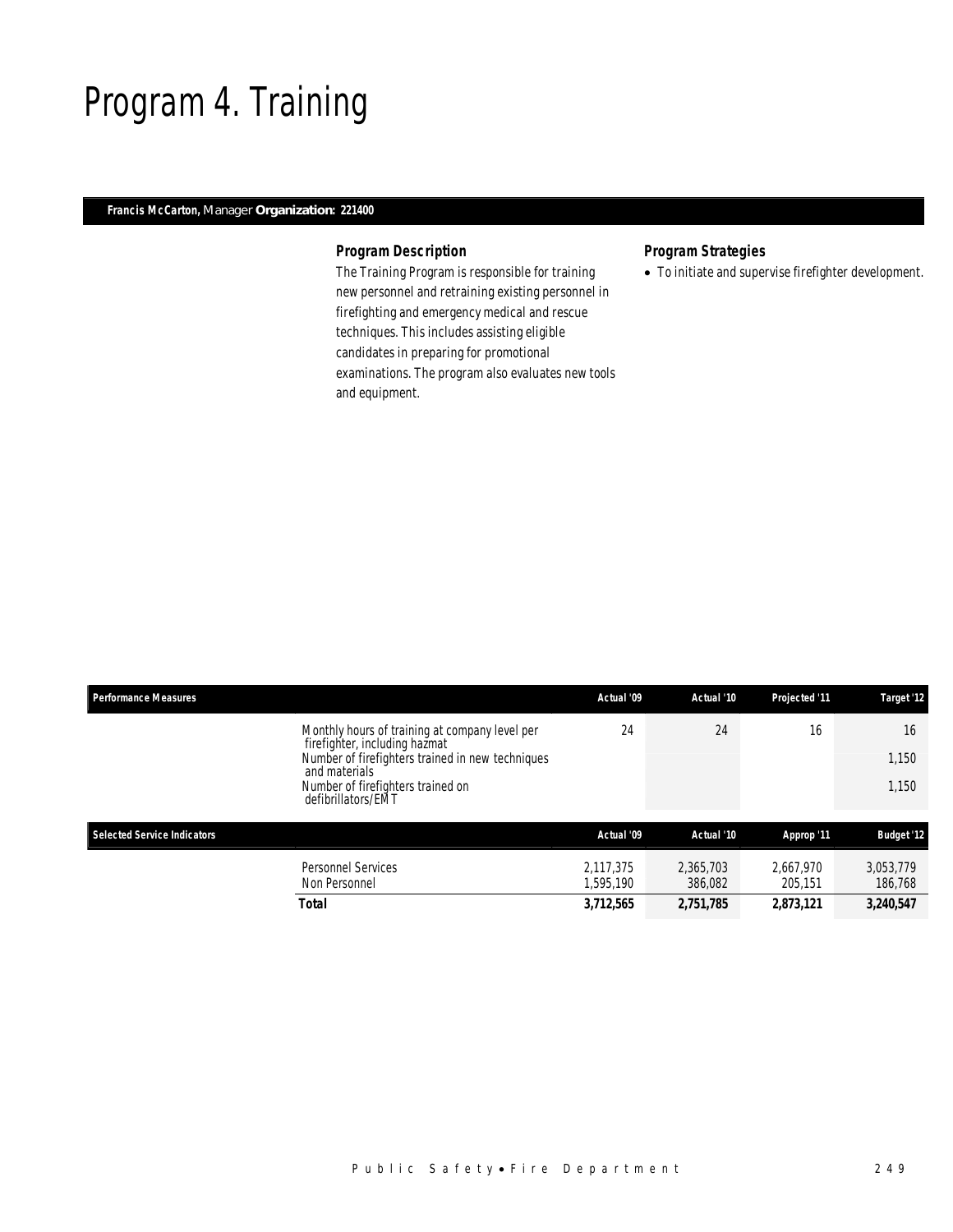## Program 5. Maintenance

### *Kathleen Kirleis, Manager Organization: 221500*

### *Program Description*

The Maintenance Program is responsible for repair and evaluation of all apparatus and other vehicles assigned to the Fire Department. The program also evaluates, repairs, and provides supplies for the department's facilities.

- To maintain all existing facilities.
- To perform corrective maintenance on apparatus and vehicles.
- To perform scheduled preventive maintenance on apparatus and vehicles.

| Performance Measures               |                                                         | Actual '09             | Actual '10             | Projected '11          | Target '12             |
|------------------------------------|---------------------------------------------------------|------------------------|------------------------|------------------------|------------------------|
|                                    | Apparatus receiving preventative maintenance            |                        | 174                    | 88                     | 96                     |
|                                    | Avg. age of frontline apparatus<br>Firehouses renovated | 9                      | 9                      | 8                      |                        |
|                                    | Motor squad calls for corrective service                |                        | 2,283                  | 2.880                  | 2,500                  |
|                                    | Repair calls to firehouses<br>Total vehicles            | 777                    | 805<br>243             | 1.137<br>245           | 1.064<br>243           |
| <b>Selected Service Indicators</b> |                                                         | Actual '09             | Actual '10             | Approp '11             | <b>Budget '12</b>      |
|                                    | Personnel Services<br>Non Personnel                     | 2,514,862<br>4,132,928 | 2,334,361<br>3,561,065 | 1.994.118<br>3,884,343 | 2,164,413<br>4,115,205 |
|                                    | <b>Total</b>                                            | 6,647,790              | 5,895,426              | 5,878,461              | 6,279,618              |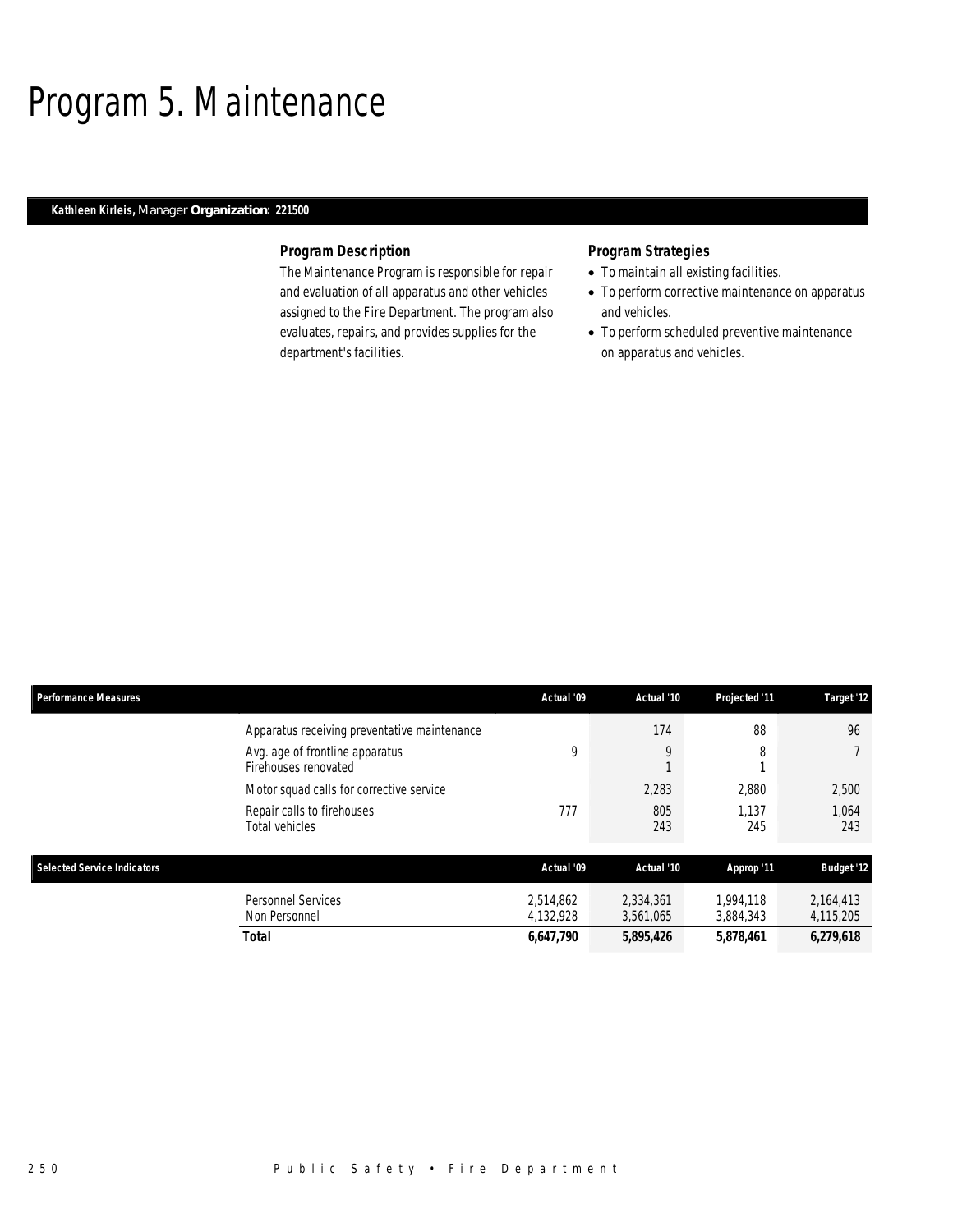## Program 6. Fire Prevention

## *Frank Kodzis, Manager Organization: 221600*

#### *Program Description*

The Fire Prevention Program is responsible for decreasing fire incidents through engineering, education, and enforcement. Fire Prevention conducts awareness programs especially designed for the target audience and through media campaigns.

- To enforce city and state fire code regulations and to review all applications for compliance.
- To maintain the conviction rate for fires resulting from arson.
- To promote fire safety education programs aimed at reducing loss of life, injury and property damage resulting from preventable incidents.

| <b>Performance Measures</b>        |                                                | Actual '09 | Actual '10 | Projected '11 | Target '12        |
|------------------------------------|------------------------------------------------|------------|------------|---------------|-------------------|
|                                    | % of fires in which cause is determined        | 97%        | 98%        | 98%           | 94%               |
|                                    | Arrests                                        | 12         | 14         | 20            | 14                |
|                                    | Cause and origin investigations                | 364        | 378        | 347           | 300               |
|                                    | Code inspections                               | 19.117     | 21,224     | 22,032        | 20,000            |
|                                    | Code violations issued                         | 1,999      | 1,249      | 1.455         | 1,400             |
|                                    | Conviction rate for fires resulting from arson | 8%         | 25%        | 22%           | 11%               |
|                                    | Court cases                                    | 77         | 109        | 152           | 112               |
|                                    | Fire education sites visited                   | 121        | 164        | 278           | 225               |
|                                    | Fires deemed intentional                       | 288        | 159        | 163           | 120               |
| <b>Selected Service Indicators</b> |                                                | Actual '09 | Actual '10 | Approp '11    | <b>Budget '12</b> |
|                                    | <b>Personnel Services</b>                      | 7.969.896  | 7.458.259  | 9.104.844     | 9,414,962         |
|                                    | Non Personnel                                  | 250.287    | 254,244    | 248,707       | 250,278           |
|                                    | Total                                          | 8,220,183  | 7,712,503  | 9,353,551     | 9,665,240         |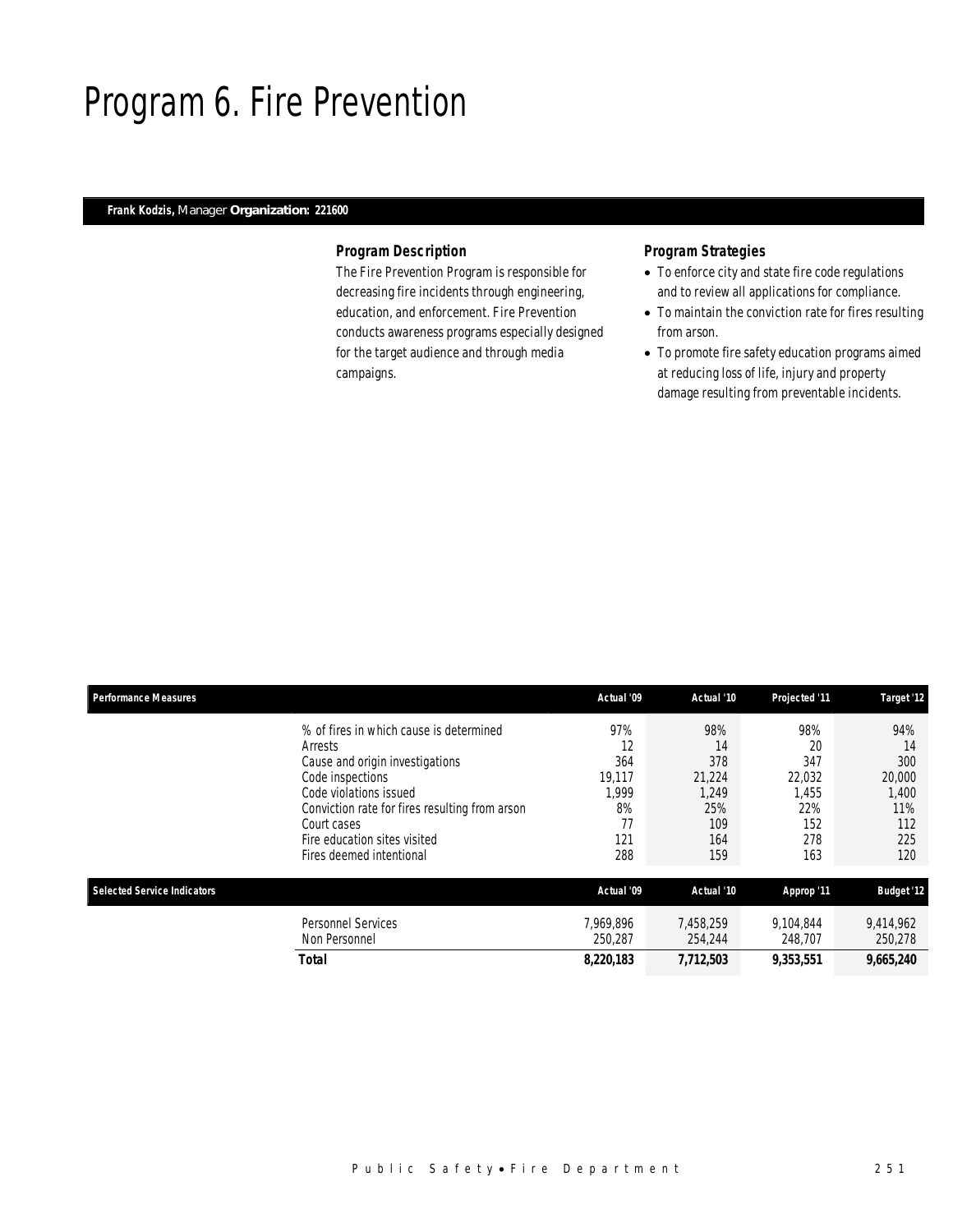## Program 7. Emergency Medical Response Division

### *David Granara, Manager Organization: 221700*

### *Program Description*

The Emergency Medical Response Division provides highly trained and skilled EMT/First Responders that provide high quality emergency medical care in a timely manner.

### *Program Strategies*

• To provide highly trained and skilled EMT-First Responders delivering quality care in a timely manner.

| <b>Performance Measures</b>         | Actual '09                                                   | Actual '10         | <b>Projected '11</b> | Target '12         |
|-------------------------------------|--------------------------------------------------------------|--------------------|----------------------|--------------------|
| Medical incidents responded to      | Medical incidents as a % of total incidents<br>40%<br>28,845 | 45%<br>31,304      | 43%<br>31,820        | 43%<br>30,576      |
| <b>Selected Service Indicators</b>  | Actual '09                                                   | Actual '10         | Approp '11           | <b>Budget '12</b>  |
| Personnel Services<br>Non Personnel | 854.659<br>130.614                                           | 838,590<br>147.080 | 877.171<br>149.450   | 840.847<br>149.250 |
| <b>Total</b>                        | 985,273                                                      | 985,670            | 1,026,621            | 990,097            |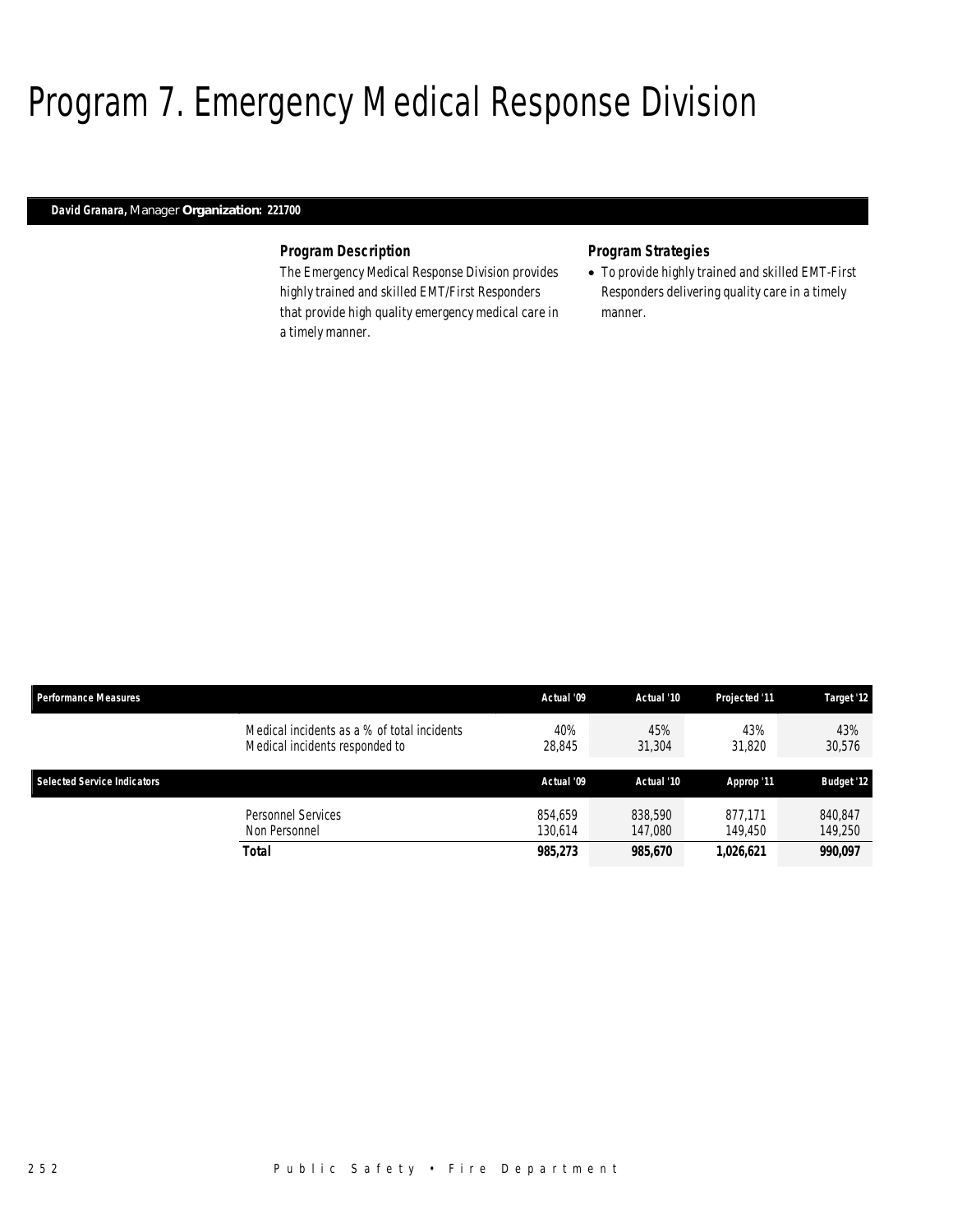## External Funds Projects

#### *ARRA - Commonwealth Staffing Grant*

#### *Project Mission*

A contract between the Executive Office of Public Safety and Security and the Boston Fire Department to cover salary and fringe benefits for two (2) firefighters and overtime expenses for firefighter(s) to support fire suppression services in Boston for a period of 12 months, ending 1/31/2011.

### *Assistance to Firefighters Grant Program*

#### *Project Mission*

Funding provided from the US Department of Homeland Security, Preparedness Directorate's Office of Grants and Training, in cooperation with the United States Fire Administration under a competitive federal grant program. The program breaks down into three primary components: 1. the Assistance to Firefighters Grant (AFG) works to meet the firefighting and emergency response needs of fire departments and nonaffiliated emergency medical services organizations; 2. the Safer (Staffing for Adequate Fire and Emergency Response) Grant program provides funding directly to the fire department (Fire Prevention) in order to help increase the number of trained, "front-line" firefighters available in the City; 3. the Fire Prevention and Safety Grants (FP&S) grants support projects that enhance the safety of the public and firefighters from fire and related hazards. The primary goal is to target high-risk populations, firefighter safety and mitigate high incidences of death and injury. Since FY2007, the department has been awarded five grants from these programs for the purchase of firefighting and personal protective equipment such as computer terminals, computer tablets, protective rescue boots, mobile portable radios and other communications equipment. In addition, for the first time in FY2009, the program fundied a rear mounted aerial ladder truck for deployment in the department's fleet.

*Buffer Zone Protection Program (BZZP)* 

#### *Project Mission*

The BZPP provides funding to increase the preparedness capabilities of jurisdictions responsible for the safety and security of communities surrounding high-priority pre-designated critical infrastructure and key resource (CIKR) assets, including chemical facilities, financial institutions, nuclear and electric power plants, dams, stadiums, and other high-risk/high-consequence facilities, through allowable planning and equipment acquisition. Funding provided from the US Department of Homeland Security, through the Executive Office of Public Safety and Security Office of Grants and Research.

*Commonwealth Security Trust* 

#### *Project Mission*

Î

Funding provided from the Commonwealth of Massachusetts, through the Executive Office of Public Safety and Security Office of Grants and Research, comes from revenues from the Sale of "United We Stand" distinctive registration plates. The department was awarded \$20,000 for the purchase of an AMKUS Extrication Kit.

*Fire Fighting Equipment* 

#### *Project Mission*

Funding provided from the Commonwealth of Massachusetts Executive Office of Public Safety, to use to purchase supplies and equipment.

*Hazmat Materials Response* 

#### *Project Mission*

A grant awarded through the Commonwealth of Massachusetts Executive Office of Public Safety for the Hazardous Materials Response Teams and for the Training Academy. This grant provides for additional training of BFD HazMat personnel and equipment.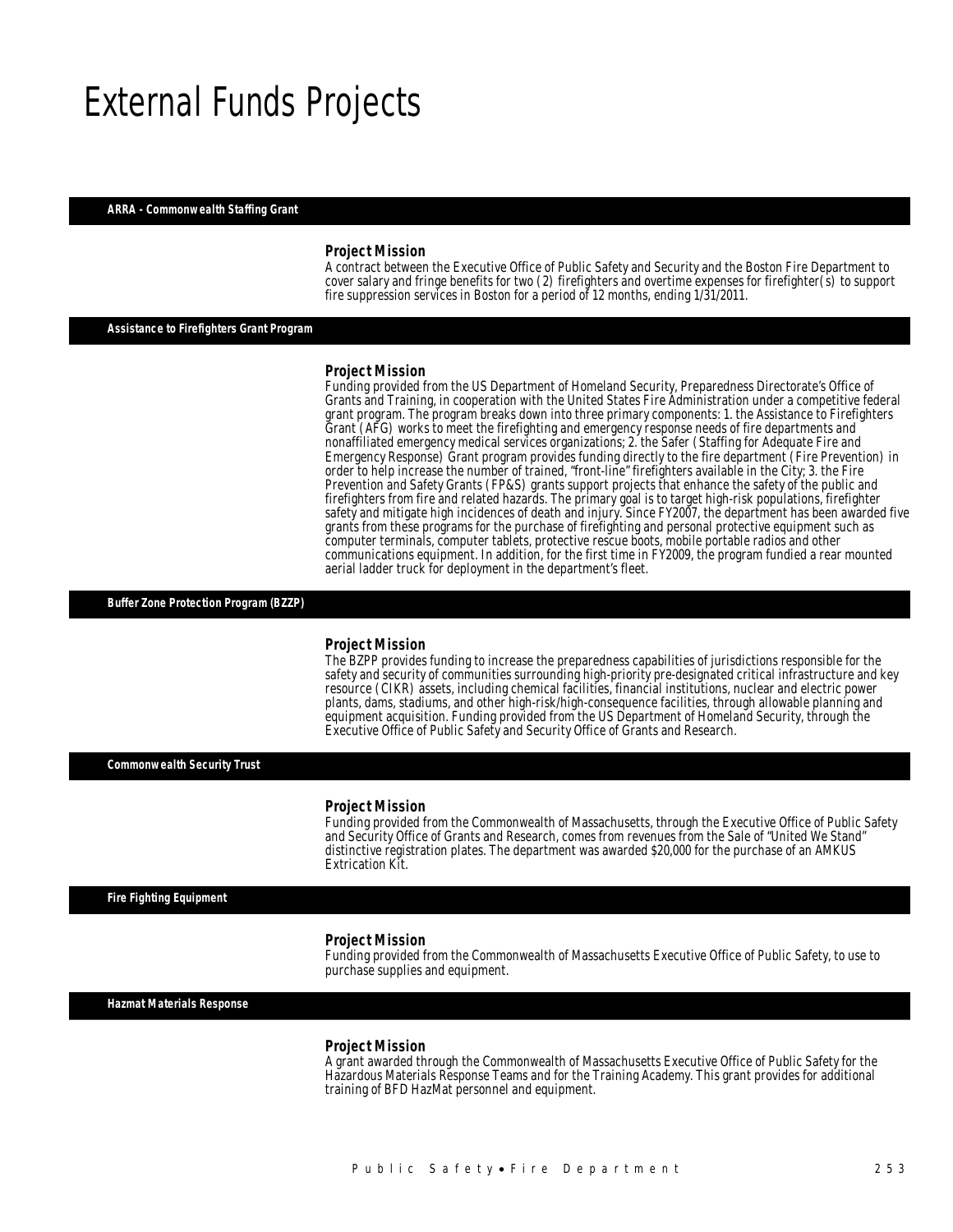## *Project Mission*  Authorized by Ch.21E of Mass. General Laws, the Hazmat Recovery Fund provides the department with the authority to invoice private vehicles and companies for responses the department makes to hazmat spills and incidents. Funds are received on a per incident basis. The funds received can only be used to re-supply the hazmat team for supplies, materials, and instruments and other equipment. This fund is authorized annually. *Mass Decontamination Units (MDU) Project Mission*  Funded through the federal Department of Public Health on a formula basis, a grant set up for the Department to use for training exercises and the purchase of equipment and supplies for the 10 Chemical Decontamination Units located at hospitals throughout the City. *Mass Water Resource Project Project Mission*  A five year agreement between the MWRA and the Fire Department to reimburse the Department for providing equipment, training and administrative support for special Tunnel Recovery and Emergency Response in support of the North Dorchester Bay CSO Storage Tunnel Project. This agreement is schedule to run through December 31, 2009. *MetroFire Agreement Project Mission*  A reimbursement agreement between the Boston Fire Department and the MetroFire community for dispatch and communication services provided by Boston Fire to the participating MetroFire cities and towns through its MetroFire Control Center. *Port Security Program Grant Project Mission*  Funded through the U.S. Department of Homeland Security, the Port Security Program Grant will fund construction of a Chemical, Biological, Radiological and Nuclear Explosive (CBRNE) watercraft for the Boston Fire Department. *MTA Tunnel Operations Grant Project Mission*  A grant provide funds for the department to lease and purchase Fire Pumps to provide service to the central artery tunnel and related radio and electronic expenses as needed. *State Training Grant Project Mission*  Funded through the Commonwealth of Massachusetts Executive Office of Public Safety, for the purpose of providing equipment, training and administrative support for the BFD Training Academy on Moon Island. Î *State Hazmat Team Project Mission*  Funding from the Commonwealth of Massachusetts Fire Services Hazardous Materials Response Team for participation and support on Hazmat Tech training. This is a reimbursement program that is authorized annually. *Student Awareness Fire Education Project Mission*<br>Funding is used to support the Community Fire Education programs. It includes educational outreach

Î

programs targeting children, the elderly and other members of the Boston community.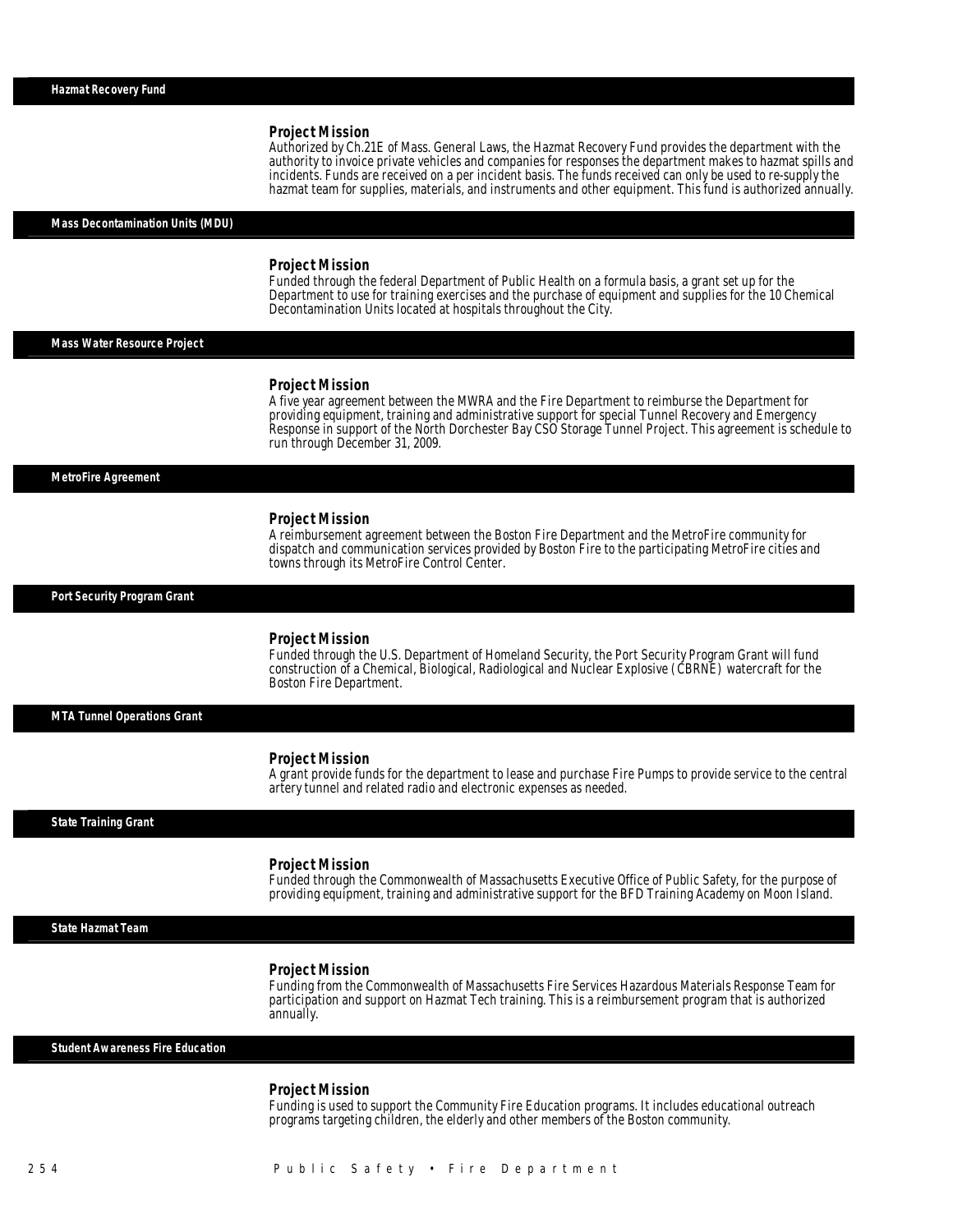## Fire Department Capital Budget

### *Overview*

The Fire Department continues to improve the fire protection and emergency services vital to neighborhood safety and security through capital investment in state-of-the-art technology and equipment. The five-year plan also includes plans to renovate fire stations across the City in order to maintain the Boston Fire Department's standing as one of the best in the nation.

## *FY12 Major Initiatives*

- Continue the purchase of engines and ladder trucks to replace front-line equipment under the multi-year fire apparatus replacement plan.
- Begin a phased installation of emergency generators in fire stations across the City.
- Complete major exterior and interior renovations at Engine 51.
- Tale delivery of a new rapid response fire rescue type II marine firefighting vessel.
- Begin the design of a new station alerting system.

| Capital Budget Expenditures |                         | Total Actual '09 | Total Actual '10 |           | <b>Estimated '11 Total Projected '12</b> |
|-----------------------------|-------------------------|------------------|------------------|-----------|------------------------------------------|
|                             |                         |                  |                  |           |                                          |
|                             | <b>Total Department</b> | 874,106          | 6,619,039        | 5,414,801 | 6,735,671                                |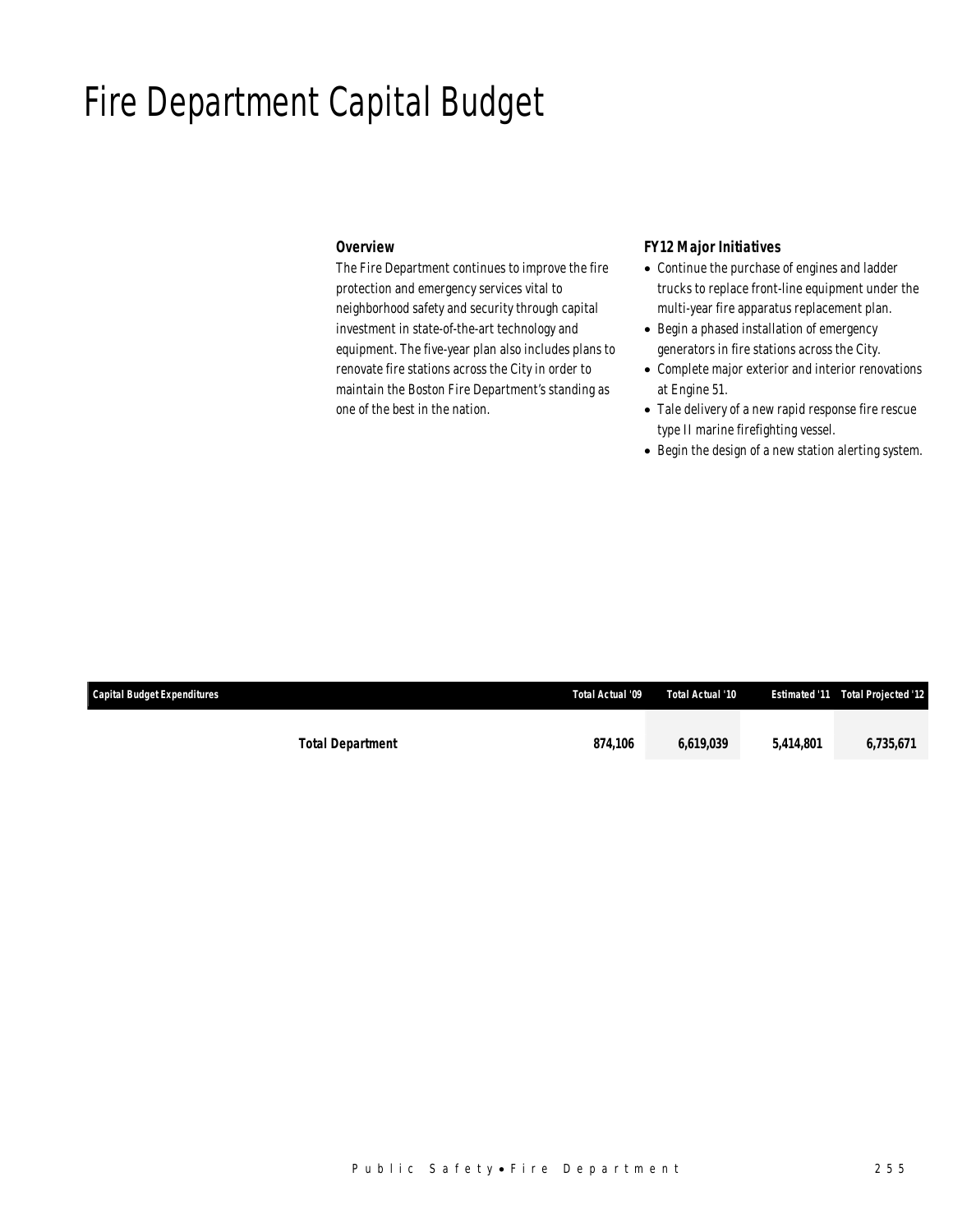#### *CRITICAL FACILITY REPAIRS*

### *Project Mission*

A critical repair fund to be used for emergency repairs to Fire Department facilities including roofs, windows, masonry, electrical and HVAC systems.

*Managing Department,* Fire Department *Status,* Annual Program

*Location,* Citywide *Operating Impact,* No

| <b>Authorizations</b>                    |           |             |             |             |           |
|------------------------------------------|-----------|-------------|-------------|-------------|-----------|
|                                          |           |             |             | Non Capital |           |
| Source                                   | Existing  | <b>FY12</b> | Future      | Fund        | Total     |
| City Capital                             | 1.612.019 | 375,000     | 375,000     | 0           | 2,362,019 |
| Grants/Other                             | 0         |             | $\left($    | 0           | 0         |
| Total                                    | 1,612,019 | 375,000     | 375,000     | $\Omega$    | 2,362,019 |
| <b>Expenditures (Actual and Planned)</b> |           |             |             |             |           |
|                                          | Thru      |             |             |             |           |
| Source                                   | 6/30/10   | <b>FY11</b> | <b>FY12</b> | FY13-16     | Total     |
| City Capital                             | 1.040.637 | 250,000     | 375,000     | 696.382     | 2.362.019 |
| Grants/Other                             | 0         |             | 0           | 0           | 0         |
| Total                                    | 1.040.637 | 250,000     | 375,000     | 696.382     | 2,362,019 |

#### *EMERGENCY GENERATORS*

#### *Project Mission*

Install emergency generators at 17 fire stations located throughout the City. Phase I: Engine 2, 5, 17, 42, 53, 56; Phase II: Engine 3, 4, 8, 37, 49 and Training Academy; Phase III: Engine 20, 21, 22, 33 and 50. *Managing Department,* Construction Management *Status,* In Design

*Location,* Various neighborhoods *Operating Impact,* No

| <b>Authorizations</b>                    |          |                  |             |             |                  |
|------------------------------------------|----------|------------------|-------------|-------------|------------------|
|                                          |          |                  |             | Non Capital |                  |
| Source                                   | Existing | <b>FY12</b>      | Future      | Fund        | Total            |
| City Capital                             | 765,000  | 1,335,000        |             | 0           | 2.100.000        |
| Grants/Other                             | 0        | $\left( \right)$ | 0           | 0           | $\left( \right)$ |
| Total                                    | 765,000  | 1,335,000        | $\theta$    | 0           | 2,100,000        |
| <b>Expenditures (Actual and Planned)</b> |          |                  |             |             |                  |
|                                          | Thru     |                  |             |             |                  |
| Source                                   | 6/30/10  | <b>FY11</b>      | <b>FY12</b> | FY13-16     | Total            |
| City Capital                             | 0        | 40,000           | 400,000     | 1,660,000   | 2,100,000        |
| Grants/Other                             | 0        |                  |             |             | 0                |
| Total                                    | 0        | 40,000           | 400.000     | 1.660.000   | 2.100.000        |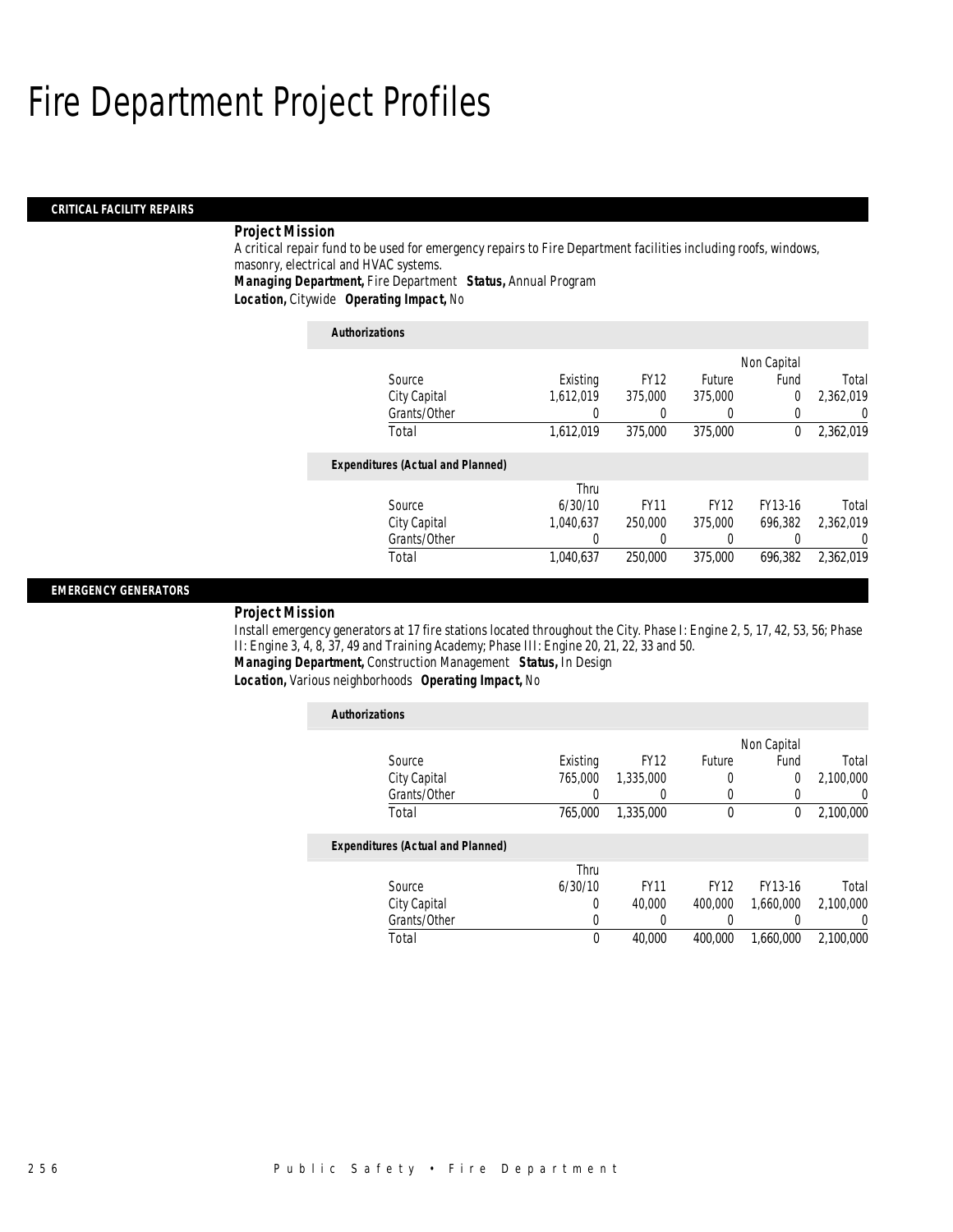#### *ENGINE 3*

### *Project Mission*

Comprehensive renovation including building envelope repairs, door and window replacement, HVAC, electrical and plumbing upgrades. Install fire protection system.

*Managing Department,* Construction Management *Status,* New Project

*Location,* South End *Operating Impact,* No

| <b>Authorizations</b>                    |              |          |                  |                  |                |           |
|------------------------------------------|--------------|----------|------------------|------------------|----------------|-----------|
|                                          |              |          |                  |                  | Non Capital    |           |
| Source                                   |              | Existing | <b>FY12</b>      | Future           | Fund           | Total     |
| City Capital                             |              | 0        | 500,000          | 3.900.000        | $\overline{0}$ | 4,400,000 |
|                                          | Grants/Other | 0        | $\left( \right)$ | $\left( \right)$ | 0              | 0         |
| Total                                    |              | 0        | 500,000          | 3.900.000        | 0              | 4,400,000 |
| <b>Expenditures (Actual and Planned)</b> |              |          |                  |                  |                |           |
|                                          |              | Thru     |                  |                  |                |           |
| Source                                   |              | 6/30/10  | <b>FY11</b>      | <b>FY12</b>      | FY13-16        | Total     |
| City Capital                             |              | 0        | $\Omega$         | 50,000           | 4.350.000      | 4,400,000 |
|                                          | Grants/Other | 0        | $\left($         |                  |                | 0         |
| Total                                    |              | 0        | 0                | 50,000           | 4,350,000      | 4,400,000 |

*ENGINE 37* 

#### *Project Mission*

Facility upgrades including building envelope and miscellaneous interior improvements including mechanical, electrical and plumbing systems.

*Managing Department,* Construction Management *Status,* To Be Scheduled

*Location,* Roxbury *Operating Impact,* No

| <b>Authorizations</b> |                                          |          |              |             |             |           |
|-----------------------|------------------------------------------|----------|--------------|-------------|-------------|-----------|
|                       |                                          |          |              |             | Non Capital |           |
|                       | Source                                   | Existing | <b>FY12</b>  | Future      | Fund        | Total     |
|                       | City Capital                             | O        | 0            | 1,871,000   | $\theta$    | 1,871,000 |
|                       | Grants/Other                             |          | 0            |             | $\Omega$    | 0         |
|                       | Total                                    | 0        | $\mathbf{0}$ | 1,871,000   | 0           | 1,871,000 |
|                       | <b>Expenditures (Actual and Planned)</b> |          |              |             |             |           |
|                       |                                          | Thru     |              |             |             |           |
|                       | Source                                   | 6/30/10  | <b>FY11</b>  | <b>FY12</b> | FY13-16     | Total     |
|                       | City Capital                             | 0        | 0            | 0           | 1,871,000   | 1,871,000 |
|                       | Grants/Other                             | O        | 0            |             |             | 0         |
|                       | Total                                    | 0        | 0            | 0           | 1,871,000   | 1.871.000 |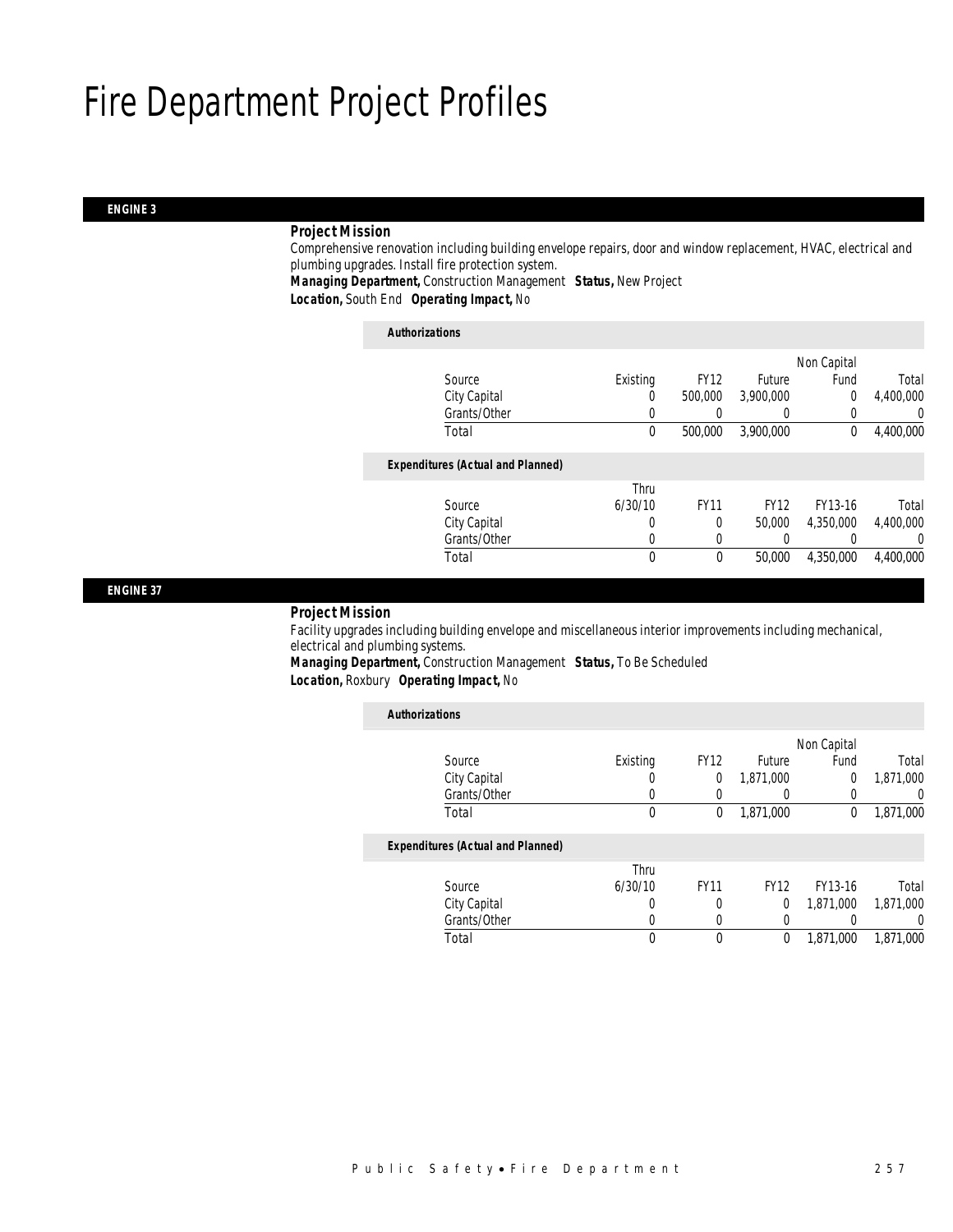### *ENGINE 48*

## *Project Mission*

Replace roof and apparatus floor slab. Repoint masonry. *Managing Department,* Construction Management *Status,* To Be Scheduled *Location,* Hyde Park *Operating Impact,* No

| <b>Authorizations</b>                    |          |             |              |             |          |
|------------------------------------------|----------|-------------|--------------|-------------|----------|
|                                          |          |             |              | Non Capital |          |
| Source                                   | Existing | <b>FY12</b> | Future       | Fund        | Total    |
| City Capital                             | 401,000  | 0           | 0            | $\Omega$    | 401,000  |
| Grants/Other                             |          |             | 0            |             | 0        |
| Total                                    | 401,000  | $\mathbf 0$ | $\mathbf{0}$ | 0           | 401,000  |
| <b>Expenditures (Actual and Planned)</b> |          |             |              |             |          |
|                                          | Thru     |             |              |             |          |
| Source                                   | 6/30/10  | <b>FY11</b> | <b>FY12</b>  | FY13-16     | Total    |
| City Capital                             | 0        | 0           | $\theta$     | 401.000     | 401,000  |
| Grants/Other                             | 0        |             | 0            |             | $\Omega$ |
| Total                                    | 0        | $\theta$    | 0            | 401,000     | 401,000  |

### *ENGINE 5*

#### *Project Mission*

Building envelope repairs including roof replacement, masonry repointing, gutter replacement, waterproofing, flashing repairs, window and door repairs and drainage improvements. *Managing Department,* Construction Management *Status,* New Project

*Location,* East Boston *Operating Impact,* No

| <b>Authorizations</b>                    |             |             |             |             |         |
|------------------------------------------|-------------|-------------|-------------|-------------|---------|
|                                          |             |             |             | Non Capital |         |
| Source                                   | Existing    | <b>FY12</b> | Future      | Fund        | Total   |
| City Capital                             | 0           | 150,000     | 760,000     | $\Omega$    | 910,000 |
| Grants/Other                             | 0           | 0           | 0           | 0           | 0       |
| Total                                    | $\mathbf 0$ | 150,000     | 760,000     | 0           | 910,000 |
| <b>Expenditures (Actual and Planned)</b> |             |             |             |             |         |
|                                          | Thru        |             |             |             |         |
| Source                                   | 6/30/10     | <b>FY11</b> | <b>FY12</b> | FY13-16     | Total   |
| City Capital                             | 0           | 0           | 0           | 910.000     | 910.000 |
| Grants/Other                             | 0           | 0           | 0           | 0           | 0       |
| Total                                    | 0           | 0           | 0           | 910.000     | 910.000 |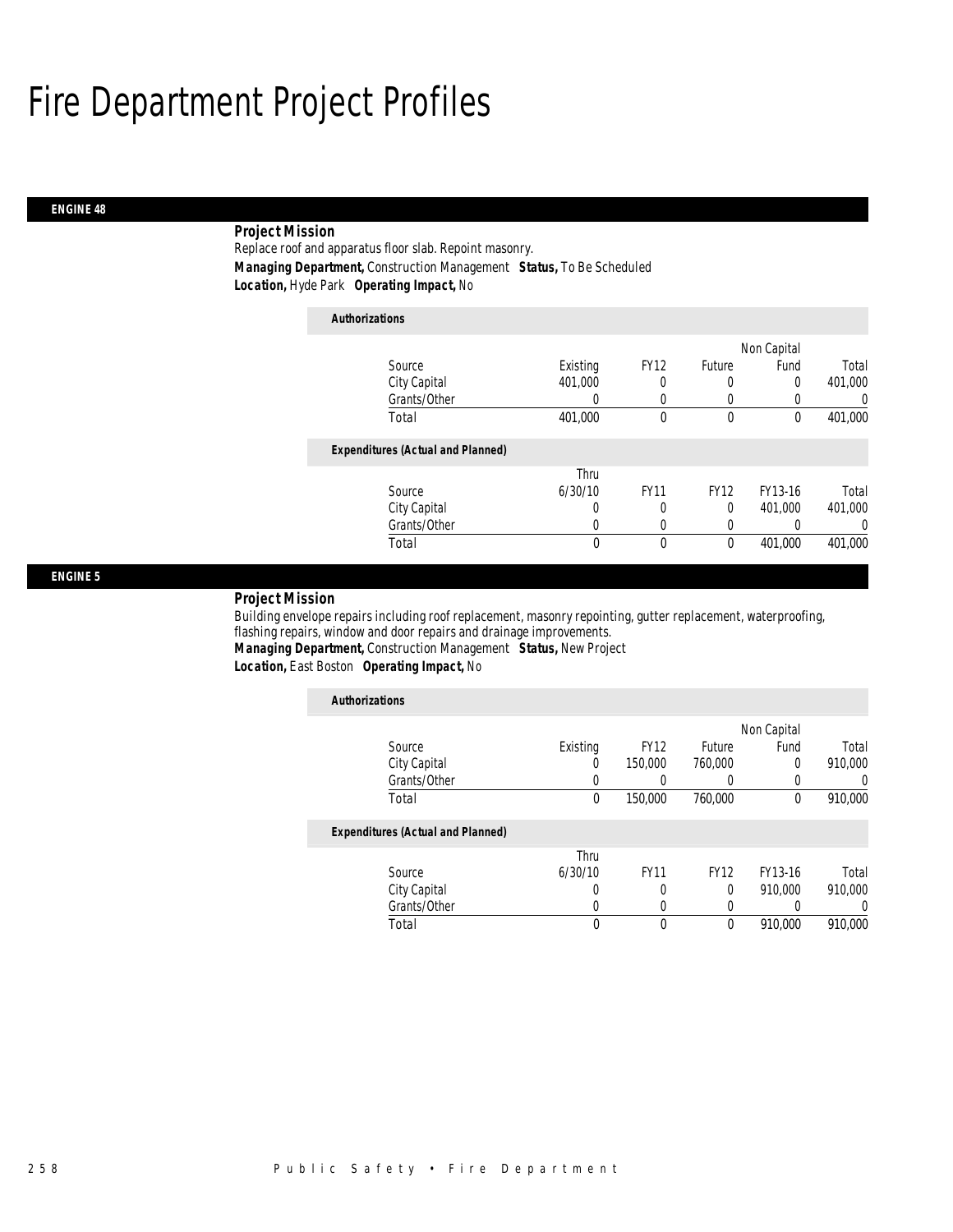#### *ENGINE 50*

### *Project Mission*

General renovations include building exterior and interior. *Managing Department,* Construction Management *Status,* To Be Scheduled *Location,* Charlestown *Operating Impact,* No

| <b>Authorizations</b>                    |          |             |             |                |           |
|------------------------------------------|----------|-------------|-------------|----------------|-----------|
|                                          |          |             |             | Non Capital    |           |
| Source                                   | Existing | <b>FY12</b> | Future      | Fund           | Total     |
| City Capital                             | 400,000  | 0           | 1,720,000   | $\overline{0}$ | 2,120,000 |
| Grants/Other                             | 0        | 0           |             | 0              | 0         |
| Total                                    | 400,000  | 0           | 1,720,000   | 0              | 2,120,000 |
| <b>Expenditures (Actual and Planned)</b> |          |             |             |                |           |
|                                          | Thru     |             |             |                |           |
| Source                                   | 6/30/10  | <b>FY11</b> | <b>FY12</b> | FY13-16        | Total     |
| City Capital                             | $\Omega$ | 0           | $\Omega$    | 2,120,000      | 2,120,000 |
| Grants/Other                             | 0        | $\Omega$    | 0           |                | 0         |
| Total                                    | 0        | $\theta$    | 0           | 2,120,000      | 2,120,000 |
|                                          |          |             |             |                |           |

*ENGINE 51* 

#### *Project Mission*

General renovations include building exterior and interior. General upkeep and upgrades to the HVAC and electrical systems.

*Managing Department,* Construction Management *Status,* Complete *Location,* Allston/Brighton *Operating Impact,* No

| <b>Authorizations</b>                    |           |             |             |             |           |
|------------------------------------------|-----------|-------------|-------------|-------------|-----------|
|                                          |           |             |             | Non Capital |           |
| Source                                   | Existing  | <b>FY12</b> | Future      | Fund        | Total     |
| City Capital                             | 2,165,000 | 0           | 0           | 0           | 2,165,000 |
| Grants/Other                             |           | 0           | 0           |             | 0         |
| Total                                    | 2,165,000 | 0           | 0           | 0           | 2,165,000 |
| <b>Expenditures (Actual and Planned)</b> |           |             |             |             |           |
|                                          | Thru      |             |             |             |           |
| Source                                   | 6/30/10   | <b>FY11</b> | <b>FY12</b> | FY13-16     | Total     |
| City Capital                             | 254.667   | 1.400.000   | 485,671     | 24,662      | 2.165.000 |
| Grants/Other                             | 0         | 0           | 0           |             | 0         |
| Total                                    | 254.667   | 1.400.000   | 485,671     | 24.662      | 2.165.000 |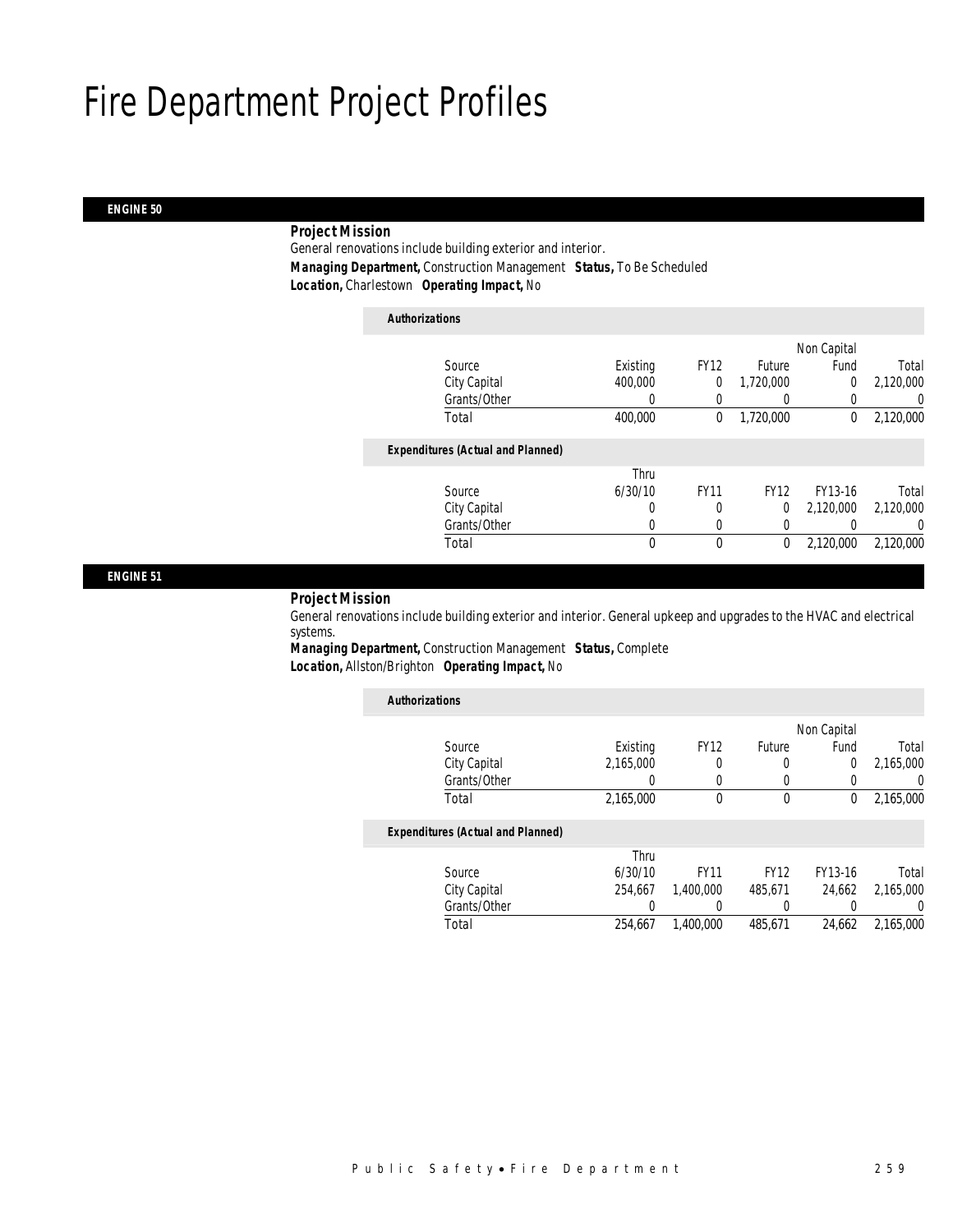### *FIRE ALARM*

## *Project Mission*

Repair front entrance stairs. Improve site drainage. *Managing Department,* Construction Management *Status,* In Design *Location,* Fenway/Kenmore *Operating Impact,* No

| <b>Authorizations</b>                    |          |             |             |             |         |
|------------------------------------------|----------|-------------|-------------|-------------|---------|
|                                          |          |             |             | Non Capital |         |
| Source                                   | Existing | <b>FY12</b> | Future      | Fund        | Total   |
| City Capital                             | 350,000  | 0           | 0           | 0           | 350,000 |
| Grants/Other                             | 0        | 0           | 0           | 0           | 0       |
| Total                                    | 350,000  | $\theta$    | $\theta$    | 0           | 350,000 |
| <b>Expenditures (Actual and Planned)</b> |          |             |             |             |         |
|                                          | Thru     |             |             |             |         |
| Source                                   | 6/30/10  | <b>FY11</b> | <b>FY12</b> | FY13-16     | Total   |
| City Capital                             | 0        | 20,000      | 150,000     | 180,000     | 350,000 |
| Grants/Other                             | 0        | 0           | 0           | 0           | 0       |
| Total                                    | 0        | 20,000      | 150,000     | 180,000     | 350,000 |

#### *FIRE ALARMS AT 11 STATIONS*

*Project Mission* 

Install or upgrade fire alarm systems at Engine 2, 3, 4, 5, 7, 9, 16, 29, 33, 37 and 50. *Managing Department,* Construction Management *Status,* To Be Scheduled *Location,* Citywide *Operating Impact,* No

| <b>Authorizations</b>                    |          |             |             |             |         |
|------------------------------------------|----------|-------------|-------------|-------------|---------|
|                                          |          |             |             | Non Capital |         |
| Source                                   | Existing | <b>FY12</b> | Future      | Fund        | Total   |
| City Capital                             | 200,000  | 0           | 0           | 0           | 200,000 |
| Grants/Other                             |          | 0           | 0           | 0           |         |
| Total                                    | 200,000  | 0           | 0           | 0           | 200,000 |
| <b>Expenditures (Actual and Planned)</b> |          |             |             |             |         |
|                                          | Thru     |             |             |             |         |
| Source                                   | 6/30/10  | <b>FY11</b> | <b>FY12</b> | FY13-16     | Total   |
| City Capital                             | 0        | 0           | 0           | 200,000     | 200,000 |
| Grants/Other                             |          | 0           | 0           |             |         |
| Total                                    | $\theta$ | $\theta$    | 0           | 200,000     | 200,000 |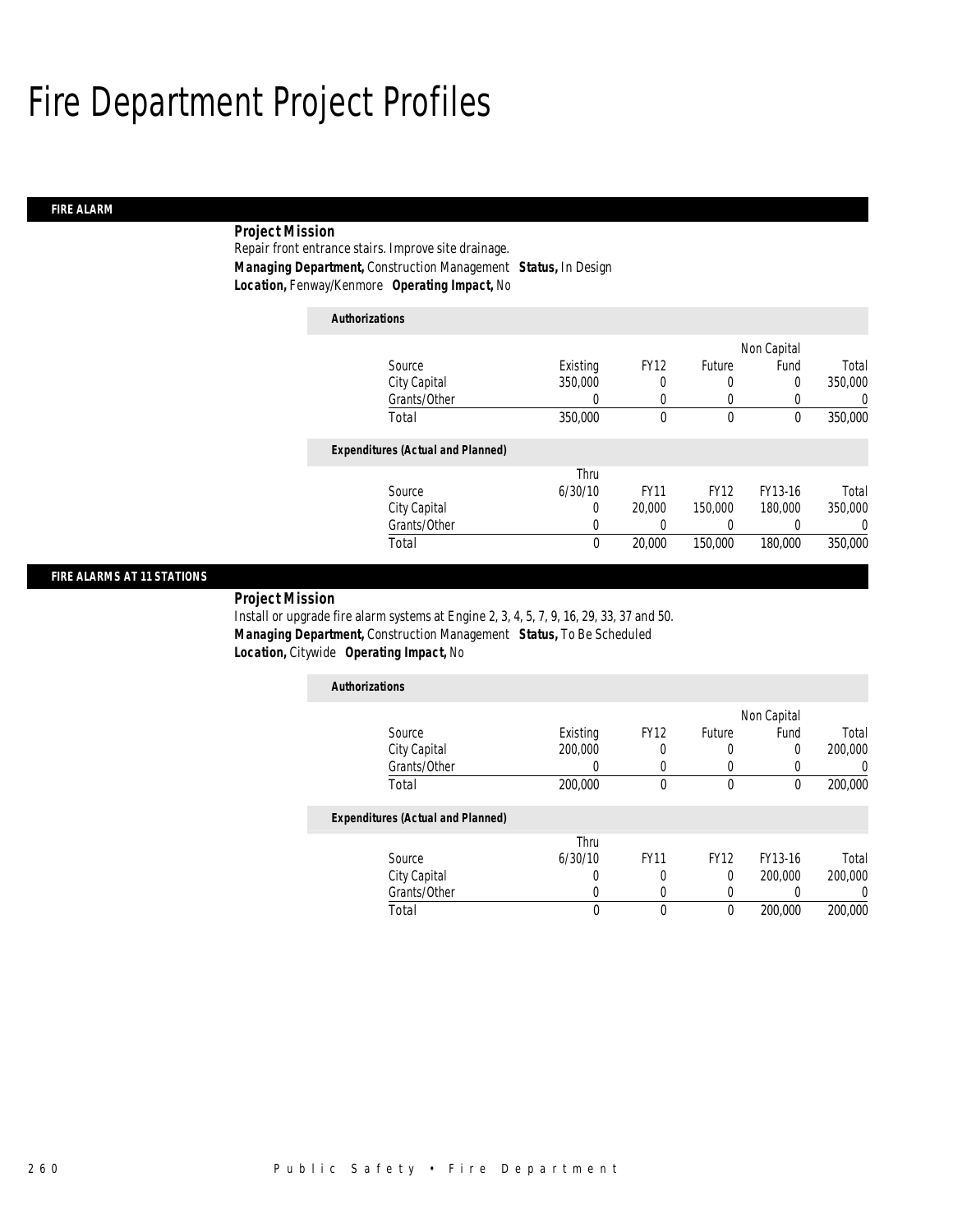#### *FIRE BOAT*

### *Project Mission*

Design and acquisition of a new fire boat equipped to handle a variety of fire and non-fire hazards and emergency/rescue situations. *Managing Department,* Fire Department *Status,* In Construction

*Location,* NA *Operating Impact,* Yes

#### *Authorizations*

|                                          |           |             |             | Non Capital |           |
|------------------------------------------|-----------|-------------|-------------|-------------|-----------|
| Source                                   | Existing  | <b>FY12</b> | Future      | Fund        | Total     |
| City Capital                             | 2,500,000 | 0           | 0           | 0           | 2,500,000 |
| Grants/Other                             | 0         | 0           | 0           | 2,000,920   | 2,000,920 |
| Total                                    | 2,500,000 | 0           | 0           | 2,000,920   | 4,500,920 |
| <b>Expenditures (Actual and Planned)</b> |           |             |             |             |           |
|                                          | Thru      |             |             |             |           |
| Source                                   | 6/30/10   | <b>FY11</b> | <b>FY12</b> | FY13-16     | Total     |
| City Capital                             | 118,570   | 525,000     | 1.600.000   | 256.430     | 2,500,000 |
| Grants/Other                             | 0         | 0           | 0           |             | 0         |
| Total                                    | 118,570   | 525,000     | 1,600,000   | 256,430     | 2,500,000 |
|                                          |           |             |             |             |           |

### *FIRE EQUIPMENT*

#### *Project Mission*

Purchase new fire apparatus as scheduled in the Apparatus Replacement Plan. *Managing Department,* Fire Department *Status,* Annual Program *Location,* Citywide *Operating Impact,* Yes

| <b>Authorizations</b> |                                          |            |             |             |              |            |
|-----------------------|------------------------------------------|------------|-------------|-------------|--------------|------------|
|                       |                                          |            |             |             | Non Capital  |            |
|                       | Source                                   | Existing   | <b>FY12</b> | Future      | Fund         | Total      |
|                       | City Capital                             | 12,033,000 | 3,000,000   | 6,000,000   | $\Omega$     | 21,033,000 |
|                       | Grants/Other                             |            |             |             |              | 0          |
|                       | Total                                    | 12.033.000 | 3.000.000   | 6.000.000   | $\mathbf{0}$ | 21,033,000 |
|                       | <b>Expenditures (Actual and Planned)</b> |            |             |             |              |            |
|                       |                                          | Thru       |             |             |              |            |
|                       | Source                                   | 6/30/10    | <b>FY11</b> | <b>FY12</b> | FY13-16      | Total      |
|                       | City Capital                             | 7.257.368  | 2,861,235   | 3,000,000   | 7,914,397    | 21,033,000 |
|                       | Grants/Other                             | 0          |             |             |              | 0          |
|                       | Total                                    | 7.257.368  | 2,861,235   | 3.000.000   | 7.914.397    | 21.033.000 |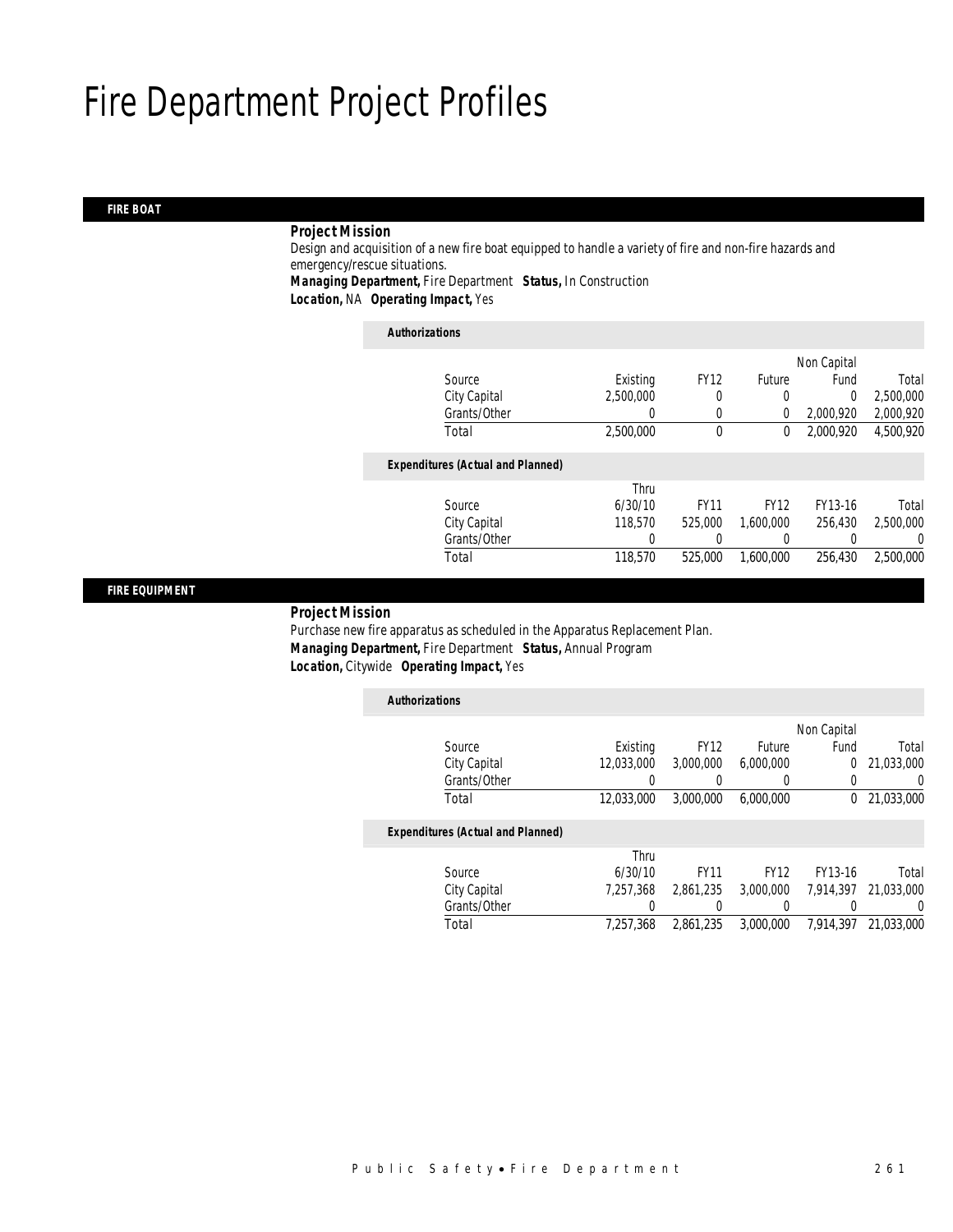#### *FIRE HEADQUARTERS*

### *Project Mission*

Replace fire alarm and also expand and improve the sprinkler system. *Managing Department,* Construction Management *Status,* In Design *Location,* Roxbury *Operating Impact,* No

| <b>Authorizations</b>                    |           |             |              |             |           |
|------------------------------------------|-----------|-------------|--------------|-------------|-----------|
|                                          |           |             |              | Non Capital |           |
| Source                                   | Existing  | <b>FY12</b> | Future       | Fund        | Total     |
| City Capital                             | 1.000.000 | 0           | 0            | 0           | 1.000.000 |
| Grants/Other                             | 0         | 0           | 0            | 0           | 0         |
| Total                                    | 1,000,000 | $\Omega$    | $\mathbf{0}$ | 0           | 1.000.000 |
| <b>Expenditures (Actual and Planned)</b> |           |             |              |             |           |
|                                          | Thru      |             |              |             |           |
| Source                                   | 6/30/10   | <b>FY11</b> | <b>FY12</b>  | FY13-16     | Total     |
| City Capital                             | 13.547    | 50,000      | 0            | 936.453     | 1.000.000 |
| Grants/Other                             | 0         |             | 0            | 0           | 0         |
| Total                                    | 13,547    | 50,000      | $\theta$     | 936.453     | 1.000.000 |

### *HVAC / BOILER REPLACEMENT AT VARIOUS STATIONS*

### *Project Mission*

Install new boilers and upgrade heating systems at Engine 3, 4, 20, 22, 24, 28, 39 and 49 and install HVAC units at Engine 3, 16, 21, 29, 30, 33, 37, 42, 49 and Fire Alarm.

*Managing Department,* Construction Management *Status,* To Be Scheduled *Location,* Various neighborhoods *Operating Impact,* No

| <b>Authorizations</b>                    |          |             |             |             |                  |
|------------------------------------------|----------|-------------|-------------|-------------|------------------|
|                                          |          |             |             | Non Capital |                  |
| Source                                   | Existing | <b>FY12</b> | Future      | Fund        | Total            |
| City Capital                             | 500,000  | $\mathbf 0$ | 7.750.000   | 0           | 8,250,000        |
| Grants/Other                             |          | 0           |             | 0           | 0                |
| Total                                    | 500,000  | $\theta$    | 7,750,000   | 0           | 8,250,000        |
| <b>Expenditures (Actual and Planned)</b> |          |             |             |             |                  |
|                                          | Thru     |             |             |             |                  |
| Source                                   | 6/30/10  | <b>FY11</b> | <b>FY12</b> | FY13-16     | Total            |
| City Capital                             | 0        | $\Omega$    | 75,000      | 8.175.000   | 8,250,000        |
| Grants/Other                             | 0        |             |             |             | $\left( \right)$ |
| Total                                    | 0        | 0           | 75,000      | 8.175.000   | 8,250,000        |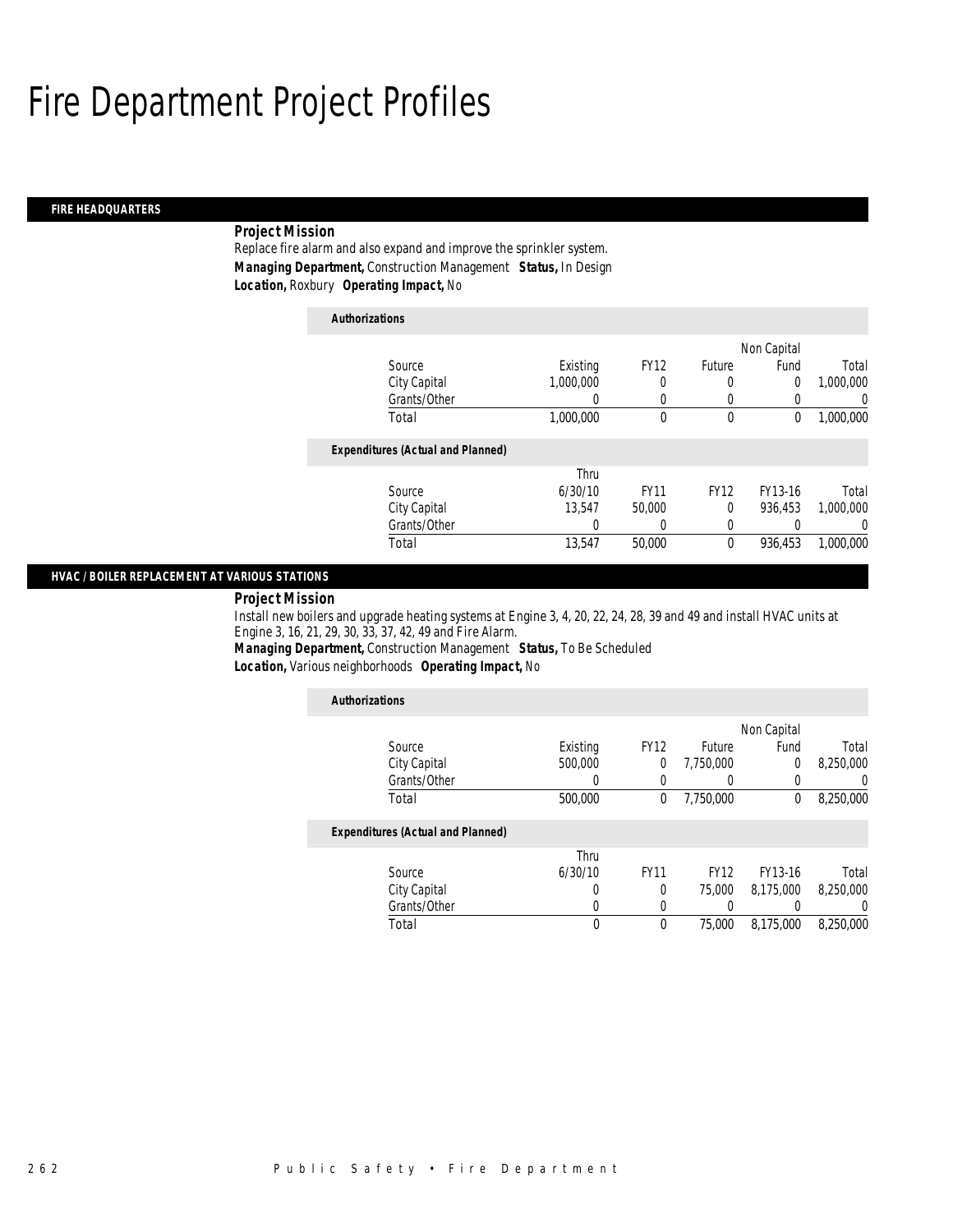#### *RADIO SYSTEM IMPROVEMENTS*

### *Project Mission*

Upgrade radio communication system including site improvements at Engine 29 and Fire Alarm. *Managing Department,* Fire Department *Status,* To Be Scheduled *Location,* NA *Operating Impact,* No

#### *Authorizations*

|                                          |           |             |             | Non Capital    |           |
|------------------------------------------|-----------|-------------|-------------|----------------|-----------|
| Source                                   | Existing  | <b>FY12</b> | Future      | Fund           | Total     |
| City Capital                             | 1,770,000 | 0           | 6,650,000   | $\overline{0}$ | 8,420,000 |
| Grants/Other                             | 0         | 0           |             | 0              | 0         |
| Total                                    | 1,770,000 | 0           | 6,650,000   | 0              | 8,420,000 |
|                                          |           |             |             |                |           |
| <b>Expenditures (Actual and Planned)</b> |           |             |             |                |           |
|                                          | Thru      |             |             |                |           |
| Source                                   | 6/30/10   | <b>FY11</b> | <b>FY12</b> | FY13-16        | Total     |
| City Capital                             | 27,423    | $\theta$    | 200,000     | 8,192,577      | 8,420,000 |
| Grants/Other                             | $\theta$  | $\left($    |             |                | 0         |
| Total                                    | 27,423    | 0           | 200,000     | 8,192,577      | 8,420,000 |
|                                          |           |             |             |                |           |

#### *REPAIRS AT 4 STATIONS AND TRAINING ACADEMY*

#### *Project Mission*

Exterior improvements including masonry and concrete repairs and repointing at Engines 2, 7, 29, 48 and Training Academy.

*Managing Department,* Construction Management *Status,* New Project *Location,* Various neighborhoods *Operating Impact,* No

| <b>Authorizations</b> |                                          |          |             |             |             |           |
|-----------------------|------------------------------------------|----------|-------------|-------------|-------------|-----------|
|                       |                                          |          |             |             | Non Capital |           |
|                       | Source                                   | Existing | <b>FY12</b> | Future      | Fund        | Total     |
|                       | City Capital                             | 0        | 500,000     | 2,130,000   | 0           | 2,630,000 |
|                       | Grants/Other                             | 0        |             | 0           |             | 0         |
|                       | Total                                    | 0        | 500,000     | 2,130,000   | 0           | 2,630,000 |
|                       | <b>Expenditures (Actual and Planned)</b> |          |             |             |             |           |
|                       |                                          | Thru     |             |             |             |           |
|                       | Source                                   | 6/30/10  | <b>FY11</b> | <b>FY12</b> | FY13-16     | Total     |
|                       | City Capital                             | 0        | $\Omega$    | 100,000     | 2.530.000   | 2.630.000 |
|                       | Grants/Other                             | 0        | 0           |             |             | 0         |
|                       | Total                                    | 0        | 0           | 100,000     | 2.530.000   | 2.630.000 |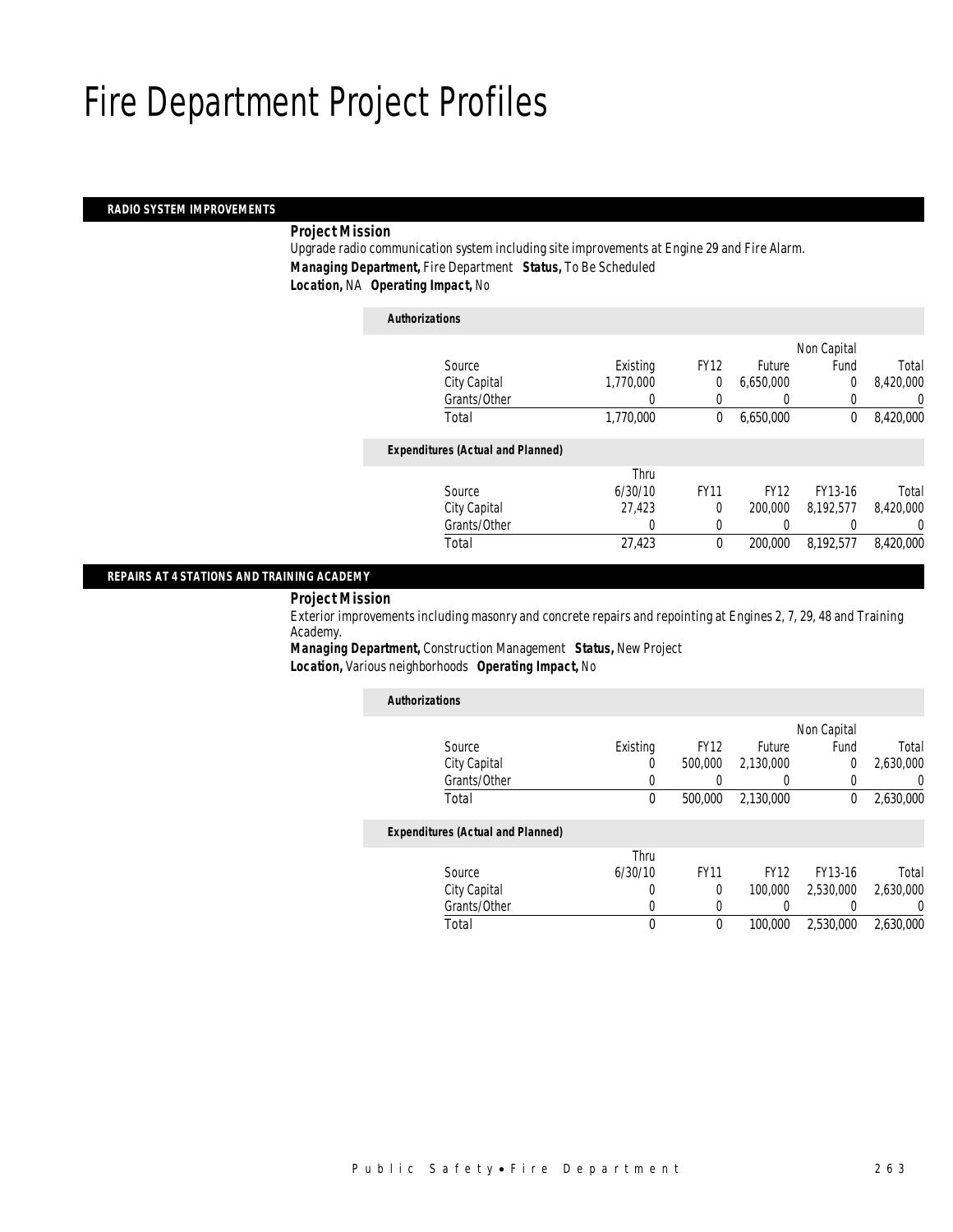### *SEAWALL AT MOON ISLAND*

## *Project Mission*

Repair seawall adjacent to the Fire Academy. *Managing Department,* Construction Management *Status,* Study Underway *Location,* Moon Island *Operating Impact,* No

| <b>Authorizations</b>                    |           |             |             |             |           |
|------------------------------------------|-----------|-------------|-------------|-------------|-----------|
|                                          |           |             |             | Non Capital |           |
| Source                                   | Existing  | <b>FY12</b> | Future      | Fund        | Total     |
| City Capital                             | 1,300,000 | 0           | 1.344.000   | 0           | 2,644,000 |
| Grants/Other                             | 150,000   | 0           | 0           | 0           | 150,000   |
| Total                                    | 1.450.000 | 0           | 1,344,000   | 0           | 2.794.000 |
| <b>Expenditures (Actual and Planned)</b> |           |             |             |             |           |
|                                          | Thru      |             |             |             |           |
| Source                                   | 6/30/10   | <b>FY11</b> | <b>FY12</b> | FY13-16     | Total     |
| City Capital                             | 0         | 50,000      | 75,000      | 2.519.000   | 2,644,000 |
| Grants/Other                             | 0         | 100,000     | 25,000      | 25,000      | 150,000   |
| Total                                    | $\theta$  | 150,000     | 100,000     | 2.544.000   | 2.794.000 |

#### *STATION ALERTING SYSTEM*

*Project Mission* 

Replace existing station alerting system.

 *Managing Department,* Construction Management *Status,* To Be Scheduled *Location,* Various neighborhoods *Operating Impact,* No

| <b>Authorizations</b>                    |                |             |                   |                |           |
|------------------------------------------|----------------|-------------|-------------------|----------------|-----------|
|                                          |                |             |                   | Non Capital    |           |
| Source                                   | Existing       | <b>FY12</b> | Future            | Fund           | Total     |
| City Capital                             | 300,000        | $\sigma$    | 1,175,000         | $\overline{0}$ | 1,475,000 |
| Grants/Other                             | 0              |             | 0                 | 1,795,000      | 1,795,000 |
| Total                                    | 300,000        | 0           | 1,175,000         | 1,795,000      | 3,270,000 |
| <b>Expenditures (Actual and Planned)</b> |                |             |                   |                |           |
| $\sim$                                   | Thru<br>100140 | F114A       | $\Gamma$ $\Omega$ | T1140.41       | $  -$     |

| Total        |         |             | 200,000 | 1,275,000 | 1,475,000 |
|--------------|---------|-------------|---------|-----------|-----------|
| Grants/Other |         |             |         |           |           |
| City Capital |         |             | 200,000 | 1.275.000 | 1,475,000 |
| Source       | 6/30/10 | <b>FY11</b> | FY12    | FY13-16   | Total     |
|              |         |             |         |           |           |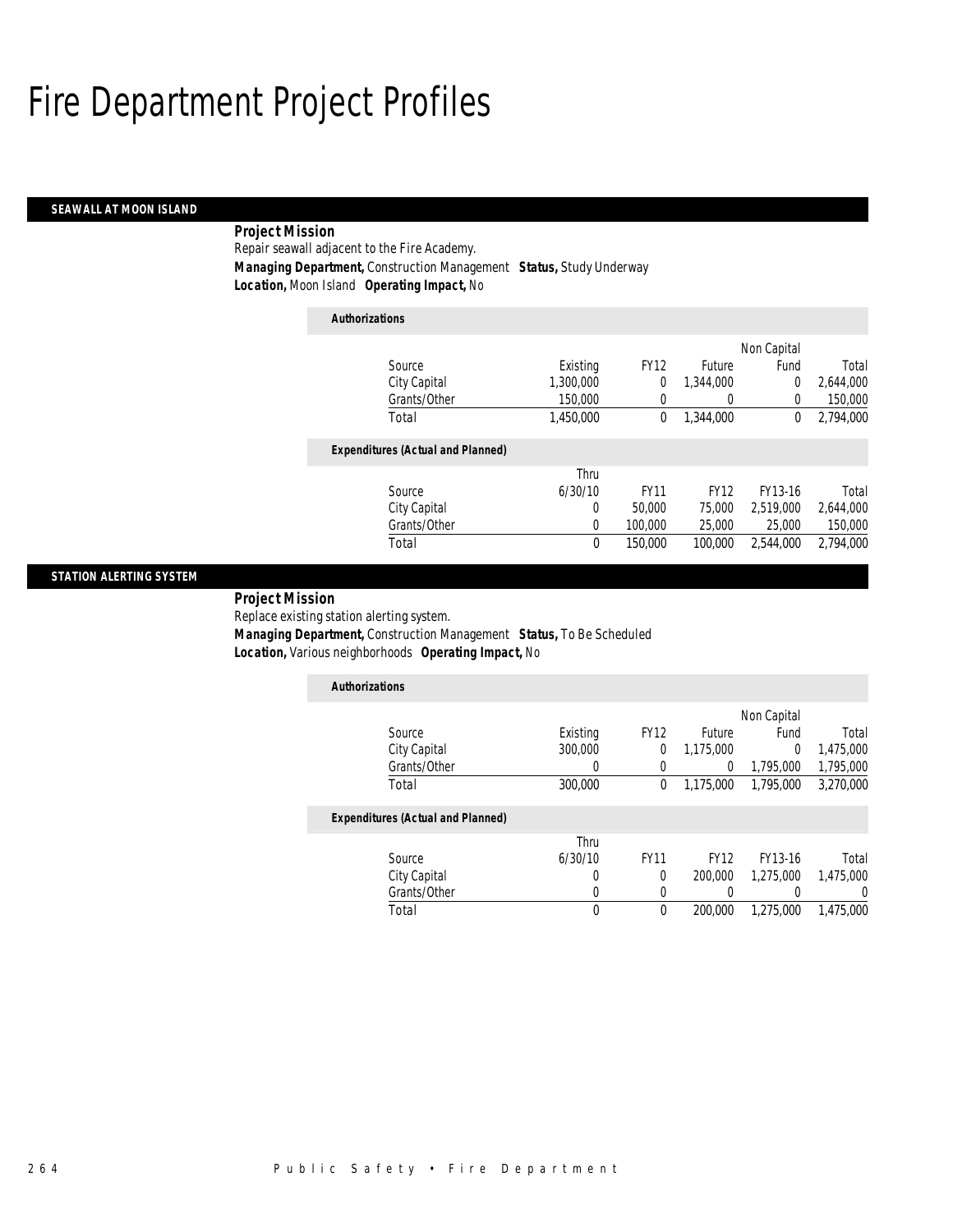## Police Department Operating Budget

## *Edward F. Davis, Commissioner Appropriation: 211*

### *Department Mission*

The mission of the Police Department is Neighborhood Policing. The Department dedicates itself to work in partnership with the community to fight crime, reduce fear, and improve the quality of life in Boston's neighborhoods.

### *FY12 Performance Strategies*

- To deliver a recruit academy program that supports the department's neighborhood policing philosophy.
- To improve levels of community trust in police services through thorough investigations into allegations of police misconduct.
- To inform policy, legal, and organizational decision making.
- To maximize the number of incidents cleared.
- To maximize the use of distance learning.
- To minimize delays in response to calls for service.
- To prevent and reduce violence and crime.
- To promote pedestrian and vehicular safety.
- To provide investigative expertise, support, and technical assistance in responding to and conducting investigations that contribute to the identification, apprehension, and prosecution of criminal offenders.

| <b>Operating Budget</b>      | Program Name                                                                                                                                                                                                                                                                                                                                                                                                                           | Total Actual '09                                                                           | Total Actual '10                                                                                                     | Total Approp '11                                                                                                        | Total Budget '12                                                                                                           |
|------------------------------|----------------------------------------------------------------------------------------------------------------------------------------------------------------------------------------------------------------------------------------------------------------------------------------------------------------------------------------------------------------------------------------------------------------------------------------|--------------------------------------------------------------------------------------------|----------------------------------------------------------------------------------------------------------------------|-------------------------------------------------------------------------------------------------------------------------|----------------------------------------------------------------------------------------------------------------------------|
|                              | Commissioner's Office<br><b>BAT-Operations</b><br>BAT-Admin & Technology<br>Bureau of Professional Development<br><b>Bureau of Field Services</b><br><b>Bureau of Professional Standards</b><br><b>Bureau of Investigative Services</b><br>Bureau of Intelligence & Analysis                                                                                                                                                           | 9,431,101<br>17,757,042<br>46,910,040<br>0<br>143,909,332<br>12,212,300<br>58,412,130<br>0 | 8,386,477<br>16,722,644<br>45,123,958<br>3,027,058<br>140,485,597<br>8,381,195<br>57,653,593<br>2,632,812            | 6,737,906<br>17,672,335<br>43,974,281<br>3,561,618<br>142,261,214<br>5,978,259<br>47,862,285<br>2,827,046               | 6,563,947<br>18,148,352<br>43,644,638<br>4,327,972<br>140,767,229<br>5,942,103<br>47,073,326<br>2,762,192                  |
|                              | <b>Total</b>                                                                                                                                                                                                                                                                                                                                                                                                                           | 288,631,945                                                                                | 282,413,334                                                                                                          | 270,874,944                                                                                                             | 269,229,759                                                                                                                |
| <b>External Funds Budget</b> | <b>Fund Name</b>                                                                                                                                                                                                                                                                                                                                                                                                                       | <b>Total Actual '09</b>                                                                    | Total Actual '10                                                                                                     | Total Approp '11                                                                                                        | <b>Total Budget '12</b>                                                                                                    |
|                              | Anti-Human Trafficking Task<br>ARRA - Beth Israel<br>ARRA - COPS Hiring Recovery Program (CHRP)<br>ARRA - Edward Byrne Civilian Hiring<br>ARRA - Justice Assistance Grant Sworn<br><b>ARRA</b> - Municipal Police Services<br>Boston Reentry Initiative<br><b>Buffer Zone Protection Project</b><br>Child Abuse Unit Training Proj<br>Child Passenger Safety Project<br>Cold Case Project<br>Comprehensive Community Safety Initiative | 155,877<br>0<br>0<br>0<br>0<br>$\Omega$<br>44,828<br>19,018<br>9,367<br>C<br>224,936       | 116,627<br>2,267<br>2,824,723<br>182,721<br>3,172,142<br>275,880<br>0<br>343,089<br>19,605<br>0<br>33,842<br>264,459 | 223,485<br>17,733<br>3,851,980<br>1,023,819<br>734,325<br>220,520<br>439,305<br>77,212<br>$\Omega$<br>296,791<br>73,256 | 142,547<br>0<br>4,316,789<br>459,266<br>$\left( \right)$<br>866,388<br>56,568<br>$\left( \right)$<br>7,500<br>194,475<br>0 |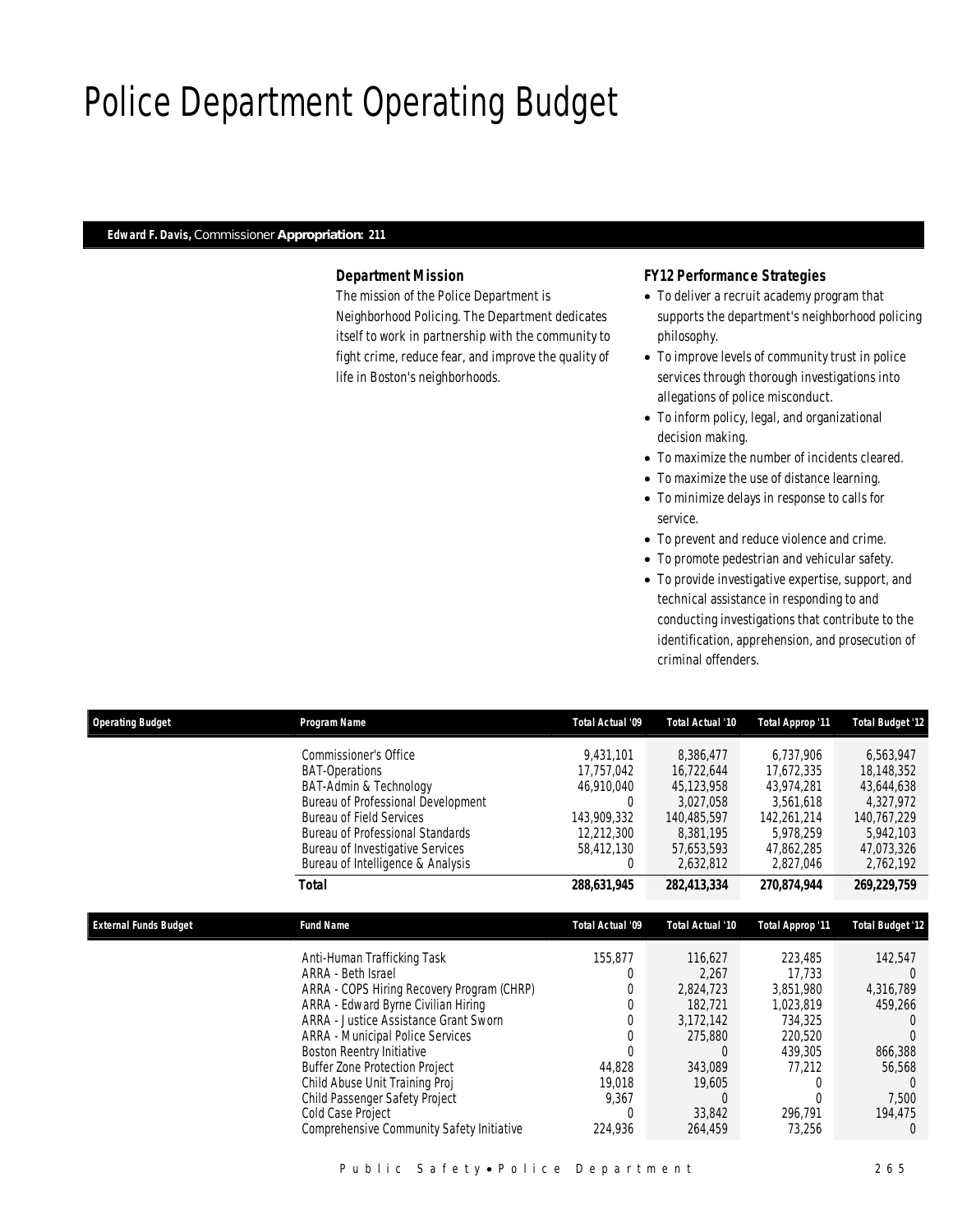| COPS - Secure Our Schools                     | 103,496        | 121,240        | 134,644    | 315,789          |
|-----------------------------------------------|----------------|----------------|------------|------------------|
| Coverdell N.F.S.I.                            | 82,419         | 127,681        | 238,178    | 339,229          |
| Creating A Culture of Intergr                 | 3,750          | $\Omega$       | $\Omega$   | $\left( \right)$ |
| DCU Multijuridictional Task                   | 98,371         | 10,900         | $\Omega$   | $\Omega$         |
| DMH/Jail Diversion Program                    | $\theta$       | $\Omega$       | 28,309     | 67,941           |
| DNA Laboratory Initiative                     | 186,343        | 127,660        | 467,854    | 500,169          |
| Estate of Jean Fink                           | $\theta$       | $\Omega$       | $\theta$   | 141,983          |
| G.R.E.A.T.                                    | 156,687        | 73,165         | $\Omega$   | $\left( \right)$ |
| Goldstein Award                               | $\Omega$       | 1,130          | $\Omega$   | $\Omega$         |
| Homicide Unit Gang-Related                    | 22,254         | 22,065         | $\Omega$   | $\Omega$         |
| Injury Surveillance Project                   | 4,991          | 5,000          | 5,000      | $\Omega$         |
| Internet Crimes Against Children (ICAC)       | 0              | 0              | 214,554    | 348,743          |
| Justice & Mental Health Expansion Project     | $\Omega$       | $\Omega$       | 46,600     | 102,720          |
| Justice Assistance Grant (JAG)                | 627,607        | 808,659        | 866,156    | 1,013,401        |
| Mass. Youth & Strategic Crime Gang Initiative | 91,406         | 13,699         | $\Omega$   | $\left( \right)$ |
| Opportunities to Reduce Recidivism            | $\theta$       | 103,922        | $\theta$   | $\Omega$         |
| Police Auction                                | 10,973         | 4,944          | 27,289     | 61,359           |
| Port Security                                 | $\Omega$       | 24,537         | $\Omega$   | 316,658          |
| Predictive Policing Program                   | $\overline{0}$ | 1,402          | 155,670    | 1,277,315        |
| Prescription Drug Disposal Day                | $\overline{0}$ | 2,640          | 2,716      | $\Omega$         |
| PSAP - Emergency                              | 189,396        | 3,056,375      | 1,681,873  | 2,296,567        |
| PSN - Gang Deterrence & Prevention            | 37,500         | $\overline{0}$ | $\Omega$   |                  |
| R.C.P.I.                                      | 54,322         | $\Omega$       | $\Omega$   |                  |
| Safe & Drug Free Schools                      | $\theta$       | $\Omega$       | 81,667     | 58,333           |
| Safe Neighborhood                             | 101,371        | $\Omega$       | $\Omega$   |                  |
| Same Cop Same Neighborhood                    | 2,915,364      | 1,590,256      | $\Omega$   |                  |
| <b>SETB Training Grant</b>                    | 122,497        | 128,493        | 442,442    | 408,330          |
| Shannon Community Safety                      | 2,469,391      | 2,398,426      | 1,392,458  | 1,837,133        |
| <b>Smart Policing</b>                         | 0              | 3,219          | 325,075    | 176,261          |
| <b>Stanton Foundation</b>                     | $\mathbf{0}$   | 2,288          | 22,712     | $\Omega$         |
| <b>Target Grant</b>                           | 2,108          | $\Omega$       | $\theta$   | $\Omega$         |
| <b>Traffic Enforcement Grant</b>              | 62,762         | 48,619         | 37,172     | 33,750           |
| Underage Drinking Enforcement                 | 9,834          | 339            | 6,139      | 5,625            |
| Violence Against Women                        | 348,536        | 436,590        | 484,294    | 723,335          |
| Violence Prevention Among School-Aged Youth   | 58,418         | 17,717         | 797        | 0                |
| Weed & Seed                                   | 25,000         | 15,599         | 20,650     | $\Omega$         |
| <b>Total</b>                                  | 8,238,822      | 16,381,920     | 13,640,675 | 16,068,174       |

 $Selered Service Indicators$ 

| <i>Selected Service Indicators</i>  | Actual '09                | Actual '10                | Approp '11                | <b>Budaet '12</b>         |
|-------------------------------------|---------------------------|---------------------------|---------------------------|---------------------------|
| Personnel Services<br>Non Personnel | 259,606,875<br>29.025.070 | 255,953,967<br>26.459.367 | 241,866,355<br>29.008.589 | 240.261.405<br>28,968,354 |
| Total                               | 288,631,945               | 282.413.334               | 270,874,944               | 269,229,759               |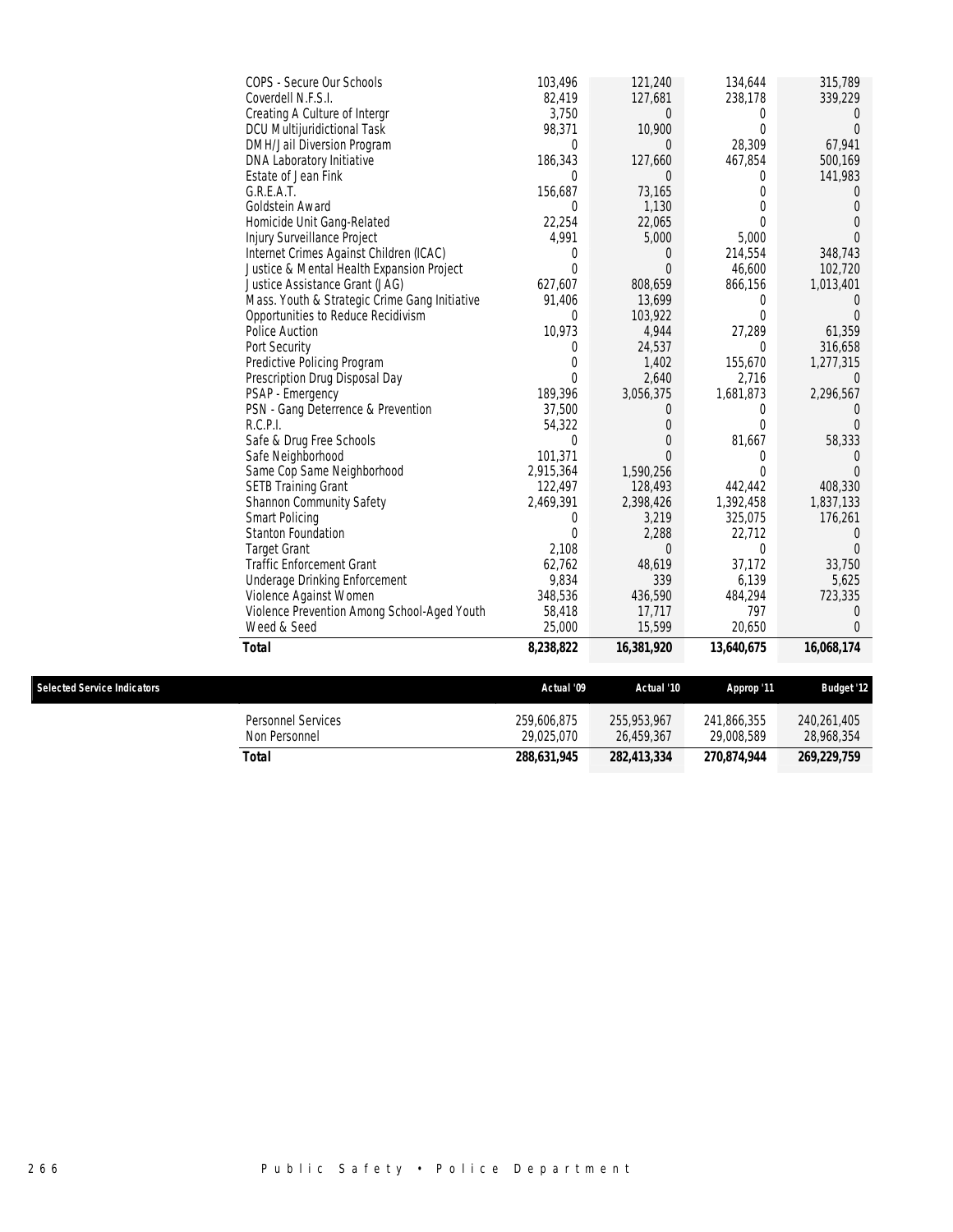## Police Department Operating Budget



#### *Authorizing Statutes*

- Police Commissioner, CBC St. 11 § 1; 1962 Mass. Acts ch. 322.
- Appointment, Removal and Compensation of the Police and Complaints, CBC St. 11 § 4.
- Powers and Duties of the Police, CBC St. 11 § 5; M.G.L.A. c. 41, § 98.
- Detective Bureau, CBC St. 11 § 6.
- Generally, CBC St.11 §§ 1-25; CBC Ord. §§ 11-1.1- 11-1.6.
- Common Nuisance/Voiding of Lease , M.G.L.A. c. 139, § 19.
- Hackney Carriage, 1930 Mass. Acts ch. 392; 1931 Mass. Acts ch. 408 § 7; 1933 Mass. Acts ch. 306; 1934 Mass. Acts ch. 280.

#### *Description of Services*

The Department provides many services to protect and serve residents of and visitors to the City of Boston. The Department provides: a well trained force of patrol officers to solve problems and reduce crime, victimization, and fear; a well trained force of detectives to investigate incidents of crime; a state-of-the-art Computer Aided Dispatch system; an administrative and management system to support the delivery of police services and an internal investigation function designed to ensure the integrity of all employees.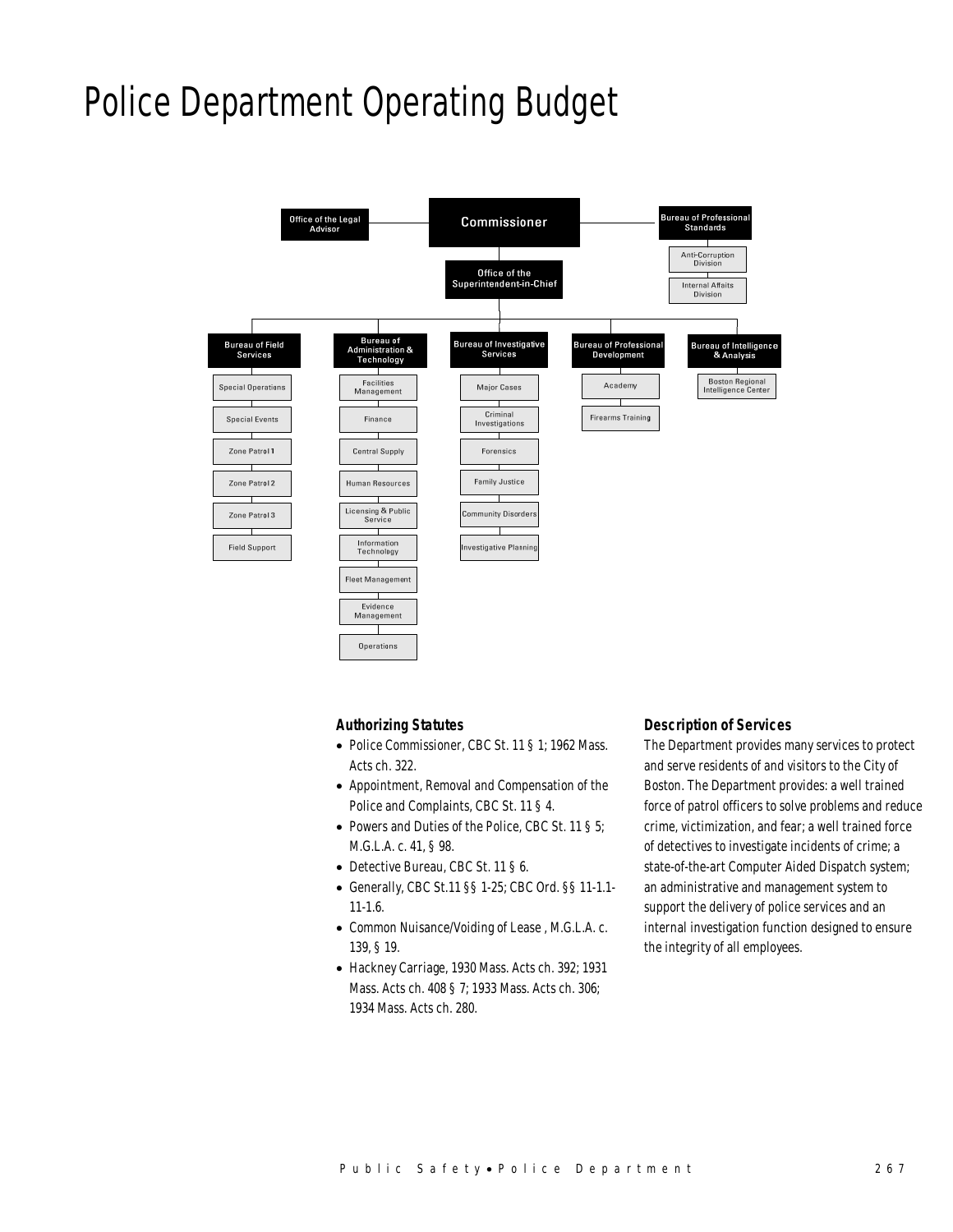## Department History

| <b>Personnel Services</b>       |                                                                                                                                                                                                                                                                                                      | FY09 Expenditure                                                                                                | FY10 Expenditure                                                                                                | FY11 Appropriation                                                                                                    | FY12 Adopted                                                                                                     | Inc/Dec 11 vs 12                                                                                                             |
|---------------------------------|------------------------------------------------------------------------------------------------------------------------------------------------------------------------------------------------------------------------------------------------------------------------------------------------------|-----------------------------------------------------------------------------------------------------------------|-----------------------------------------------------------------------------------------------------------------|-----------------------------------------------------------------------------------------------------------------------|------------------------------------------------------------------------------------------------------------------|------------------------------------------------------------------------------------------------------------------------------|
|                                 | 51000 Permanent Employees<br>51100 Emergency Employees<br>51200 Overtime<br>51600 Unemployment Compensation<br>51700 Workers' Compensation<br><b>Total Personnel Services</b>                                                                                                                        | 220,433,620<br>$\mathbf 0$<br>38,810,463<br>86,578<br>276,214<br>259,606,875                                    | 215,329,355<br>$\mathbf{0}$<br>40,020,519<br>360,329<br>243,764<br>255,953,967                                  | 211,516,355<br>$\overline{0}$<br>30,000,000<br>125,000<br>225,000<br>241,866,355                                      | 209,700,125<br>$\mathbf 0$<br>30,000,000<br>336,280<br>225,000<br>240,261,405                                    | $-1,816,230$<br>$\theta$<br>$\mathbf{0}$<br>211,280<br>$\Omega$<br>$-1,604,950$                                              |
| <b>Contractual Services</b>     |                                                                                                                                                                                                                                                                                                      | FY09 Expenditure                                                                                                | FY10 Expenditure                                                                                                | FY11 Appropriation                                                                                                    | FY12 Adopted                                                                                                     | Inc/Dec 11 vs 12                                                                                                             |
|                                 | 52100 Communications<br>52200 Utilities<br>52400 Snow Removal<br>52500 Garbage/Waste Removal<br>52600 Repairs Buildings & Structures<br>52700 Repairs & Service of Equipment<br>52800 Transportation of Persons<br>52900 Contracted Services<br><b>Total Contractual Services</b>                    | 3,080,079<br>2,476,953<br>0<br>104,767<br>1,595,452<br>1,995,003<br>82,354<br>2,909,325<br>12,243,933           | 2,605,253<br>2,096,044<br>$\mathbf{0}$<br>92,901<br>1,703,761<br>1,952,921<br>46,943<br>2,236,984<br>10,734,807 | 2,957,760<br>2,710,751<br>$\mathbf{0}$<br>122,378<br>1,414,676<br>2,208,182<br>35,000<br>3,224,034<br>12,672,781      | 2,605,254<br>2,774,966<br>0<br>122,378<br>1,353,176<br>2,294,059<br>50,000<br>2,865,851<br>12,065,684            | $-352,506$<br>64,215<br>$\theta$<br>$\Omega$<br>$-61,500$<br>85,877<br>15,000<br>$-358,183$<br>$-607,097$                    |
| <b>Supplies &amp; Materials</b> |                                                                                                                                                                                                                                                                                                      | FY09 Expenditure                                                                                                | FY10 Expenditure                                                                                                | FY11 Appropriation                                                                                                    | FY12 Adopted                                                                                                     | Inc/Dec 11 vs 12                                                                                                             |
|                                 | 53000 Auto Energy Supplies<br>53200 Food Supplies<br>53400 Custodial Supplies<br>53500 Med, Dental, & Hosp Supply<br>53600 Office Supplies and Materials<br>53700 Clothing Allowance<br>53800 Educational Supplies & Mat<br>53900 Misc Supplies & Materials<br><b>Total Supplies &amp; Materials</b> | 2,330,851<br>100,773<br>130,164<br>$\mathbf 0$<br>254.137<br>1,878,985<br>$\mathbf 0$<br>2,940,893<br>7,635,803 | 2,194,489<br>118,497<br>93,398<br>0<br>202,144<br>1,859,880<br>$\mathbf 0$<br>2,719,635<br>7,188,043            | 2,488,691<br>160,000<br>116,612<br>$\overline{0}$<br>303,375<br>1,833,621<br>$\overline{0}$<br>2,957,899<br>7,860,198 | 3,133,190<br>150.000<br>116,612<br>$\mathbf 0$<br>303.045<br>1,833,621<br>$\mathbf{0}$<br>2,828,155<br>8,364,623 | 644,499<br>$-10,000$<br>$\mathbf 0$<br>$\overline{0}$<br>$-330$<br>$\overline{0}$<br>$\overline{0}$<br>$-129,744$<br>504,425 |
| <b>Current Chgs &amp; Oblig</b> |                                                                                                                                                                                                                                                                                                      | FY09 Expenditure                                                                                                | FY10 Expenditure                                                                                                | FY11 Appropriation                                                                                                    | FY12 Adopted                                                                                                     | Inc/Dec 11 vs 12                                                                                                             |
|                                 | 54300 Workers' Comp Medical<br>54400 Legal Liabilities<br>54500 Aid To Veterans<br>54600 Current Charges H&I<br>54700 Indemnification<br>54900 Other Current Charges<br>Total Current Chgs & Oblig                                                                                                   | 185,520<br>1,257,082<br>$\mathbf 0$<br>$\mathbf{0}$<br>2,005,034<br>728,857<br>4,176,493                        | 123,560<br>1,508,498<br>0<br>$\mathbf 0$<br>2,529,694<br>629,272<br>4,791,024                                   | 185,000<br>1,508,498<br>0<br>$\mathbf{0}$<br>2,053,851<br>735,398<br>4,482,747                                        | 185,000<br>1,508,498<br>0<br>$\mathbf{0}$<br>1,793,358<br>736,086<br>4,222,942                                   | 0<br>$\theta$<br>$\overline{0}$<br>$\Omega$<br>$-260,493$<br>688<br>$-259,805$                                               |
| Equipment                       |                                                                                                                                                                                                                                                                                                      | FY09 Expenditure                                                                                                | FY10 Expenditure                                                                                                | FY11 Appropriation                                                                                                    | FY12 Adopted                                                                                                     | Inc/Dec 11 vs 12                                                                                                             |
|                                 | 55000 Automotive Equipment<br>55400 Lease/Purchase<br>55600 Office Furniture & Equipment<br>55900 Misc Equipment<br><b>Total Equipment</b>                                                                                                                                                           | 0<br>4,244,476<br>$\boldsymbol{0}$<br>724,365<br>4,968,841                                                      | 0<br>3,062,435<br>4,902<br>678,156<br>3,745,493                                                                 | 0<br>3,193,312<br>$\boldsymbol{0}$<br>799,551<br>3,992,863                                                            | 0<br>3,543,153<br>$\boldsymbol{0}$<br>771,952<br>4,315,105                                                       | 0<br>349,841<br>$\mathbf 0$<br>$-27,599$<br>322,242                                                                          |
| <b>Other</b>                    |                                                                                                                                                                                                                                                                                                      | FY09 Expenditure                                                                                                | FY10 Expenditure                                                                                                | FY11 Appropriation                                                                                                    | FY12 Adopted                                                                                                     | Inc/Dec 11 vs 12                                                                                                             |
|                                 | 56200 Special Appropriation<br>57200 Structures & Improvements<br>58000 Land & Non-Structure<br><b>Total Other</b>                                                                                                                                                                                   | $\boldsymbol{0}$<br>$\mathbf 0$<br>0<br>0                                                                       | 0<br>0<br>0<br>0                                                                                                | 0<br>0<br>$\mathbf 0$<br>$\pmb{0}$                                                                                    | $\boldsymbol{0}$<br>0<br>0<br>0                                                                                  | 0<br>$\mathbf 0$<br>0<br>$\mathbf{0}$                                                                                        |
|                                 | <b>Grand Total</b>                                                                                                                                                                                                                                                                                   | 288,631,945                                                                                                     | 282,413,334                                                                                                     | 270,874,944                                                                                                           | 269,229,759                                                                                                      | $-1,645,185$                                                                                                                 |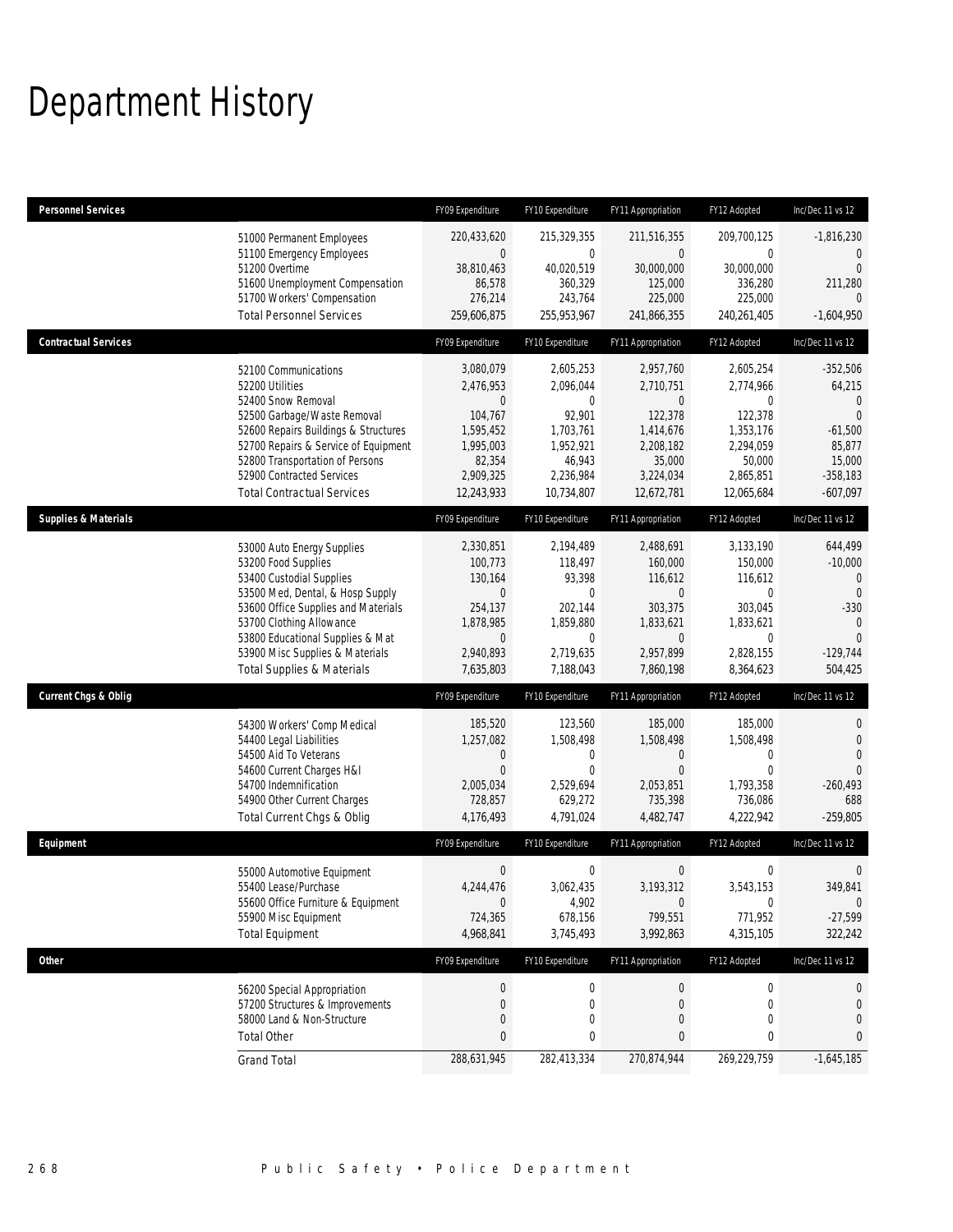## Department Personnel

| Title                               | Union<br>Code   | Grade     | Position | FY12 Salary | Title                             | Union<br>Code   | Grade | Position | FY12 Salary |
|-------------------------------------|-----------------|-----------|----------|-------------|-----------------------------------|-----------------|-------|----------|-------------|
|                                     |                 |           |          |             |                                   |                 |       |          |             |
| Commissioner (Bpd)                  | CDH             | <b>NG</b> | 1.00     | 175,157     | Staff Asst (Administration)       | EXM             | 09    | 1.00     | 93,531      |
| Chaplain                            | <b>EXO</b>      | <b>NG</b> | 3.00     | 50,979      | Prin Admin Assistant              | SE <sub>1</sub> | 09    | 1.00     | 93,531      |
| Compositor                          | TGU             | <b>NG</b> | 1.00     | 58,010      | Junior Building Custodian         | AFI             | 08L   | 38.00    | 1,358,480   |
| ACC - Attorney                      | EXM             | <b>NG</b> | 4.00     | 239,085     | Sr Data Proc Sys Analyst          | SE <sub>1</sub> | 08    | 4.00     | 333,079     |
| ACC - Management                    | EXM             | ΝG        | 1.00     | 106,189     | Sr Employee Development Asst      | SE <sub>1</sub> | 08    | 1.00     | 87,083      |
| Store Control Supv(Bpd Fleet)       | AFG             | 21        | 1.00     | 91,891      | Prin Admin Assistant              | SE <sub>1</sub> | 08    | 8.00     | 642,969     |
| Supn Auto Maint(Bpdfleet)           | AFG             | 21        | 1.00     | 90,845      | Community Rel Specialist          | SE1             | 08    | 1.00     | 78,935      |
| Sr Criminalist                      | PDF             | 20        | 9.00     | 694,939     | Supn-Police Buildings             | SE <sub>1</sub> | 07    | 1.00     | 79,677      |
| Signalperson-Elec                   | SU4             | 19        | 3.00     | 243,919     | PoliceOfficerBombSquad            | <b>BPP</b>      | 07    | 7.00     | 527,667     |
| Supvmtrequprpprbpd                  | AFG             | 19        | 1.00     | 79,747      | Police Officer/BombSquad          | <b>BPP</b>      | 07    | 6.00     | 454,295     |
| Supv Med Tech                       | PDF             | 19        | 1.00     | 59,430      | Police Officer Hdq Dispatch       | <b>BPP</b>      | 07    | 12.00    | 868,034     |
| <b>Head Trainer</b>                 | SU4             | 18        | 1.00     | 75,184      | SupervisorContract-OrdersRpBpd    | SE1             | 07    | 1.00     | 79,677      |
| Supn-Custodians (Buildings)         | SU4             | 18        | 1.00     | 66,616      | Sr Personnel Analyst              | SE <sub>1</sub> | 07    | 1.00     | 65,479      |
| Motor Equ RpprclassI(Bpdfleet)      | AFI             | 18        | 16.00    | 1,158,241   | Senior Admin Asst                 | SE <sub>1</sub> | 07    | 1.00     | 79,677      |
| Motor Equ RpprclassI(Bpdfleet)      | AFL             | 18        | 2.00     | 135,937     | Prin Admin Asst (BPD)             | SE <sub>1</sub> | 07    | 1.00     | 79,677      |
| Sr Radio Communications Tech        | SU4             | 18        | 8.00     | 582,887     | DP Sys Analyst                    | SE <sub>1</sub> | 06    | 3.00     | 194,656     |
| Criminalist                         | PDF             | 18        | 12.00    | 742,291     | Employee Development Coor         | SE <sub>1</sub> | 06    | 2.00     | 145,023     |
| Admin Asst(Finance)                 | SU4             | 18        | 1.00     | 75,184      | Sr Adm Anl                        | SE <sub>1</sub> | 06    | 4.00     | 267,167     |
| Video Forensic Analyst              | SU4             | 18        | 1.00     | 63,033      | Exec Sec(Bpd)                     | SE <sub>1</sub> | 06    | 2.00     | 145,023     |
| <b>Bldg Maint Supv</b>              | AFG             | 18        | 1.00     | 64,585      | Asst Payroll Supv                 | SE <sub>1</sub> | 06    | 1.00     | 62,075      |
| Admin Secretary (BPD)               | SU4             | 17        | 1.00     | 66,856      | Prin Research Analyst             | SE <sub>1</sub> | 06    | 5.00     | 316,339     |
| Data Proc Equip Tech (BPD)          | SU4             | 17        | 6.00     | 384,826     | Police Officer Breath             | <b>BPP</b>      | 05    | 2.00     | 145,006     |
| IAPRO Systems Coordinator           | SU4             | 17        | 1.00     | 48,874      | PoliceOfficerRadioTech            | <b>BPP</b>      | 05    | 1.00     | 69,530      |
| Police Dispatcher                   | SU <sub>4</sub> | 17        | 41.00    | 2,603,391   | PoliceCaptain/DDC                 | PS <sub>O</sub> | 05    | 15.00    | 1,982,863   |
| <b>Collection Agent I</b>           | SU4             | 17        | 1.00     | 66,856      | Police Captain-DDC/HRCD           | PS <sub>O</sub> | 05    | 1.00     | 134,720     |
| Tape Librarian I (BPD)              | SU4             | 16        | 1.00     | 61,823      | Cap.D.D.C-pdDetailsSection        | PS <sub>O</sub> | 05    | 1.00     | 132,823     |
| Motor Equip Rppr ClassII (Bpdfleet) | AFI             | 16        | 9.00     | 510,411     | Sr Adm Assistant                  | SE <sub>1</sub> | 05    | 2.00     | 133,080     |
| Prin Accountant                     | SU4             | 16        | 2.00     | 111,834     | Management Analyst (Bpd)(Asse)    | SE <sub>1</sub> | 05    | 9.00     | 585,086     |
| Employee Development Asst(Ems)      | SU4             | 16        | 1.00     | 61,823      | <b>Community Services Officer</b> | SE <sub>1</sub> | 05    | 10.00    | 640,199     |
| Sr Personnel Officer II             | SU4             | 16        | 2.00     | 123,646     | Data Proc Coordinator             | SE <sub>1</sub> | 04    | 1.00     | 60,567      |
| Medical Tech                        | PDF             | 16        | 1.00     | 50,633      | PoliceOfficer/AutoInvest          | <b>BPP</b>      | 04    | 8.00     | 569,935     |
| Tape Librarian(Oper/Bpd)            | SU4             | 15        | 1.00     | 57,171      | PoliceOfficer/FgrPrtEvTech        | <b>BPP</b>      | 04    | 21.00    | 1,494,075   |
| Sr Programmer                       | SU4             | 15        | 7.00     | 333,854     | PoliceOfficer/JuvenileOffc        | <b>BPP</b>      | 04    | 1.00     | 69,336      |
|                                     | SU <sub>4</sub> | 15        | 2.00     | 114,343     | PoliceOfficer/AutoInv             | <b>BPP</b>      | 04    | 1.00     | 72,287      |
| <b>Buyer</b>                        |                 |           |          |             |                                   |                 |       |          |             |
| Sr Budget Analyst (Bpd)(H&H)        | SU4             | 15        | 4.00     | 227,589     | PoliceOff/AutoInvest              | <b>BPP</b>      | 04    | 1.00     | 72,287      |
| Collection Agent (BPD)              | SU4             | 15        | 1.00     | 57,171      | PoliceOfficer/FgrPrtEvTch         | <b>BPP</b>      | 04    | 6.00     | 444,368     |
| Legal Assistant                     | EXM             | 15        | 1.00     | 48,406      | PoliceOfficer/HospLiaison         | <b>BPP</b>      | 04    | 4.00     | 287,995     |
| Legal Assistant                     | SU4             | 15        | 1.00     | 50,992      | PoliceOff/JuvenileOffc            | <b>BPP</b>      | 04    | 16.00    | 1,111,367   |
| Adm Assistant                       | SU4             | 15        | 3.00     | 169,504     | Police Captain(Det)               | PDS             | 04    | $3.00\,$ | 394,926     |
| Exec Sec (BPD)                      | SU4             | 15        | 12.00    | 644,245     | Police Officer Ballistician       | <b>BPP</b>      | 04    | 4.00     | 277,835     |
| Head Administrative Clerk           | SU4             | 14        | 1.00     | 50,842      | Police Captain                    | PS <sub>O</sub> | 04    | 1.00     | 130,226     |
| Adm Sec                             | SU4             | 14        | 4.00     | 180,665     | Police Capt/DDC-Hackney Inves     | PS <sub>O</sub> | 04    | 1.00     | 124,849     |
| Office_Mgr.                         | SU4             | 14        | 4.00     | 203,044     | Prin Personnnel Officer           | SE <sub>1</sub> | 04    | 2.00     | 103,520     |
| ChCommEquipOper I (SCTT)            | SU4             | 14        | 16.00    | 810,644     | Admin Asst (BPD)                  | SE <sub>1</sub> | 04    | 1.00     | 51,051      |
| Maint Mech (Painter-Bpd)            | AFI             | 14        | 1.00     | 42,964      | Exec Sec (IGR)                    | SE <sub>1</sub> | 04    | 2.00     | 110,403     |
| Motor Equip Rep Class III           | AFI             | 14        | 1.00     | 38,201      | Police Officer Comm Serv          | <b>BPP</b>      | 03    | 8.00     | 577,795     |
| Radio Repairprs                     | SU4             | 14        | 1.00     | 37,179      | PoliceOfficerHarborboat           | <b>BPP</b>      | 03    | 3.00     | 211,063     |
| Asst Prin Accountant                | SU4             | 14        | 3.00     | 135,712     | PoliceOfficerHackneyInvest        | <b>BPP</b>      | 03    | 8.00     | 577,256     |
| Staff Asst To Pol Comm              | EXM             | 14        | 2.00     | 245,778     | PoliceOfficerAideComm             | <b>BPP</b>      | 03    | 1.00     | 69,225      |
| Statistical Analyst (BPD)           | SU4             | 14        | 1.00     | 37,180      | Police Officer/Comm Serv Offcr    | <b>BPP</b>      | 03    | 33.00    | 2,359,394   |
| Adm Analyst                         | SU4             | 14        | 1.00     | 49,868      | PoliceOfficerHackneyInves         | <b>BPP</b>      | 03    | 2.00     | 139,611     |
| Lab Tech                            | SU4             | 14        | 1.00     | 43,755      | PoliceOffHarborboat               | <b>BPP</b>      | 03    | 8.00     | 563,902     |
| Research Assist (Bpd)               | SU4             | 14        | 1.00     | 50,842      | Police Lieutenant (Det)           | PDS             | 03    | 23.00    | 2,638,654   |
| Aud Visual Tchn & PhotOGr (Bpd      | SU4             | 14        | 1.00     | 51,365      | Police Lieutenant                 | PS <sub>O</sub> | 03    | 45.00    | 4,934,698   |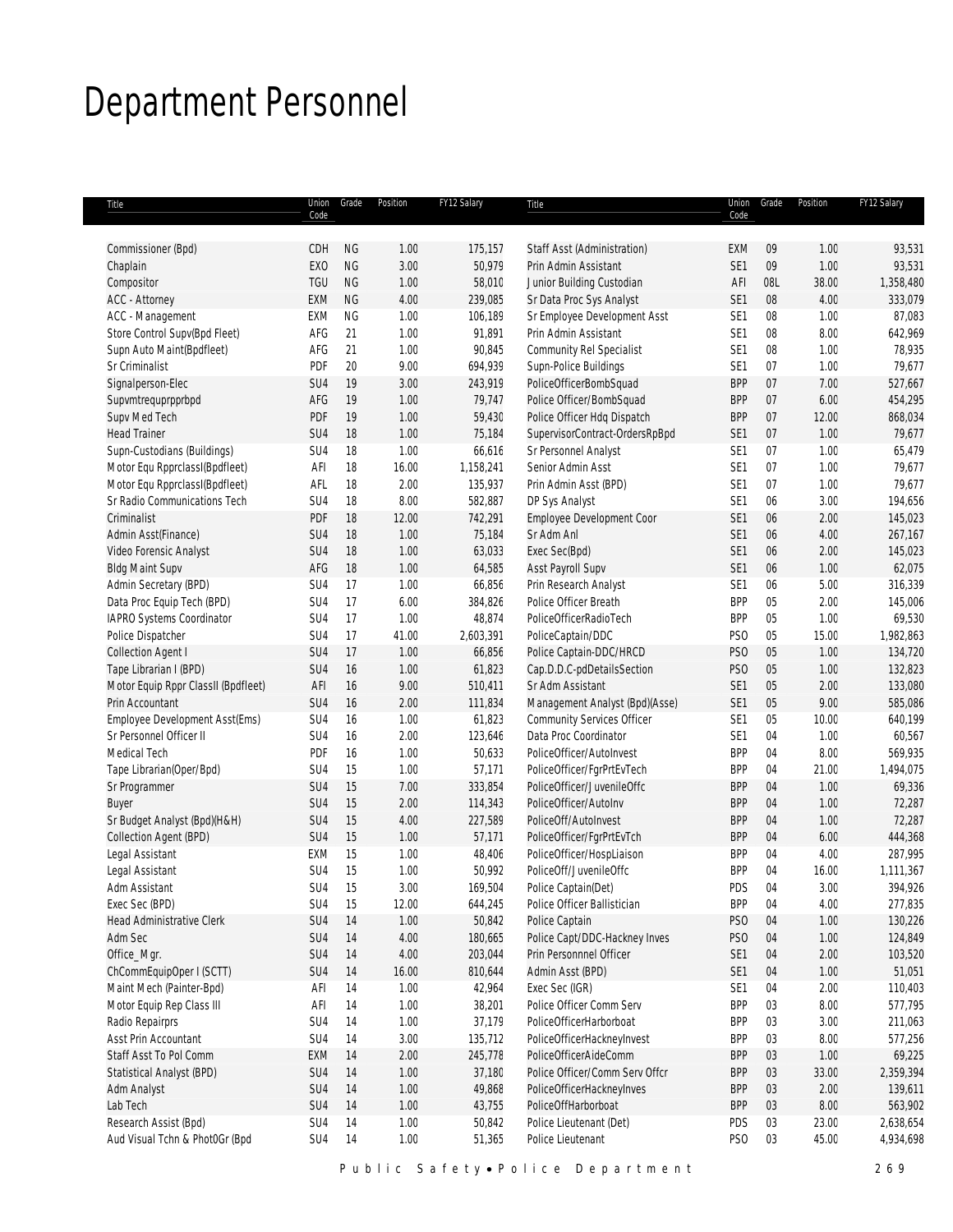| Title                             | Union<br>Code   | Grade | Position | FY12 Salary | Title                          | Union<br>Code   | Grade | Position | FY12 Salary |
|-----------------------------------|-----------------|-------|----------|-------------|--------------------------------|-----------------|-------|----------|-------------|
| <b>Head Clerk &amp; Secretary</b> | SU4             | 13    | 28.00    | 1,261,172   | PoliceLieutenant/HdqDispatch   | PS <sub>O</sub> | 03    | 2.00     | 226,226     |
| CommunEquipOp III, R-13 (CT)      | SU4             | 13    | 62.00    | 2,718,068   | PoliceLieutenant/Acad Instruct | PS <sub>O</sub> | 03    | 1.00     | 110,033     |
| Sr Accountant                     | SU <sub>4</sub> | 13    | 9.00     | 393,753     | PoliceLieutenat/MobileOper     | PS <sub>O</sub> | 03    | 1.00     | 110,033     |
| <b>Head Clerk</b>                 | SU <sub>4</sub> | 12    | 3.00     | 136,697     | PoliceLieutenantDet            | PDS             | 03    | 1.00     | 114,802     |
| Communic. EquipOp II 9II(SS)      | SU4             | 12    | 38.00    | 1,620,703   | Police Lieut/Paid Detail Ser   | PS <sub>O</sub> | 03    | 1.00     | 112,497     |
| Data Proc Svcs Director (BPD)     | SE1             | 12    | 1.00     | 111,445     | Exec Sec(B.P.D)                | SE1             | 03    | 1.00     | 50,457      |
| <b>Dir-Crimalistic Services</b>   | EXM             | 12    | 1.00     | 111,445     | Executive Secretary(B.P.D)     | EXM             | 03    | 1.00     | 52,848      |
| Legal Secretary                   | SU4             | 12    | 1.00     | 45,217      | SrResearchAnalyst              | SE1             | 03    | 1.00     | 55,074      |
| Personnel Off.                    | SU4             | 12    | 2.00     | 82,767      | Dep Supn (BPD)                 | EXM             | 02    | 13.00    | 1,889,895   |
| Exec Asst (B.P.D.)                | <b>EXM</b>      | 12    | 4.00     | 445,780     | Sergeant/HarborPatrol          | PS <sub>O</sub> | 02    | 2.00     | 177,538     |
| Liaison Agent II                  | SU <sub>4</sub> | 12    | 2.00     | 79,832      | PoliceOfficerAcadInst2\$6      | <b>BPP</b>      | 02    | 1.00     | 73,832      |
| Prin Dp Sys Anl-DP                | SE1             | 11    | 1.00     | 107,385     | PoliceOfficerCanineOffcr2\$6   | <b>BPP</b>      | 02    | 6.00     | 426,097     |
| Prin/Storekeeper                  | SU <sub>4</sub> | 11    | 4.00     | 153,516     | PoliceOfficerMobileOper2\$6    | <b>BPP</b>      | 02    | 2.00     | 141,531     |
| Director of Transportation        | SE1             | 11    | 1.00     | 107,385     | PoliceOfficerAcadInstr2\$6     | <b>BPP</b>      | 02    | 23.00    | 1,627,525   |
| Radio Supv (BPD)                  | SE1             | 11    | 1.00     | 92,464      | Police Officer Canine2\$6      | <b>BPP</b>      | 02    | 12.00    | 854,032     |
| Personnel Asst                    | SU4             | 11    | 1.00     | 41,144      | PoliceOfficerMobileOfficer2\$6 | <b>BPP</b>      | 02    | 44.00    | 3,070,690   |
| Exec Asst (BPD)                   | EXM             | 11    | 3.00     | 295,458     | Police Sergeant (Det)          | PDS             | 02    | 67.00    | 6,537,910   |
| Exec Asst (BPD)                   | SE <sub>1</sub> | 11    | 2.00     | 202,628     | Police Sergeant                | PS <sub>O</sub> | 02    | 126.00   | 11,758,529  |
| <b>Building Systems Engineer</b>  | SE1             | 11    | 1.00     | 107,385     | PoliceSargeant/BombSquad       | PS <sub>O</sub> | 02    | 2.00     | 195,034     |
| Liaison Agent (BPD)               | SU <sub>4</sub> | 11    | 10.00    | 392,148     | PoliceSargeant/CHFRADIODISP    | PS <sub>O</sub> | 03    | 1.00     | 96,125      |
| Dir-Public Info (BPD)             | <b>EXM</b>      | 11    | 1.00     | 91,323      | PoliceSargeant/CHFRADIODISP    | PS <sub>O</sub> | 02    | 7.00     | 674,850     |
| Research Analyst                  | SU4             | 11    | 6.00     | 254,846     | PoliceSargeant/HdqDispatcher   | PS <sub>O</sub> | 02    | 2.00     | 186,209     |
| Audio-Visual Tech & Photograph    | SU <sub>4</sub> | 11    | 1.00     | 45,202      | Police Sergeant Det            | PDS             | 02    | 36.00    | 3,520,458   |
| Sr Bldg Cust (BPD)                | AFI             | 10L   | 5.00     | 199,324     | PoliceSergeant/AcadInstructor  | PS <sub>O</sub> | 02    | 4.00     | 379,961     |
| Police Clerk And Typist           | SU4             | 10    | 56.00    | 2,196,089   | PoliceSargeant/CommServOffc    | PS <sub>O</sub> | 02    | 10.00    | 938,070     |
| Sr Data Proc Sys AnI(Ads/Dpu)     | SE1             | 10    | 1.00     | 101,178     | Police Sargeant/FET            | PS <sub>O</sub> | 02    | 4.00     | 365,673     |
| Supv Graph Arts Svc (BPD)         | SE1             | 10    | 1.00     | 101,178     | PoliceSargeant/HackneyInvest   | PS <sub>O</sub> | 02    | 2.00     | 181,831     |
| Dir Forensic Quality Control      | SE1             | 10    | 1.00     | 87,953      | PoliceSargeant/MobileOper      | PS <sub>O</sub> | 02    | 6.00     | 565,390     |
| Dir-Signal Service (BPD)          | SE1             | $10$  | 1.00     | 101,178     | PoliceSargeant/PdDetServ       | PS <sub>O</sub> | 02    | 2.00     | 190,704     |
| Claims Investigator               | SU <sub>4</sub> | $10$  | 1.00     | 34,843      | PoliceSargeant/SupvCourtCases  | PSO             | 02    | 6.00     | 560,122     |
| P Admin Asst                      | SE1             | 10    | 2.00     | 202,355     | Supn BPD                       | EXM             | 01    | 6.00     | 977,255     |
| Public Relations Rep (BPD)        | SU <sub>4</sub> | 10    | 1.00     | 41,817      | Supn-In-Chief                  | EXM             | 01    | 1.00     | 170,283     |
| Telephone Operator                | SU <sub>4</sub> | 09    | 1.00     | 41,261      | Police Officer                 | <b>BPP</b>      | 01    | 2.00     | 146,565     |
| Interpreter                       | SU4             | 09    | 2.00     | 80,431      | Police Off                     | <b>BPP</b>      | 01    | 1,264.00 | 86,864,136  |
| Supv-Payrolls                     | SE <sub>1</sub> | 09    | 1.00     | 93,531      | Police Detective               | PDB             | 01    | 272.00   | 20,933,475  |
| Prin Admin Asst Asd Pers          | EXM             | 09    | 1.00     | 76,578      | School Traffic Supv            | <b>STS</b>      | 01    | 203.00   | 2,500,202   |
|                                   |                 |       |          |             | <b>Total</b>                   |                 |       | 2,943    | 199,039,809 |
|                                   |                 |       |          |             |                                |                 |       |          |             |

| <b>Adjustments</b>           |              |
|------------------------------|--------------|
| <b>Differential Payments</b> | 0            |
| Other                        | 18,347,358   |
| Chargebacks                  | $-3,356,268$ |
| <b>Salary Savings</b>        | $-4,330,773$ |
| <b>FY12 Total Request</b>    | 209,700,126  |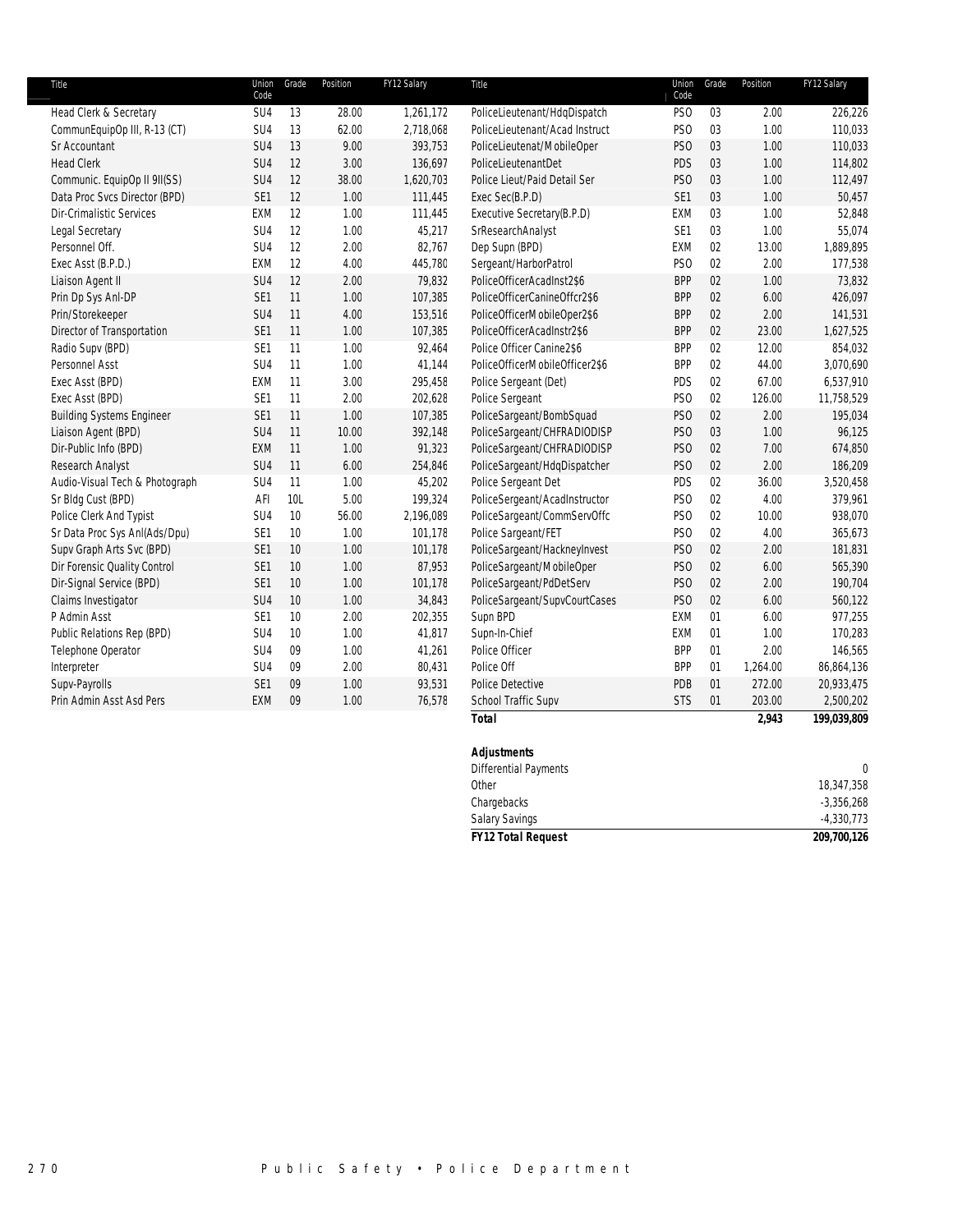## External Funds History

| <b>Personnel Services</b>       |                                                                                                                                                                                                                                                                                                            | FY09 Expenditure                                                                                                        | FY10 Expenditure                                                                                                     | FY11 Appropriation                                                                                                                | FY12 Adopted                                                                                                                    | Inc/Dec 11 vs 12                                                                                                                               |
|---------------------------------|------------------------------------------------------------------------------------------------------------------------------------------------------------------------------------------------------------------------------------------------------------------------------------------------------------|-------------------------------------------------------------------------------------------------------------------------|----------------------------------------------------------------------------------------------------------------------|-----------------------------------------------------------------------------------------------------------------------------------|---------------------------------------------------------------------------------------------------------------------------------|------------------------------------------------------------------------------------------------------------------------------------------------|
|                                 | 51000 Permanent Employees<br>51100 Emergency Employees<br>51200 Overtime<br>51300 Part Time Employees<br>51400 Health Insurance<br>51500 Pension & Annunity<br>51600 Unemployment Compensation<br>51700 Workers' Compensation<br>51800 Indirect Costs<br>51900 Medicare<br><b>Total Personnel Services</b> | 1,217,923<br>202,726<br>1,474,470<br>0<br>150,790<br>106,104<br>0<br>$\boldsymbol{0}$<br>298,518<br>18,588<br>3,469,119 | 6,937,214<br>38,369<br>1,211,124<br>0<br>387,811<br>339,591<br>0<br>$\overline{0}$<br>291,602<br>53,229<br>9,258,940 | 5,755,614<br>23,812<br>1,791,242<br>$\boldsymbol{0}$<br>813,481<br>494,845<br>0<br>$\mathbf{0}$<br>648,751<br>75,526<br>9,603,271 | 5,418,654<br>31,372<br>275,853<br>$\mathbf 0$<br>590.690<br>335,480<br>0<br>$\mathbf{0}$<br>116.018<br>54,049<br>6,822,116      | $-336,960$<br>7,560<br>$-1,515,389$<br>$\theta$<br>$-222,791$<br>$-159,365$<br>$\theta$<br>$\Omega$<br>$-532,733$<br>$-21,477$<br>$-2,781,155$ |
| <b>Contractual Services</b>     |                                                                                                                                                                                                                                                                                                            | FY09 Expenditure                                                                                                        | FY10 Expenditure                                                                                                     | FY11 Appropriation                                                                                                                | FY12 Adopted                                                                                                                    | Inc/Dec 11 vs 12                                                                                                                               |
|                                 | 52100 Communications<br>52200 Utilities<br>52400 Snow Removal<br>52500 Garbage/Waste Removal<br>52600 Repairs Buildings & Structures<br>52700 Repairs & Service of Equipment<br>52800 Transportation of Persons<br>52900 Contracted Services<br><b>Total Contractual Services</b>                          | 3,126<br>0<br>0<br>0<br>0<br>$\overline{0}$<br>69,340<br>3,275,536<br>3,348,002                                         | 2,241<br>$\mathbf 0$<br>0<br>0<br>4,970<br>142,970<br>93,762<br>4,235,412<br>4,479,355                               | 44<br>$\mathbf{0}$<br>0<br>$\mathbf{0}$<br>$\mathbf{0}$<br>$\mathbf{0}$<br>91,234<br>2,589,586<br>2,680,864                       | $\boldsymbol{0}$<br>$\mathbf 0$<br>$\mathbf{0}$<br>$\mathbf{0}$<br>$\mathbf{0}$<br>$\mathbf{0}$<br>34,195<br>812,697<br>846,892 | $-44$<br>$\mathbf{0}$<br>$\mathbf{0}$<br>$\Omega$<br>$\mathbf{0}$<br>$\Omega$<br>$-57,039$<br>$-1,776,889$<br>$-1,833,972$                     |
| <b>Supplies &amp; Materials</b> |                                                                                                                                                                                                                                                                                                            | FY09 Expenditure                                                                                                        | FY10 Expenditure                                                                                                     | FY11 Appropriation                                                                                                                | FY12 Adopted                                                                                                                    | Inc/Dec 11 vs 12                                                                                                                               |
|                                 | 53000 Auto Energy Supplies<br>53200 Food Supplies<br>53400 Custodial Supplies<br>53500 Med, Dental, & Hosp Supply<br>53600 Office Supplies and Materials<br>53700 Clothing Allowance<br>53900 Misc Supplies & Materials<br><b>Total Supplies &amp; Materials</b>                                           | $\boldsymbol{0}$<br>2,100<br>$\mathbf{0}$<br>0<br>$\overline{0}$<br>$\Omega$<br>913,490<br>915,590                      | $\boldsymbol{0}$<br>5,247<br>0<br>0<br>0<br>$\theta$<br>1,448,043<br>1,453,290                                       | $\boldsymbol{0}$<br>$30\,$<br>$\mathbf{0}$<br>$\mathbf{0}$<br>$\overline{0}$<br>$\Omega$<br>354,328<br>354,358                    | $\boldsymbol{0}$<br>35<br>$\mathbf{0}$<br>$\mathbf{0}$<br>$\mathbf{0}$<br>$\mathbf{0}$<br>28,638<br>28,673                      | $\mathbf{0}$<br>5<br>$\overline{0}$<br>$\overline{0}$<br>$\overline{0}$<br>$\Omega$<br>$-325,690$<br>$-325,685$                                |
| <b>Current Chgs &amp; Oblig</b> |                                                                                                                                                                                                                                                                                                            | FY09 Expenditure                                                                                                        | FY10 Expenditure                                                                                                     | FY11 Appropriation                                                                                                                | FY12 Adopted                                                                                                                    | Inc/Dec 11 vs 12                                                                                                                               |
|                                 | 54300 Workers' Comp Medical<br>54400 Legal Liabilities<br>54600 Current Charges H&I<br>54700 Indemnification<br>54900 Other Current Charges<br>Total Current Chgs & Oblig                                                                                                                                  | $\boldsymbol{0}$<br>0<br>$\boldsymbol{0}$<br>$\overline{0}$<br>600<br>600                                               | 0<br>0<br>$\mathbf{0}$<br>$\mathbf 0$<br>1,100<br>1,100                                                              | $\boldsymbol{0}$<br>$\mathbf 0$<br>$\mathbf{0}$<br>0<br>90,685<br>90,685                                                          | $\mathbf 0$<br>$\mathbf 0$<br>$\mathbf{0}$<br>$\mathbf{0}$<br>60,716<br>60,716                                                  | 0<br>$\mathbf 0$<br>$\overline{0}$<br>$\Omega$<br>$-29,969$<br>$-29,969$                                                                       |
| Eauipment                       |                                                                                                                                                                                                                                                                                                            | FY09 Expenditure                                                                                                        | FY10 Expenditure                                                                                                     | FY11 Appropriation                                                                                                                | FY12 Adopted                                                                                                                    | Inc/Dec 11 vs 12                                                                                                                               |
|                                 | 55000 Automotive Equipment<br>55400 Lease/Purchase<br>55600 Office Furniture & Equipment<br>55900 Misc Equipment<br><b>Total Equipment</b>                                                                                                                                                                 | 155,362<br>0<br>$\boldsymbol{0}$<br>350,149<br>505,511                                                                  | 71,355<br>0<br>146,890<br>970,990<br>1,189,235                                                                       | $\boldsymbol{0}$<br>$\mathbf 0$<br>$\boldsymbol{0}$<br>80,751<br>80,751                                                           | $\mathbf 0$<br>$\mathbf 0$<br>$\mathbf 0$<br>39,681<br>39,681                                                                   | 0<br>0<br>$\overline{0}$<br>$-41,070$<br>$-41,070$                                                                                             |
| <b>Other</b>                    |                                                                                                                                                                                                                                                                                                            | FY09 Expenditure                                                                                                        | FY10 Expenditure                                                                                                     | FY11 Appropriation                                                                                                                | FY12 Adopted                                                                                                                    | Inc/Dec 11 vs 12                                                                                                                               |
|                                 | 56200 Special Appropriation<br>57200 Structures & Improvements<br>58000 Land & Non-Structure<br><b>Total Other</b><br><b>Grand Total</b>                                                                                                                                                                   | $\boldsymbol{0}$<br>0<br>$\mathbf 0$<br>0<br>8,238,822                                                                  | $\boldsymbol{0}$<br>0<br>0<br>0<br>16,381,920                                                                        | 830,746<br>0<br>$\mathbf 0$<br>830,746<br>13,640,675                                                                              | 8,270,096<br>0<br>$\mathbf 0$<br>8,270,096<br>16,068,174                                                                        | 7,439,350<br>0<br>$\mathbf{0}$<br>7,439,350<br>2,427,499                                                                                       |
|                                 |                                                                                                                                                                                                                                                                                                            |                                                                                                                         |                                                                                                                      |                                                                                                                                   |                                                                                                                                 |                                                                                                                                                |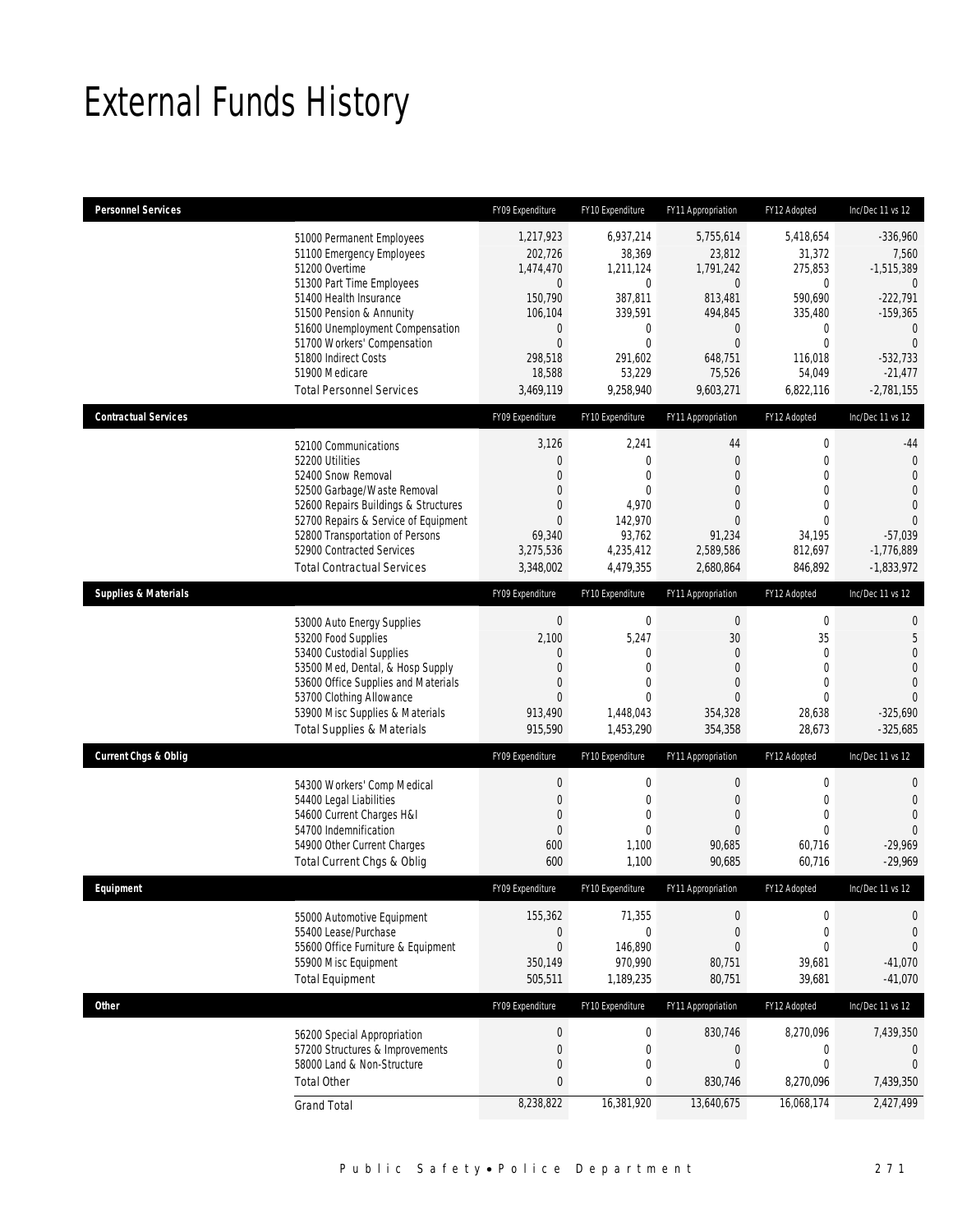## External Funds Personnel

| Title                         | Union<br>Code   | Grade     | Position | FY12 Salary | Title                          | Union<br>Code   | Grade | Position | FY12 Salary |
|-------------------------------|-----------------|-----------|----------|-------------|--------------------------------|-----------------|-------|----------|-------------|
| <b>Offset Compositor</b>      | TGU             | <b>NG</b> | 2.00     | 116,021     | Policy Analyst                 | <b>EXM</b>      | 06    | 4.00     | 208,346     |
| Child Abuse Advocate          | <b>EXM</b>      | 16        | 1.00     | 45,199      | Sr Homeland Security Analyst   | <b>EXM</b>      | 06    | 1.00     | 53,167      |
| Criminalist                   | <b>EXM</b>      | 18        | 4.00     | 228,450     | Distance Learning Coordinator  | <b>EXM</b>      | 06    | 1.00     | 53,167      |
| Homicide Victim Witness Advoc | <b>EXM</b>      | 16        | 1.00     | 46,100      | Prin Research Analyst          | SE <sub>1</sub> | 06    | 1.00     | 54,271      |
| Social Worker                 | SU4             | 16        | 7.00     | 432,762     | Crime Analyst                  | <b>EXM</b>      | 05    | 2.00     | 96,175      |
| Medical Tech                  | <b>EXM</b>      | 16        | 1.00     | 47.334      | Management Analyst (Bpd)(Asse) | SE <sub>1</sub> | 05    | 2.00     | 133,080     |
| Statistical Analyst (BPD)     | SU4             | 14        | 2.00     | 74,359      | ManagementAnalyst              | <b>EXM</b>      | 05    | 1.00     | 47,204      |
| Prin Admin Assistant          | SE <sub>1</sub> | 08        | 2.00     | 174,166     | <b>Project Coordinator</b>     | <b>EXM</b>      | 05    | 1.00     | 44,774      |
| Prin Admin Asst               | <b>EXM</b>      | 08        | 1.00     | 60,236      | Prog Assistant                 | <b>EXM</b>      | 04    | 1.00     | 41,462      |
|                               |                 |           |          |             | <b>Total</b>                   |                 |       | 35       | 1,956,274   |

| <b>FY12 Total Request</b>    | 5,418,657 |
|------------------------------|-----------|
| <b>Salary Savings</b>        |           |
| Chargebacks                  | 3,462,383 |
| Other                        |           |
| <b>Differential Payments</b> |           |
| Adjustments                  |           |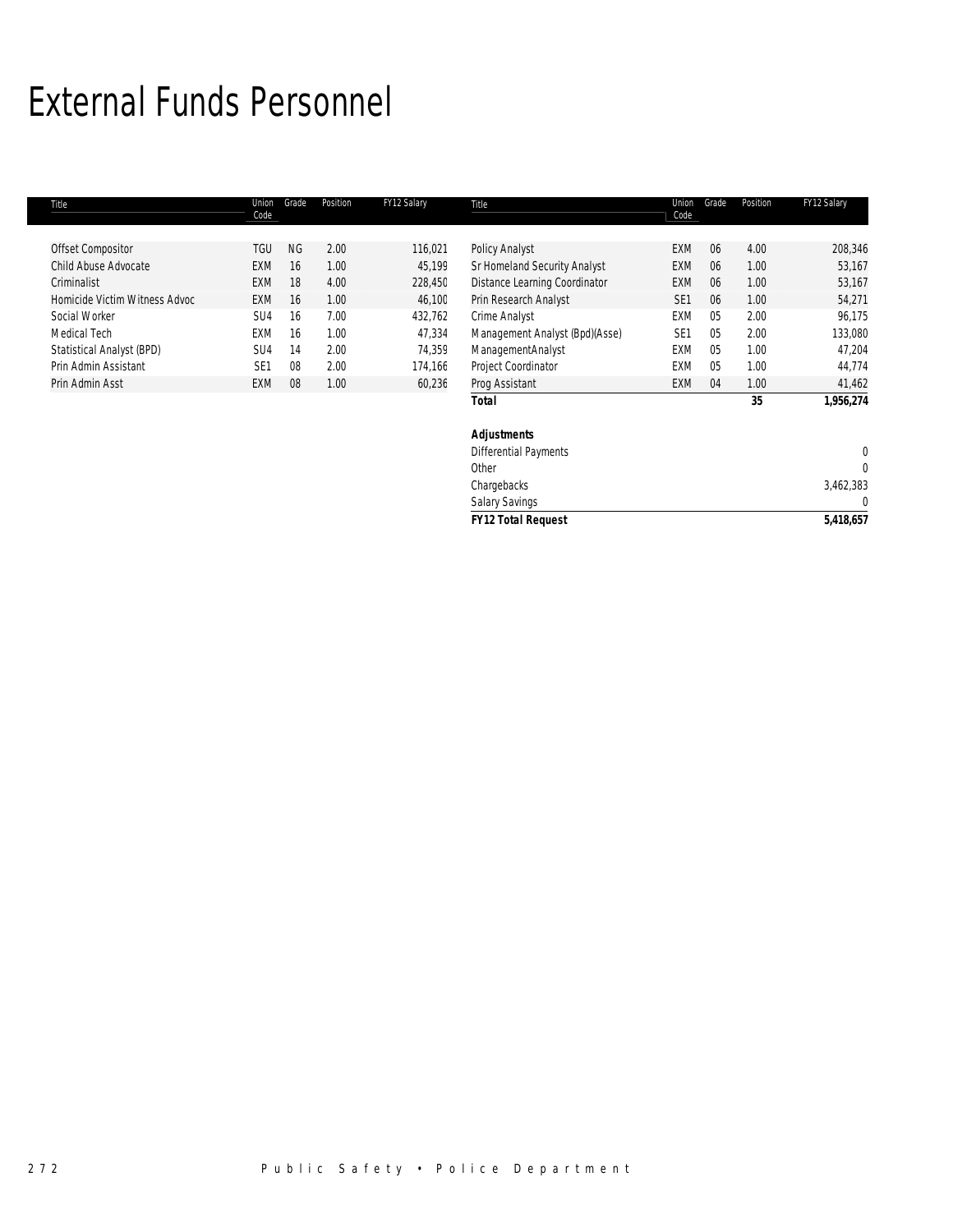## Program 1. Commissioner's Office

## *Edward F. Davis, Manager Organization: 211100*

#### *Program Description*

The Office of the Police Commissioner sets the priorities and direction of the Police Department. Units located under the Commissioner are responsible for monitoring the performance of the department and its personnel, planning for its future, and providing information to the public and other law enforcement agencies. Included in this program are the Office of Administrative Hearings, Office of the Legal Advisor, Office of Labor Relations, and the Office of Strategic Planning and Research.

### *Program Strategies*

• To inform policy, legal, and organizational decision making.

| <b>Selected Service Indicators</b> |                                     | Actual '09           | Actual '10           | Approp '11           | <b>Budget '12</b>    |
|------------------------------------|-------------------------------------|----------------------|----------------------|----------------------|----------------------|
|                                    | Personnel Services<br>Non Personnel | 8.651.675<br>779.426 | 7,835,533<br>550.944 | 6.087.113<br>650.793 | 5.945.177<br>618.770 |
| Total                              |                                     | 9.431.101            | 8,386,477            | 6.737.906            | 6,563,947            |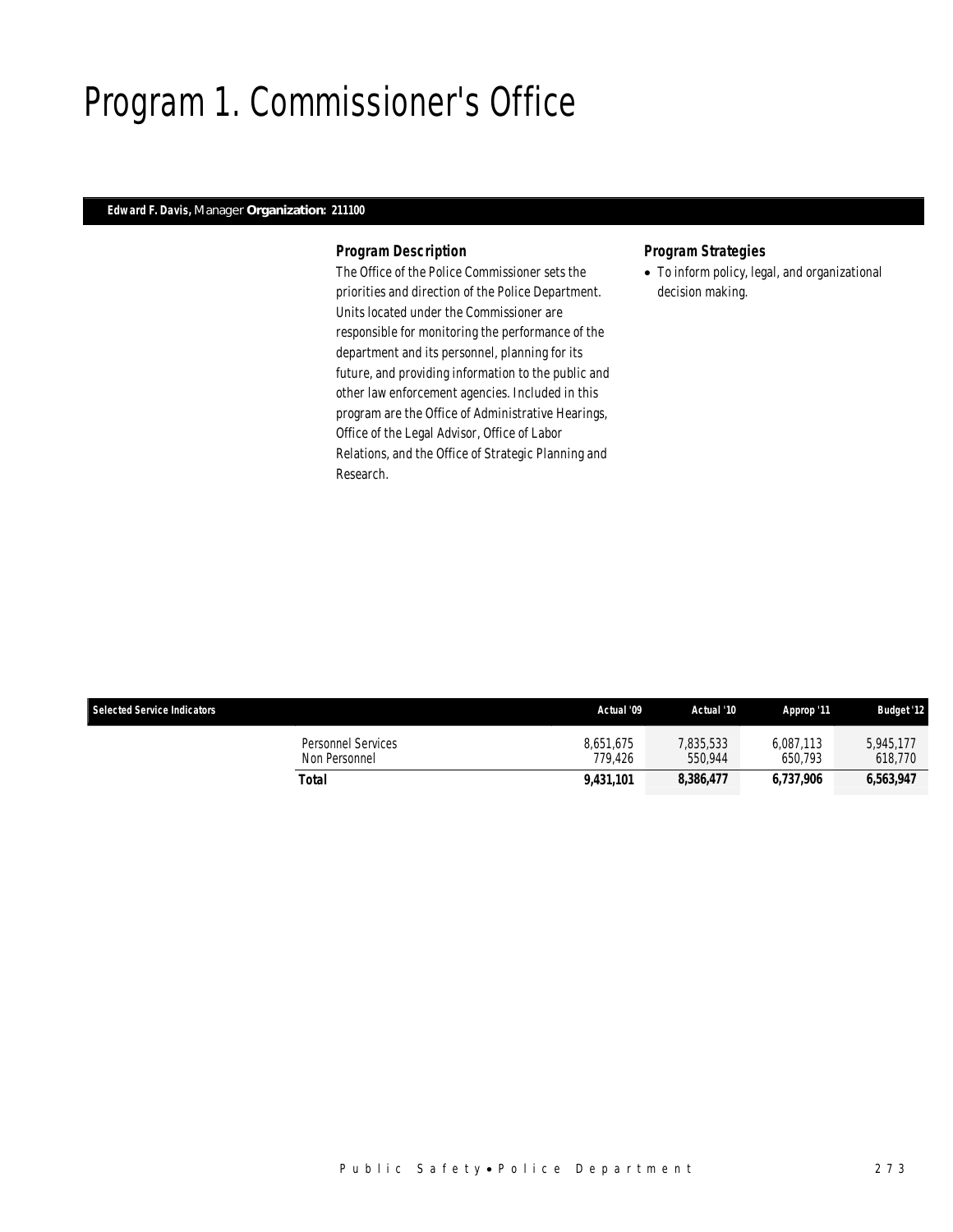## Program 2. BAT-Operations

### *Edward Callahan, Manager Organization: 211200*

## *Program Description*

The Bureau of Administration and Technology Operations Program provides logistic support and maintenance in the areas of fleet management, communications and building maintenance.

## *Program Strategies*

• To maximize the number of vehicles in service.

| <b>Performance Measures</b>                                                  | Actual '09              | Actual '10              | Projected '11           | Target '12              |
|------------------------------------------------------------------------------|-------------------------|-------------------------|-------------------------|-------------------------|
| % of total vehicles available for service<br>Total number of police vehicles | 95%<br>861              | 94%<br>877              | 96%<br>881              | 96%<br>881              |
| <b>Selected Service Indicators</b>                                           | Actual '09              | Actual '10              | Approp '11              | <b>Budget '12</b>       |
| Personnel Services<br>Non Personnel                                          | 6.233.672<br>11,523,370 | 6.480.833<br>10,241,811 | 6,600,000<br>11,072,335 | 6.456.731<br>11,691,621 |
| <b>Total</b>                                                                 | 17,757,042              | 16,722,644              | 17,672,335              | 18,148,352              |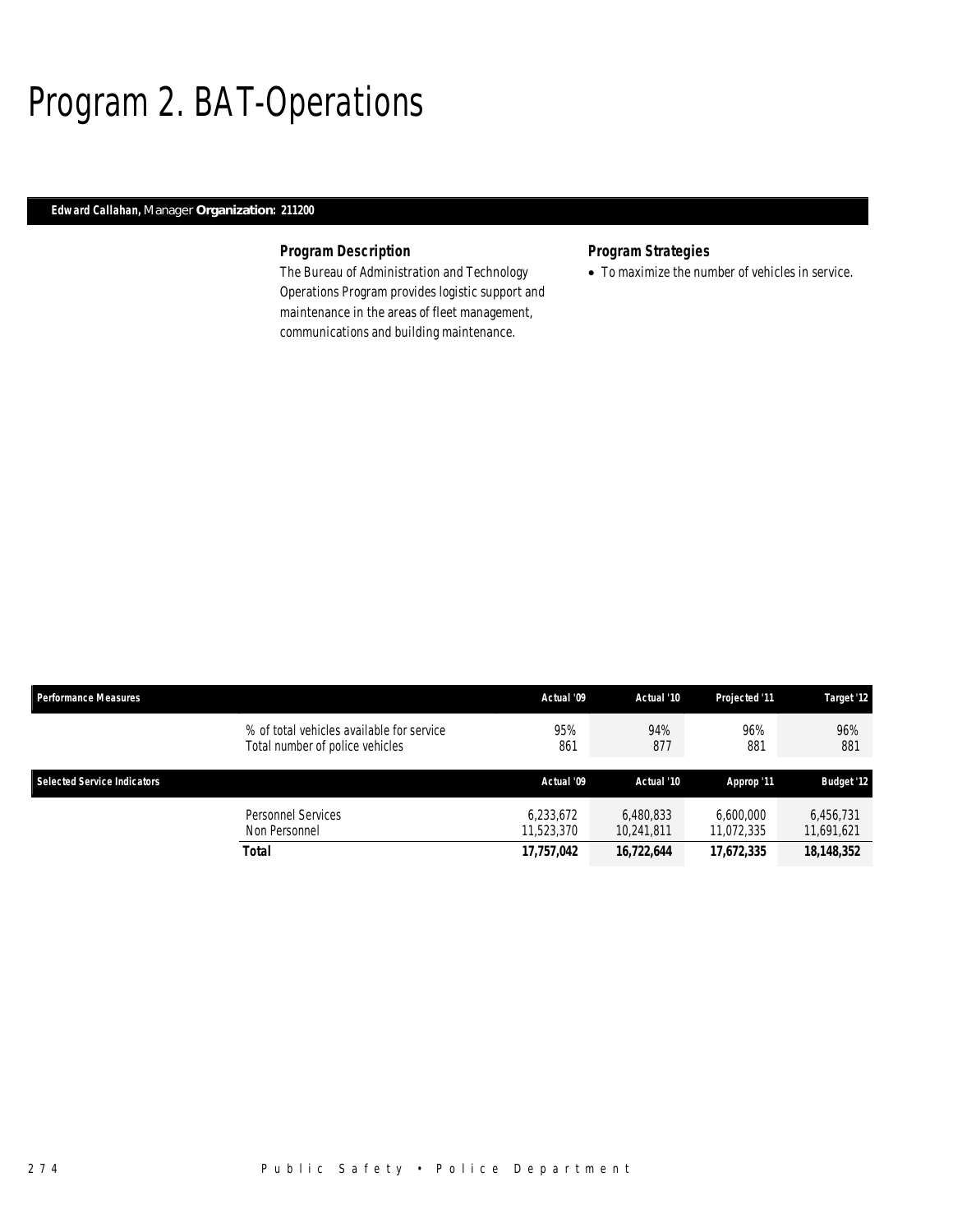## Program 3. BAT-Admin & Technology

### *Edward Callahan, Manager Organization: 211300*

#### *Program Description*

The Bureau of Administration and Technology Program is responsible for the effective utilization of departmental funds, equipment and informational systems in support of department operations. Division sections include Human Resources, Finance, Central Supply, Licensing, Support Services, Information Technology, and the Operations Division.

- To minimize delays in response to calls for service.
- To provide administrative support to departmental units.
- To return sworn personnel to active duty as quickly as possible.

| <b>Performance Measures</b> |                                                                        | Actual '09 | Actual '10   | Projected '11 | Target '12        |
|-----------------------------|------------------------------------------------------------------------|------------|--------------|---------------|-------------------|
|                             | % of sworn personnel available for duty                                | 90%        | 92%          | 90%           | 90%               |
|                             | Calls for service                                                      | 565.392    | 609.113      | 532.624       | 532,624           |
|                             | Median Response Time Priority One Calls:<br>Dispatch to arrival (mins) | b          | b            |               |                   |
|                             | Median Response Time Priority One Calls:<br>Receipt to arrival (mins)  |            |              |               |                   |
|                             | Median Response Time Priority One Calls:<br>Receipt to dispatch (mins) | 2          |              |               |                   |
| Selected Service Indicators |                                                                        | Actual '09 | Actual '10   | Approp '11    | <b>Budget '12</b> |
|                             | Personnel Services                                                     | 33,657,118 | 32.794.021   | 30.483.290    | 30,692,179        |
|                             | Non Personnel                                                          | 13,252,922 | 12,329,937   | 13,490,991    | 12,952,459        |
|                             | <b>Total</b>                                                           | 46,910,040 | 45, 123, 958 | 43,974,281    | 43,644,638        |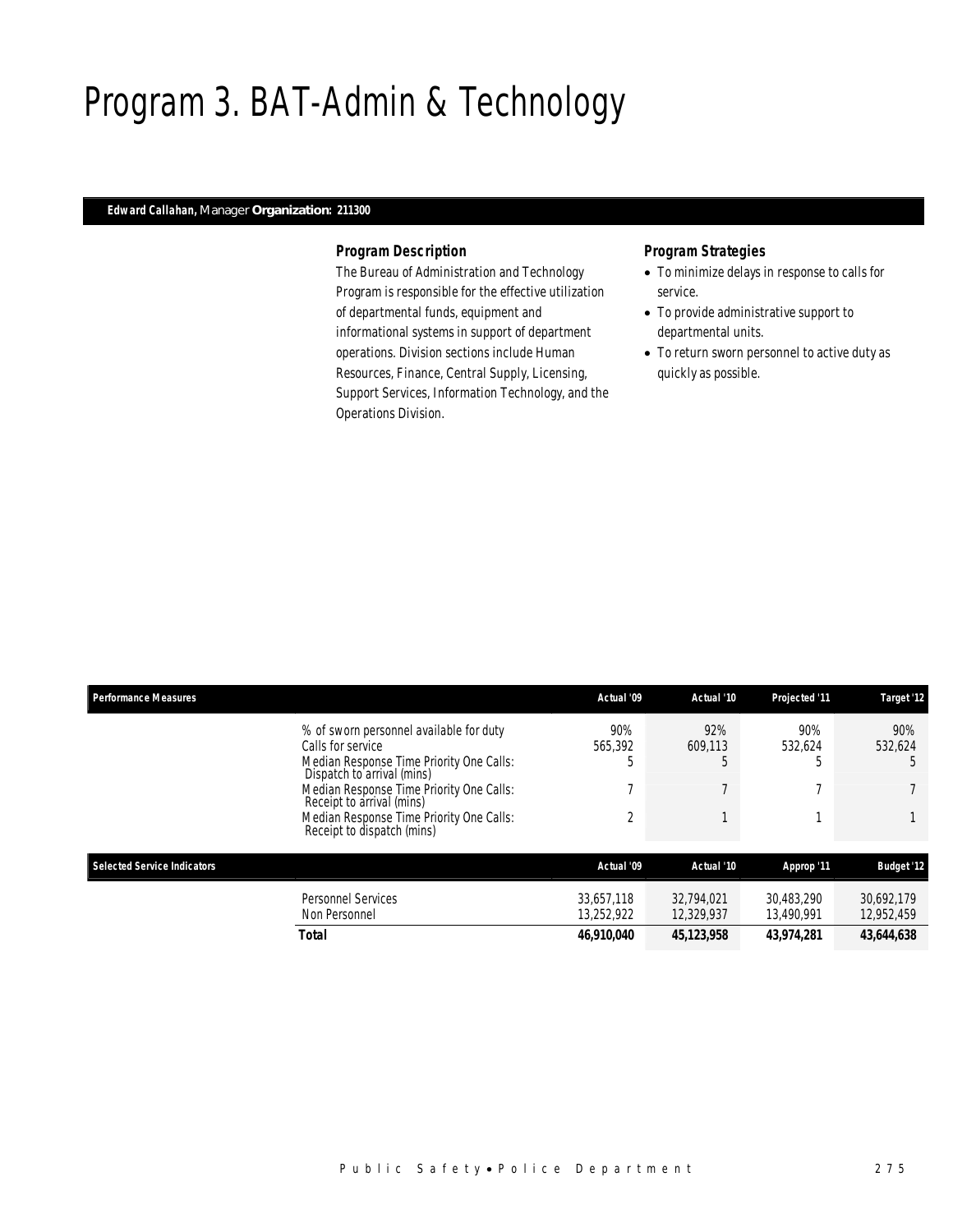## Program 4. Bureau of Professional Development

#### *Paul F. Joyce Jr., Manager Organization: 211400*

#### *Program Description*

The Bureau of Professional Development is responsible for providing professional development courses for departmental employees. The Bureau of Professional Development is comprised of 2 units, the Academy and Range. The program delivers training courses for all levels of the department ranging from entry-level training to Executive Development training. The training offered at each level will support the overall priorities of the Boston Police Department.

- To deliver a recruit academy program that supports the department's neigborhood policing philosophy.
- To develop and deliver in-service training sessions to meet the needs of all personnel.
- To maximize the use of distance learning.

| <b>Performance Measures</b>        |                                           | Actual '09 | Actual '10           | Projected '11        | Target '12           |
|------------------------------------|-------------------------------------------|------------|----------------------|----------------------|----------------------|
|                                    | Professional Development training         |            |                      | 965                  | 2,000                |
|                                    | On-line courses completed                 |            |                      | 4.259                | 4,000                |
|                                    | Recruit officers in current Academy class |            |                      | 45                   | 45                   |
| <b>Selected Service Indicators</b> |                                           | Actual '09 | Actual '10           | Approp '11           | <b>Budget '12</b>    |
|                                    |                                           |            |                      |                      |                      |
|                                    | Personnel Services<br>Non Personnel       | 0          | 2,638,413<br>388,645 | 3,083,092<br>478,526 | 3,863,801<br>464,171 |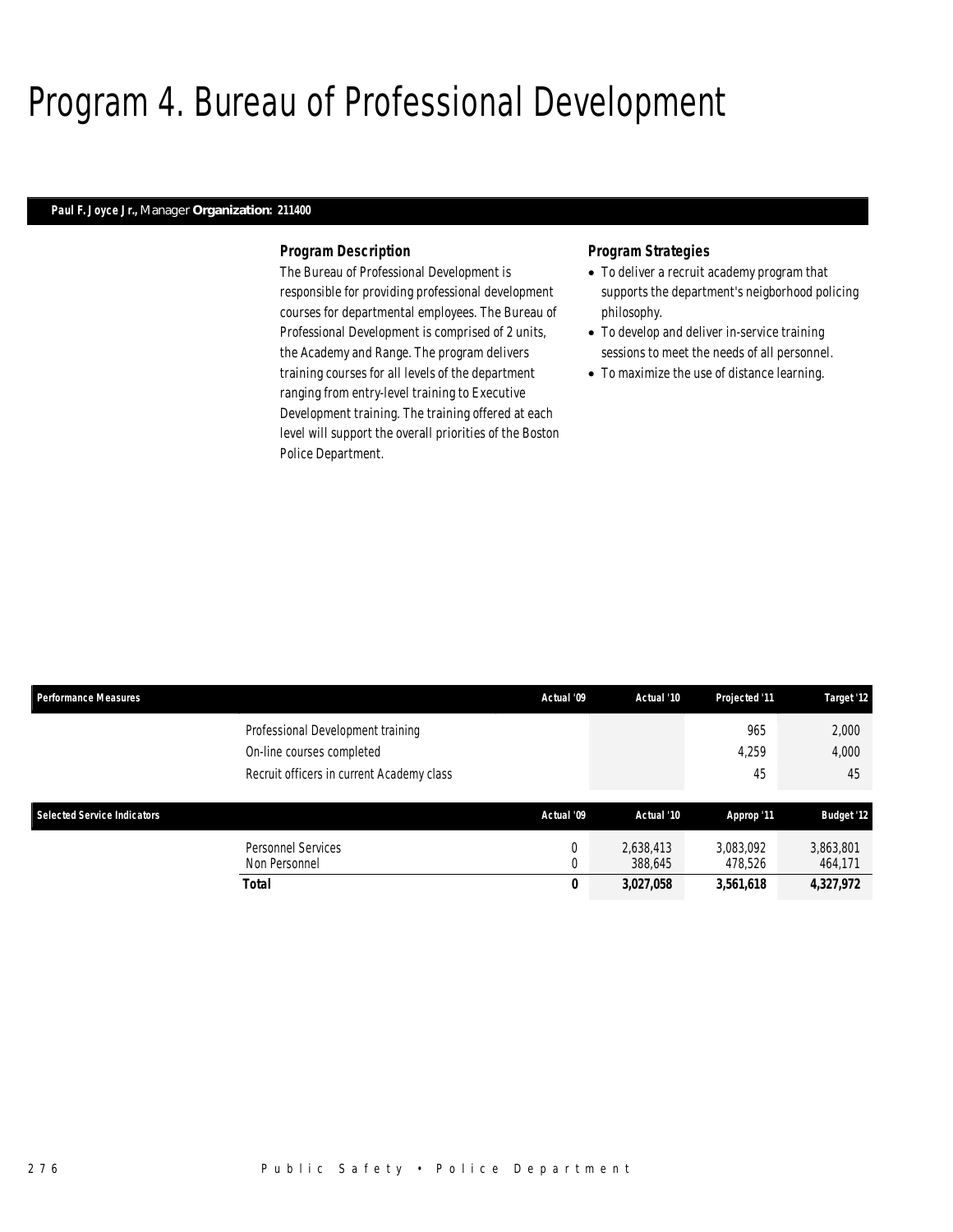## Program 5. Bureau of Field Services

### *William B. Evans, Manager Organization: 211500*

#### *Program Description*

The Bureau of Field Services has primary responsibility for the delivery of police services throughout the City of Boston. The program includes all personnel assigned to the eleven police districts, Special Operations Division, Field Support Division, Special Events Management, and Emergency Preparedness. Also assigned to this program are the Neighborhood Crime Watch Program, Officer Friendly Program, Senior Service Officer, and the Paid Details Assignment Unit.

- To prevent and reduce violence and crime.
- To promote pedestrian and vehicular safety.

| <b>Performance Measures</b>        |                                                                         | Actual '09               | Actual '10               | Projected '11            | Target '12               |
|------------------------------------|-------------------------------------------------------------------------|--------------------------|--------------------------|--------------------------|--------------------------|
|                                    | <b>Homicides</b><br>Motor vehicle accidents<br>Number of walk-and-talks | 57<br>10.577             | 54<br>10,708             | 61<br>11.142<br>107.096  | 61<br>11.142<br>200,000  |
|                                    | Pedestrian fatalities involving motor vehicle<br>accidents              | 8                        | 5                        |                          |                          |
|                                    | Pedestrian-involved accidents<br>Total arrests                          | 758<br>23,038            | 764<br>18,000            | 770<br>15,782            | 770<br>15.782            |
| <b>Selected Service Indicators</b> |                                                                         | Actual '09               | Actual '10               | Approp '11               | <b>Budget '12</b>        |
|                                    | <b>Personnel Services</b><br>Non Personnel                              | 141,834,958<br>2,074,374 | 138,596,829<br>1,888,768 | 139,697,308<br>2,563,906 | 138,227,310<br>2,539,919 |
|                                    | <b>Total</b>                                                            | 143,909,332              | 140,485,597              | 142,261,214              | 140,767,229              |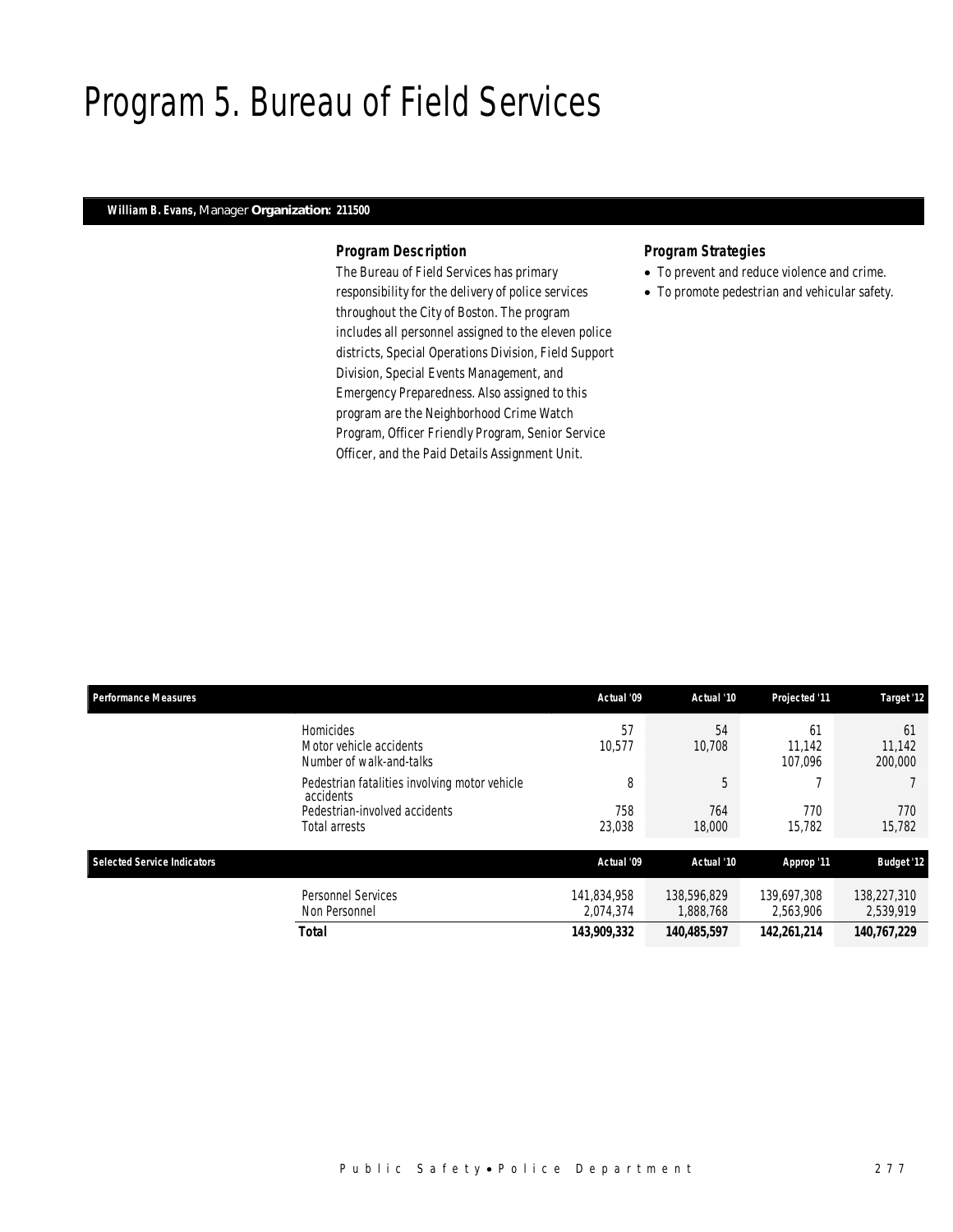## Program 6. Bureau of Professional Standards

#### *Kenneth Fong, Manager Organization: 211600*

#### *Program Description*

The Bureau of Professional Standards is responsible for the administrative investigation of all police misconduct, including violations of law, additionally completing background investigations on all new employees to the department, and internally auditing the various units and departments within the Boston Police. The Bureau is also responsible for handling corruption prevention programs within the City of Boston as well as proactive and reactive investigations. The Bureau of Professional Standards is comprised of the Internal Affairs Division and the Anti-Corruption Division. The Internal Affairs Division houses the Internal Investigations Unit, the Audit and Review Unit and the Recruit Investigations Unit.

#### *Program Strategies*

• To improve levels of community trust in police services through thorough investigations into allegations of police misconduct.

| <b>Performance Measures</b> |                                                                    | Actual '09            | Actual '10           | Projected '11        | Target '12           |  |
|-----------------------------|--------------------------------------------------------------------|-----------------------|----------------------|----------------------|----------------------|--|
|                             | Externally generated complaints<br>Internally generated complaints | 76<br>63              | 123<br>61            | 179<br>42            | 179<br>42            |  |
| Selected Service Indicators |                                                                    | Actual '09            | Actual '10           | Approp '11           | <b>Budget '12</b>    |  |
|                             | Personnel Services<br>Non Personnel                                | 11,628,536<br>583.764 | 8.226.557<br>154,638 | 5,858,584<br>119.675 | 5,827,318<br>114,785 |  |
|                             | Total                                                              | 12,212,300            | 8,381,195            | 5,978,259            | 5,942,103            |  |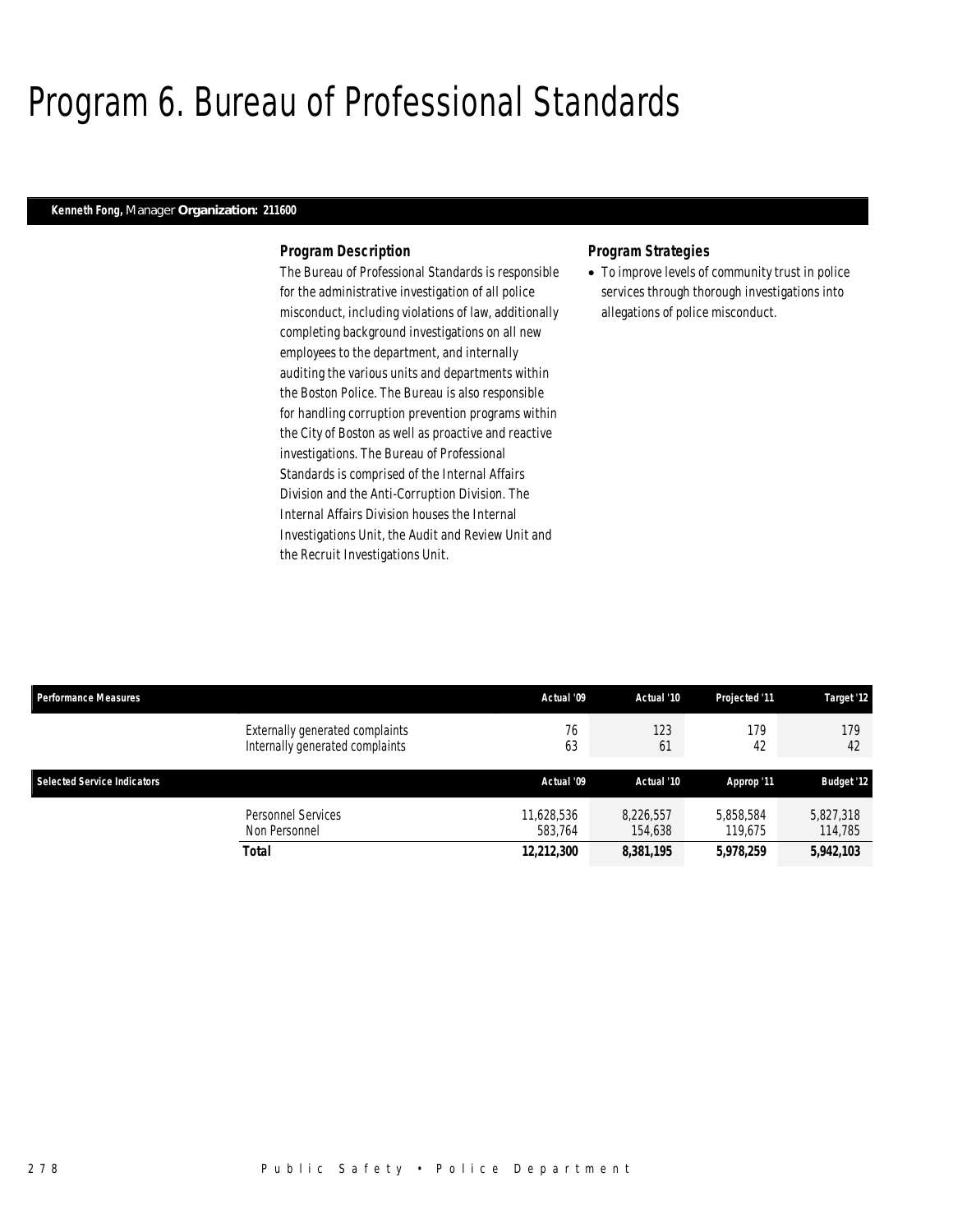## Program 7. Bureau of Investigative Services

#### *Bruce A. Holloway, Manager Organization: 211700*

#### *Program Description*

The Bureau of Investigative Services is responsible for providing investigative and forensic technical support to all victims, witnesses and crime prevention units of the department. The Bureau of Investigative Services will be comprised of the Major Case Division and the Criminal Investigative Division. The program coordinates all specialized units (e.g. homicide, sexual assault, drug control, domestic violence district detectives), and the general investigative units (e.g. auto theft, fugitive, fraud and missing person/exploited children and also includes the Community Disorders Unit).

- To maximize the number of incidents cleared.
- To provide investigative expertise, support, and technical assistance in responding to and conducting investigations which contribute to the identification, apprehension, and prosecution of criminal offenders.

| <b>Performance Measures</b>        |                                                                                                                                                       | Actual '09                                         | Actual '10                                         | Projected '11                             | Target '12                                |
|------------------------------------|-------------------------------------------------------------------------------------------------------------------------------------------------------|----------------------------------------------------|----------------------------------------------------|-------------------------------------------|-------------------------------------------|
|                                    | Part 1 Crime clearance rate<br>Part 1 Crimes - Property<br>Part 1 Crimes - Total<br>Part 1 Crimes - Violent<br>Part 1 Crimes cleared<br>Part 2 Crimes | 18<br>22.289<br>28.809<br>6,520<br>4,956<br>34,725 | 19<br>20.613<br>26,707<br>6,094<br>5,074<br>41,766 | 16<br>19.752<br>25,162<br>5,410<br>39,559 | 18<br>19.752<br>25,162<br>5,410<br>39,559 |
|                                    | Shootings - Fatal<br>Shootings - Non fatal                                                                                                            | 47<br>279                                          | 39<br>176                                          | 55<br>203                                 | 55<br>203                                 |
| <b>Selected Service Indicators</b> |                                                                                                                                                       | Actual '09                                         | Actual '10                                         | Approp '11                                | <b>Budget '12</b>                         |
|                                    | <b>Personnel Services</b><br>Non Personnel                                                                                                            | 57,600,916<br>811.214                              | 56,768,819<br>884,774                              | 47.229.922<br>632,363                     | 46,486,697<br>586,629                     |
|                                    | <b>Total</b>                                                                                                                                          | 58,412,130                                         | 57,653,593                                         | 47,862,285                                | 47,073,326                                |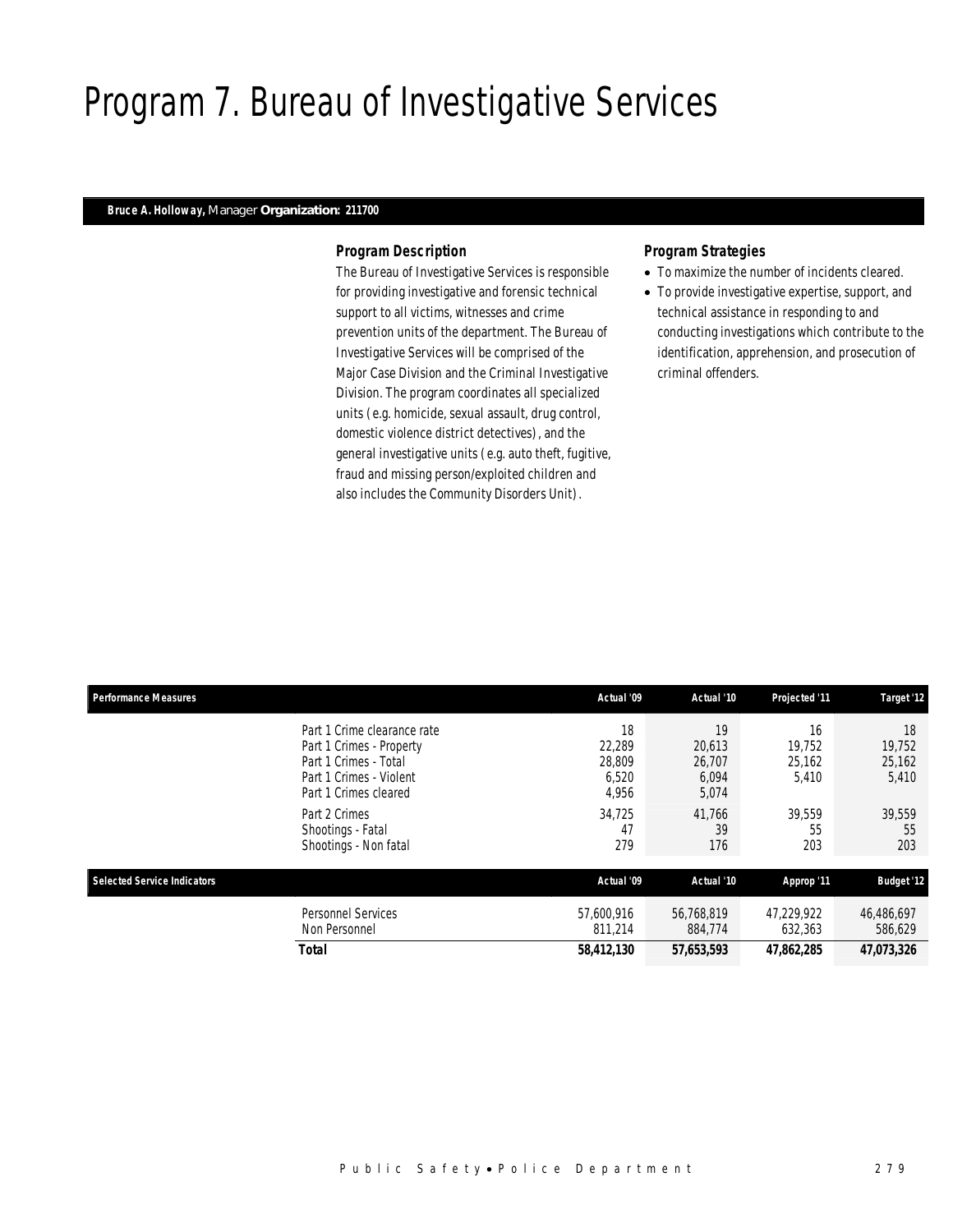## Program 8. Bureau of Intelligence & Analysis

#### *Paul A. Fitzgerald, Manager Organization: 211900*

#### *Program Description*

It is the mission of the Bureau of Intelligence and Analysis, through the Boston Regional Intelligence Center, to gather information from all sources in a manner consistent with the law and to analyze that information to provide tactical and/or strategic intelligence on the existence, identities, and capabilities of criminal suspects and enterprises generally and, in particular, to further crime prevention and enforcement objectives/priorities identified by the Boston Police Department as well as the communities comprising the Urban Area Security Initiative (UASI): Brookline, Somerville, Quincy, Revere, Chelsea, Winthrop, Cambridge, and Everett. The Bureau of Intelligence and Analysis is comprised of two Divisions, the Homeland Security Division and the Criminal Intelligence and Analysis Division; with an overarching coordination responsibility of being the Boston Regional Intelligence Center and the Department of Homeland Security designated urban fusion center for the Boston UASI region.

| <b>Selected Service Indicators</b>  | Actual '09 | Actual '10          | Approp '11 | <b>Budget '12</b> |
|-------------------------------------|------------|---------------------|------------|-------------------|
| Personnel Services<br>Non Personnel |            | 2.612.962<br>19,850 | 2,827,046  | 2,762,192         |
| Total                               | 0          | 2,632,812           | 2,827,046  | 2,762,192         |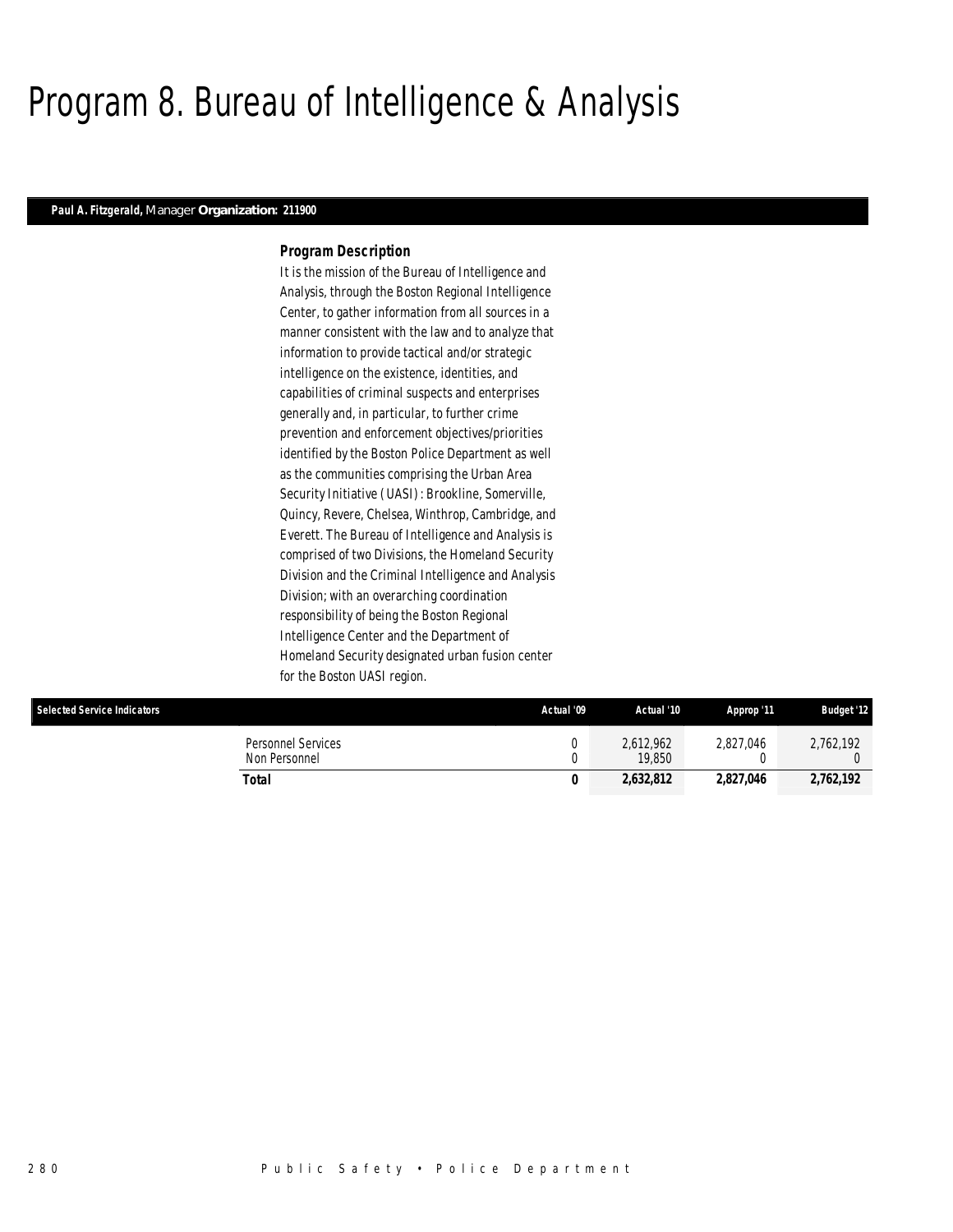## External Funds Projects

*ARRA – Beth Israel* 

#### *Project Mission*

Funded by the National Institute of Health, and passed through to BPD from Beth Israel Deaconess Medical Center, funds were utilized to provide BRIC data on violent incidents, call data and drug arrests for possession and trafficking, for the ten year period 1999-2008. This information was supplied to Dr. Robert Lipton for the purpose of providing information needed for The Geography of Violence and Alcohol in Boston grant that was awarded to Beth Israel Deaconess Medical Center.

#### *ARRA - COPS Hiring Recovery Program (CHRP)*

#### *Project Mission*

Ì

The CHRP will retain 50 sworn officer positions for 3 years, which were otherwise scheduled for lay off as a result of recent economic conditions. Officers funded under the CHRP will allow the department to continue, as well as expand, its data driven, collaborative community oriented initiatives on a citywide basis, so as to have the greatest impact on violence while also improving community trust. Our goal extends to the institutionalization of the principles of problem solving and community policing so that patrol officers embody these principles as part of their daily policing activities. The City of Boston is responsible for maintaining CHRP funded positions for at least one additional year beyond the award period (year four).

*ARRA - Edward Byrne Memorial Competitive Civilian Hiring Grant* 

#### *Project Mission*

This American Recovery and Reinvestment Act (ARRA) grant from the U.S. Department of Justice will allow the department to hire and retain 9 critical civilian positions. In response to critical gaps in service resulting from hiring freezes and pending lay-offs, the BPD is utilizing funds to fill intelligence analysis gaps in the Boston Regional Intelligence Center (BRIC), gaps in data driven program development, district-based crime analysis and performance measurement in the Office of Research and Development. The department is also maintaining investigative support, patrol outreach, and training by retaining two compositors in the Multi-Media Unit and filling in gaps in training delivery by hiring one Distance Learning Director in the Academy.

*ARRA - Justice Assistance Grant* 

#### *Project Mission*

This American Recovery and Reinvestment Act (ARRA) grant from the U.S. Department of Justice, allowed the department to retain approximately 50 sworn officers who were scheduled to be laid off. The Boston Police officers are assigned across the various neighborhoods of Boston on foot, bicycles or as a rapid response in emergency situations. These officers serve a critical function to the department in achieving its community policing mission in each of Boston's neighborhoods. Lay-offs would have seriously impacted proven effective programs at both the district and citywide level such as the Safe Street Teams Initiative and various District-based gang prevention collaborative efforts. The grant expires in FY11.

*ARRA - Massachusetts Municipal Police Services Staffing Grant* 

#### *Project Mission*

This American Recovery and Reinvestment Act (ARRA) grant from the U.S. Department of Justice through the Executive Office of Public Safety and Security, allowed the department to retain 9 Civilian Community Service Offices (CSO's). These functions are critical to the Boston police department's ability to provide specialized community services. The CSO works directly in the districts acting as a liaison between the community and the police officers. The grant expired in FY11.

*Abuse in Later Life Training Project* 

#### *Project Mission*

Funded by the Office of Violence Against Women and passed through Jane Doe, Inc. for the purpose of providing training to investigators and detectives around increased knowledge and response to domestic violence, sexual assault, stalking, and dating violence in later life.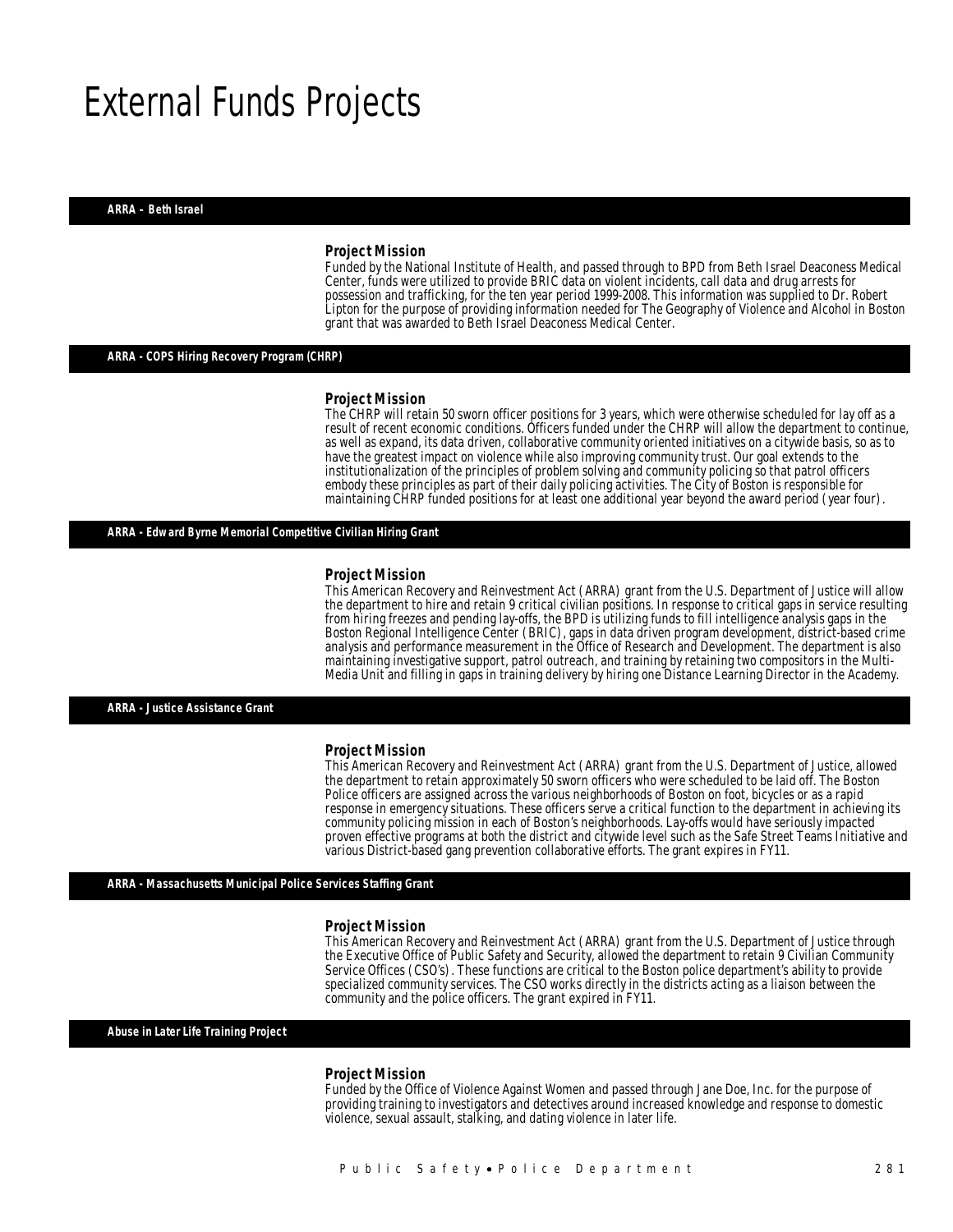Funding from the U.S. Department of Justice, Bureau of Justice Assistance is provided to implement a multijurisdictional and multi-disciplinary task force on human trafficking that will work to improve identification, investigation, rescue and services in cases of human trafficking in the Boston area.

#### *Boston Multi-cultural Advocacy Support Project*

#### *Project Mission*

Funded by the Office of Violence Against Women, Grants to Encourage Arrest Policies and Enforcement of Protection Orders Program for the purpose of supporting civilian advocates and civilian victim advocates at the Family Justice Center providing crisis intervention, referrals, and safety plans imperative to adequately respond to domestic violence.

*Buffer Zone Protection Project* 

#### *Project Mission*

Funded by the U.S. Department of Homeland Security (DHS), through the Executive Office of Public Safety and Security for the purpose of developing Vulnerability Reduction Purchasing Plans to reduce the Nation's vulnerability to terrorism and deny the use of U.S. critical infrastructure and key resources.

*Charles E. Shannon Community Safety Initiative award* 

#### *Project Mission*

Funded by the Executive Office of Public Safety and Security in partnership with proven successful faith and community based organizations and city agencies for focused Prevention, Intervention and Suppression support services to youth at risk or involved in gang related activity in hopes of reducing gun and gang related violence in hot spot areas of city.

#### *Child Abuse Unit Training Project*

#### *Project Mission*

Î

Funding provided by the Massachusetts Department of Social Services for the Boston Police Department's Child Abuse Unit Training Project. Grant expired in FY10.

*Child Passenger Safety Project* 

#### *Project Mission*

Funded through the Executive Office of Public Safety and Security allowing the department the ability to purchase and distribute federally-approved child passenger safety seats.

*Cold Case Project* 

#### *Project Mission*

Funds are provided by the U.S. Department of Justice, National Institute of Justice. This funding will allow the department to significantly increase the number of unsolved cold homicide cases identified and reviewed for DNA evidence, enhance the Crime Lab's capacity to analyze cold case evidence through a cold case analyst, and will improve the department's ability to pursue cold case investigations to prosecution.

*Comprehensive Community Safety Initiative Family Strengthening Project* 

#### *Project Mission*

Funded through U.S. Department of Justice, Office of Juvenile Justice and Delinquency Prevention. Funding was used for Family focused intervention in the following areas: research evaluation from a local academic partner, direct services including a family support facilitator from a community service organization and a project coordinator responsible for managing several components of the project including the documentation reporting of the process and findings. Grant expired in FY11.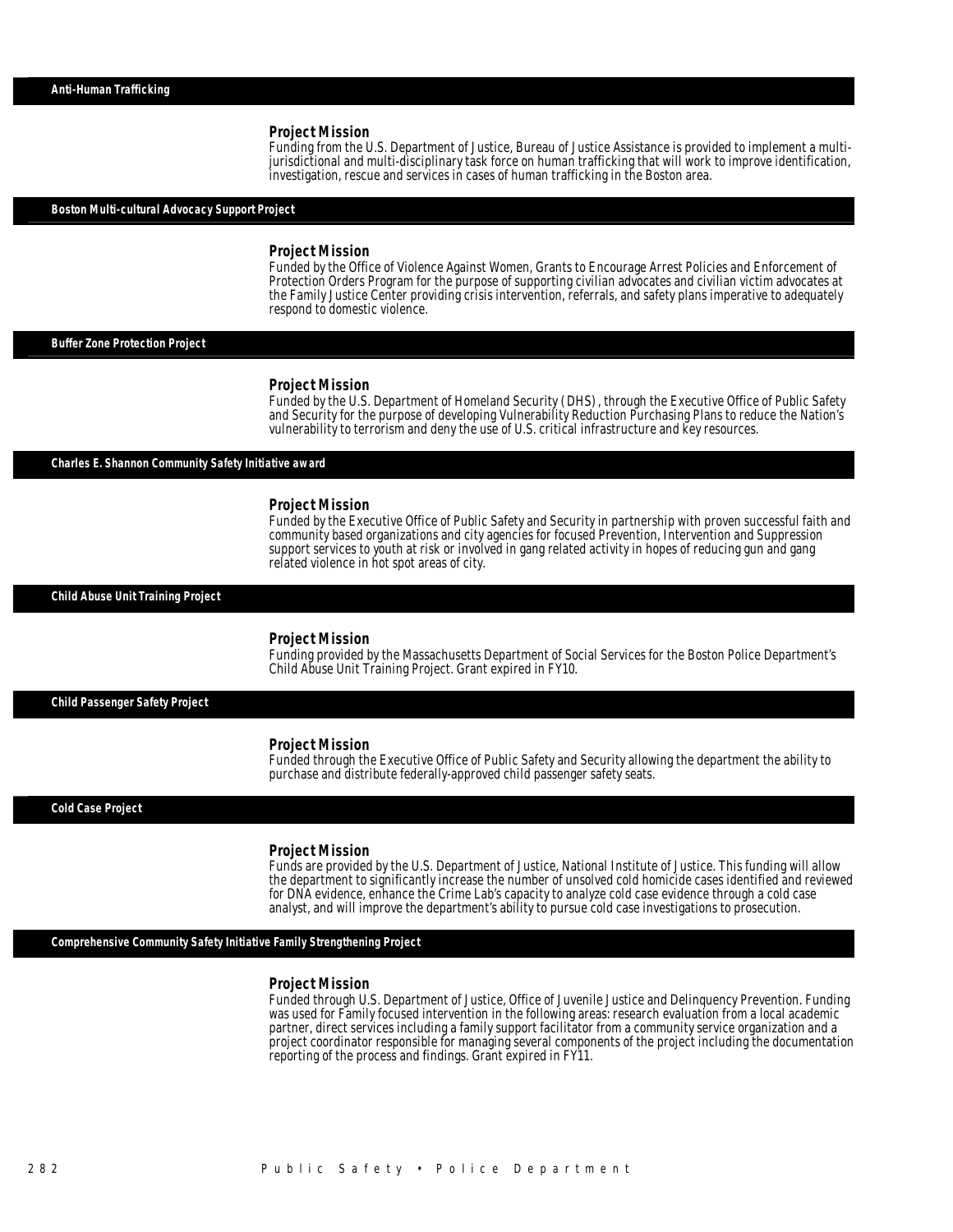Funded by the U.S. Department of Justice, Office of Community Oriented Policing. This funding supports a partnership between Boston Police Department (BPD) and Boston Public Schools (BPS) for a comprehensive school safety and security program that emphasizes the coordinated assessment of needs and joint responsibility for the well-being of students and faculty in and around school grounds. ĺ

#### *Creating A Culture of Integrity*

#### *Project Mission*

Funding was provided by the U.S. Department of Justice, Office of Community Oriented Policing Services (COPS). This grant was intended to create an innovative and comprehensive training curriculum for police officers in the department's Use of Force policy. Funds were used for development of the curriculum based on best practices nationally.

#### *DCU - Multi-Juristional Drug Task Force*

#### *Project Mission*

Funding was provided by Edward H. Byrne Memorial Justice Assistance through the Executive Office of Public Safety. This grant supported the BPD Multi-jurisdictional Drug Task Force in working with other law enforcement partners in identifying drug hot spots, designing enforcement strategies and implementing/assessing enforcement operations to stop drug trafficking in and around Boston.

*Department of Mental Health Jail Diversion Program* 

#### *Project Mission*

Funded by the MA Department of Mental Health, this grant allows for a Boston Emergency Services Team (BEST) clinician to be housed in the BPD District B-2 station. This position gives B2 officers and the BPD Street Outreach Team direct clinician access for assistance with emotionally disturbed individuals, ideally decreasing the likelihood of these individuals being arrested.

*DNA Laboratory Initiative* 

#### *Project Mission*

The project is funded by the U.S. Department of Justice, National Institute of Justice. This grant is intended to focus resources on solving old homicide and sexual assault cases where there is no suspect identified - "cold cases". Funds are being used for overtime for detectives to further investigate these cases, and for criminalists to process evidence (DNA testing, etc.). Funds are also used to purchase supplies necessary for DNA testing of evidence in these cases. 

*Estate of Jean Fink* 

#### *Project Mission*

Mrs. Jean Fink has bequeathed to the Boston Police Department funding for the purchase of bicycles for 100 new recruits and for a contract to provide maintenance on the purchased bicycles.

#### *G.R.E.A.T.*

#### *Project Mission*

The funding for the G.R.E.A.T. program was provided by the Department of Justice, Bureau of Justice Assistance. The G.R.E.A.T. Program aims to prevent youth from becoming involved with gangs and criminal activity associated with gang involvement. This was a multi-year project that started January 1, 2004. Funding ended in FY10.

*Herman Goldstein Award* 

#### *Project Mission*

This award honors Excellence in Problem-Oriented Policing in support of continued crime data analysis and the development and implementation of residential breaking and entering reduction strategies.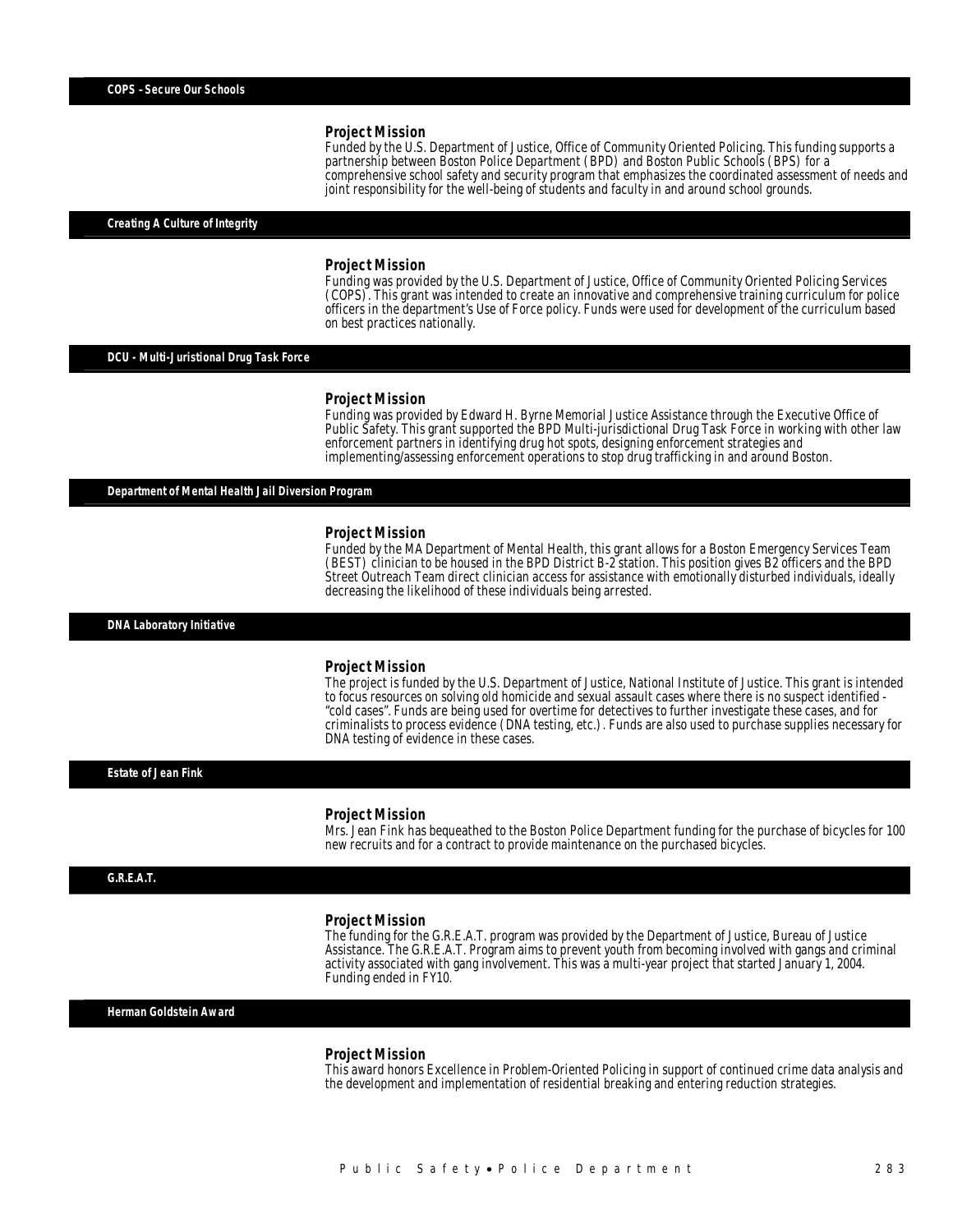Funded by the U.S. Department of Justice, Bureau of Justice Assistance through the Executive Office of Public Safety and Security in support of the Boston Police Department's Homicide Unit Gang-Related Victim Services Advocate providing information and services for victims' families and any witnesses to these crimes. The grant expired in FY10.

#### *Internet Crimes Against Children Program*

#### *Project Mission*

Funded by the U.S. Department of Justice, Office of Juvenile Justice Delinquency Prevention, this program improves local capacity to identify child victims of commercial sexual exploitation and youth at risk for such exploitation, and also provides services and support to them. 

*Justice and Mental Health Expansion Project* 

#### *Project Mission*

Funded by the U.S. Department of Justice, Bureau of Justice Assistance, these funds allow the BPD to expand on its collaborative partnership with the Boston Emergency Services Team through increased services for persons in need of mental health assistance and training for police officers in the event of an encounter with such persons.

#### *Juvenile Assistance Grant (JAG)*

#### *Project Mission*

The grant was awarded by the U.S. Department of Justice, Bureau of Justice Assistance. These funds provide for the continuation of several successful initiatives, including: Domestic Violence Advocacy at the District Level, the Youth Service Providers Network, Crime and Intelligence Analysis, Research and Analysis Capacity at the Youth Violence Strike Force, Strategic Planning and Policy Analysis, and Improving Crime Reporting Capabilities.

#### *Mass Youth and Strategic Gang Crime Initiative*

#### *Project Mission*

Funding by the U.S. Department of Justice, Bureau of Justice Assistance funding allowed the Youth Violence Strike Force and the BPD School Police Unit to continue the successful Operation Homefront and Operation Night Life Initiative. These initiatives are a comprehensive strategy that balances the elements of prevention, intervention and enforcement. Funding ended in FY10.

*National Violent Death Reporting Grant (aka Injury Surveillance Project)* 

Î

#### *Project Mission*

Funded by the Department of Public Health, this grant funds BPD staff to pull data on violent death cases (defined as all homicides, suicides, deaths of undetermined intent and firearm deaths of any intent) and transfer this information to the Injury Surveillance Program.

#### *Office of Violence Against Women*

#### *Project Mission*

Funding is provided by the U.S. Department of Justice, Office of Violence Against Women. These funds are used to coordinate and more broadly utilize domestic violence advocacy resources to provide culturally responsive advocacy services to victims presenting at Dorchester Municipal Court, the Suffolk County Family Justice Center (SCFJC), four Boston Police district stations, the Asian Task Force Against Domestic Violence (ATASK) and/or the Association of Haitian Women in Boston (AFAB).

#### *OJJDP- Opportunities to Reduce Recidivism*

#### *Project Mission*

Funded by the U.S. Department of Justice, Office of Juvenile Justice Delinquency Prevention, earmarked funds provided for YSPN social worker support through a subcontract with Boys & Girls Clubs of Boston and additional support services for the Human Trafficking Unit, Operation Homefront and Operation NightLight Initiatives.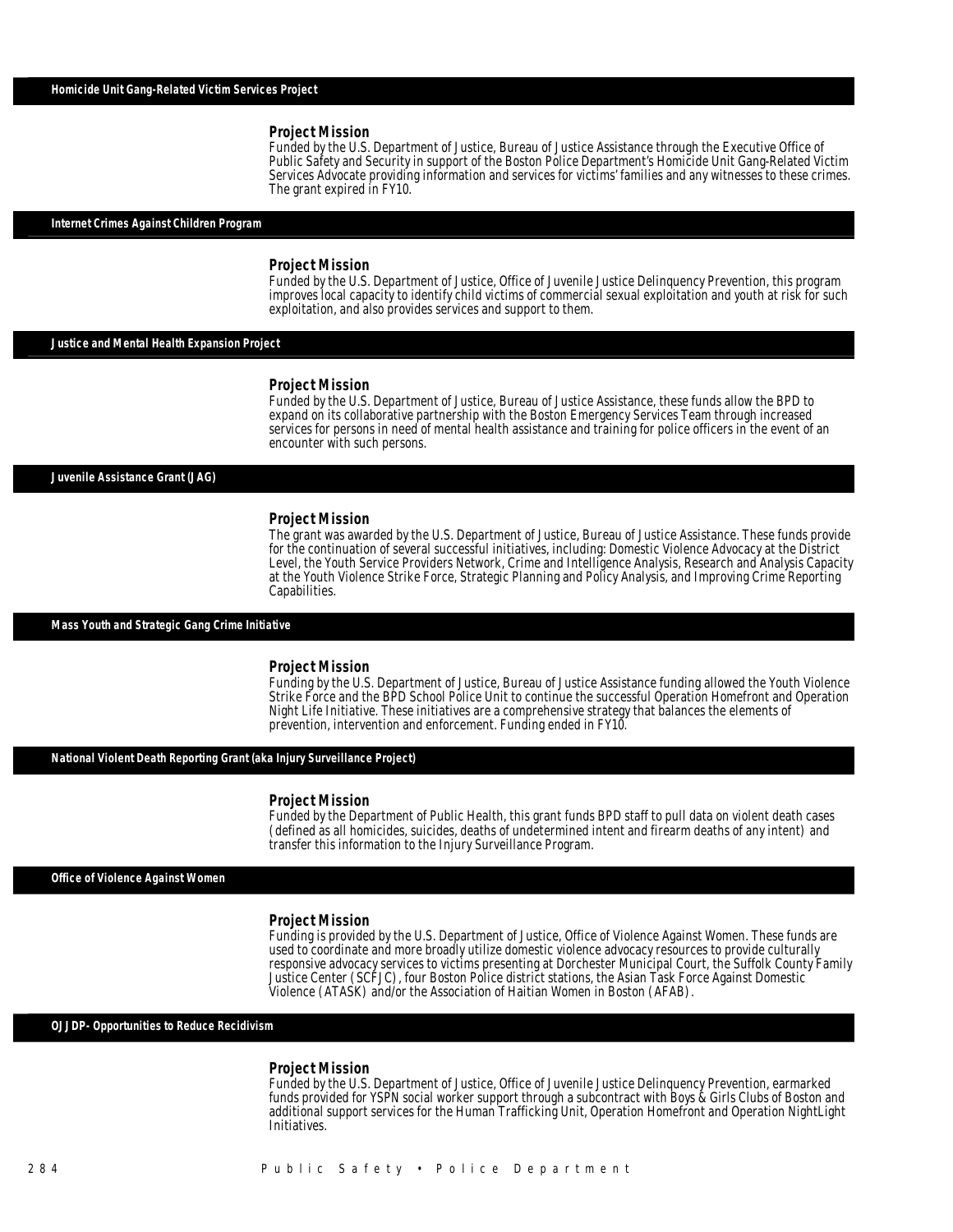Funding for this project was provided by the U.S. Department of Justice through the Office of the Attorney General. This grant was intended to be used to disrupt illegal drug trafficking in Grove Hall. Funds were used by the Drug Control Unit to support overtime for investigations, surveillance, and intervention efforts.

#### *Paul Coverdell National Forensic Grant*

#### *Project Mission*

This grant was awarded by the U.S. Department of Justice, National Institute of Justice programs. Funds are utilized to hire a vendor who provides LIMS services and items based on a comprehensive assessment and best suited to the Boston Police Department.

*Port Security Grant* 

#### *Project Mission*

Funded by the U.S. Department of Homeland Security, this grant supports the security of Boston's waterfront through the acquisition of new engines for two Boston Police Department Harbor Patrol vessels (the Guardian and the Protector) and ensure proper maintenance of these new engines as well as the Harbor Patrol's SAFE boat over the course of the grant period.

*Predictive Policing Program* 

#### *Project Mission*

Funded by the U.S. Department of Justice, Bureau of Justice Assistance, in partnership with University of Massachusetts at Boston (UMB), funds will be utilized to support competent analytical and evaluation research support capability to design and monitor the predictive policing models as they are developed and implemented.

*Project Safe Neighborhood Program* 

#### *Project Mission*

Funded by the Suffolk County District Attorneys' Office in support of gang and gun reduction strategies and activities in identified hotspot areas of the city. Grant ended in FY09.

#### *Proper Storage and Disposal of Prescription Drugs Grant*

#### *Project Mission*

Funded through the MA Department of Public Health and passed through Health Resources in Action, funds received as sub-awards through local partners (the South Boston Hope and Recovery Coalition, the Jamaica Plain Coalition Tree of Life, and the Charlestown Substance Abuse Coalition) support officer presence at three prescription drug disposal events and officer oversight of the destruction of received medications.

*Public Safety Answering Point (PSAP)-Emergency* 

#### *Project Mission*

Funded by the Executive Office of Public Safety and Security-State 911 Department funds will provide upgrade support to the Boston Police Department 911 Center.

*Regional Community Policing Initiative* 

#### *Project Mission*

Funding for the program was provided by the U.S. Department of Justice, Office of Community Oriented Policing (COPS). This program served as the model for a new strategy of professional education in moral decision making and integrity that includes citizens, civilians, and other stakeholders and emphasized new areas of knowledge, skills and techniques required to successfully practice, manage and serve as partners in the delivery of community policing. Upon expiration, the grant was directly awarded to Northeastern University.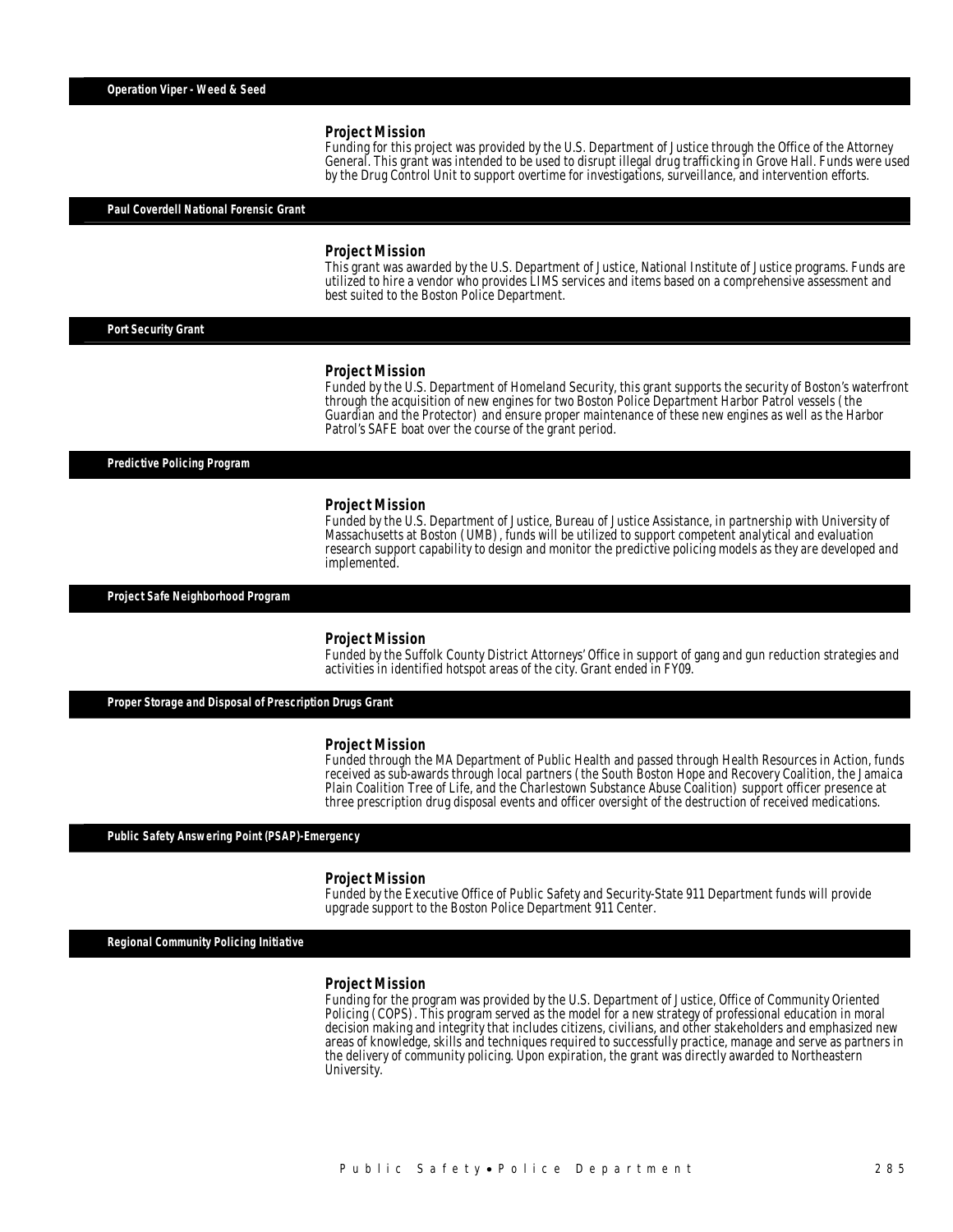Funded by the Executive Office of Public Safety and Security, for the purpose of covering overtime for the Boston Police Department Youth Violence Strike Force and School Police Unit to allow for the continuation of Operation Homefront, Operation Night Light and Operation S.C.R.I.P.T.

*Same Cop Same Neighborhood* 

#### *Project Mission*

Funding was provided by the Commonwealth of Massachusetts, Executive Office of Public Safety, Programs Division. This program supported community policing which is an integral part of combating crime and improving the quality of life within the City of Boston. The program had been funded since 1994. All funding is subject to annual appropriation by the Legislature and annual award of funds by the Programs Division. Funding has not been received since FY10.

*Boston Reentry Initiative* 

#### *Project Mission*

Funded by the U.S. Department of Justice, Bureau of Justice Assistance, this award supports the continuation and enhancement of services delivered through the Boston Reentry Initiative, through the provision of Case Manager-Mentor support, subsidized employment and vocational training, transitional housing, and other services.

*Smart Policing Evidence-Based Law Enforcement Program* 

#### *Project Mission*

Funded by the U.S. Department of Justice, Bureau of Justice Assistance for the purpose of the evaluation and invigoration of people and place based initiatives through data-driven evidence-based approach to a crime problem or criminogenic circumstance in their jurisdiction.

*Stanton Foundation* 

#### *Project Mission*

The Stanton Foundation award funded walking beat officers to patrol the Ronan Dog Park providing a secure environment during the Animal Rescue League events while also addressing quality of life and crime issues while engaging in the development of relationships and interaction with residents.

*SETB Training Grant* 

#### *Project Mission*

Funded by the Executive Office of Public Safety and Security-State 911 Department for the continuation of training support services for the Boston Police Department 911 Center staff, Boston Fire Department and Emergency Medical Services.

*Traffic Enforcement Safety Program* 

#### *Project Mission*

Funded by the Executive Office of Public Safety and Security's Highway Safety Division. This funding allows law enforcement agencies the ability to conduct high visibility safety enforcement mobilizations and is used for the purchase of traffic enforcement-related equipment and materials.

*Underage Alcohol Enforcement Grant* 

#### *Project Mission*

Funded through the Executive Office of Public Safety and Security for the purpose of directed patrols, compliance checks and sting operations within the designated areas of high concentrations of college students. Districts D-4 and D-14 conduct various compliance checks in addition to placing undercover officers in participating liquor stores noted for their high sales to college students in the area.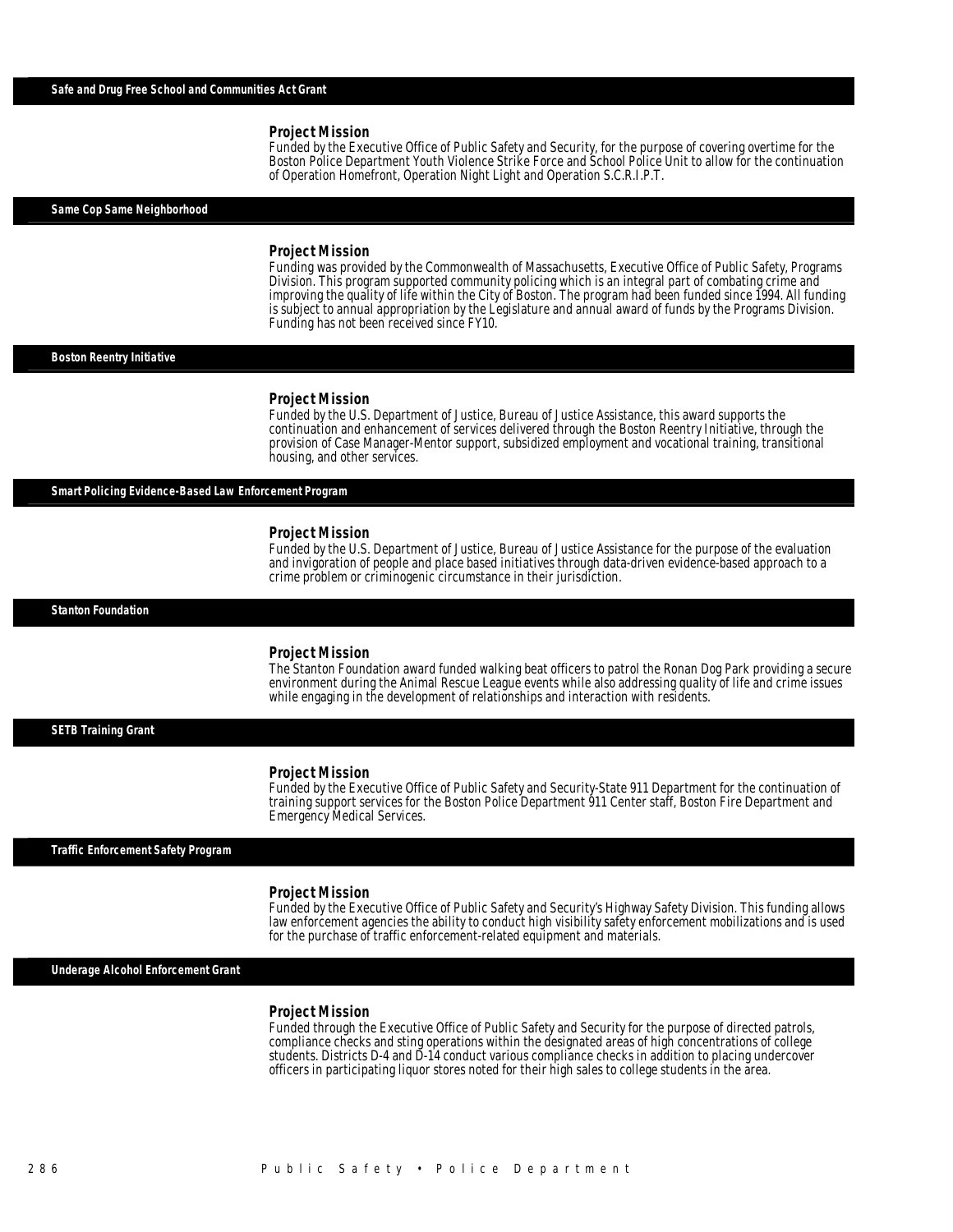Funded by the Office of Violence Against Women, pass thru the Executive Office of Public Safety and Security. Funds will support a Civilian Domestic Violence Advocate who will provide referrals to shelters and assistance with obtaining restraining orders, safety planning, service referral, and assistance in navigating the criminal justice process, and advocacy for victims of domestic violence.

### *Violence Prevention Among School Aged Youth*

#### *Project Mission*

Funding by the Executive Office of Public Safety and Security Safe and Drug Free Schools and Communities Act allowed the BPD's Youth Violence Strike Force (YVSF) and the School Police Unit (SPU) in collaboration with Boston School Police, using a balance of prevention, intervention and enforcement, to continue Operation Homefront, Operation Night Light and Operation S.C.R.I.P.T.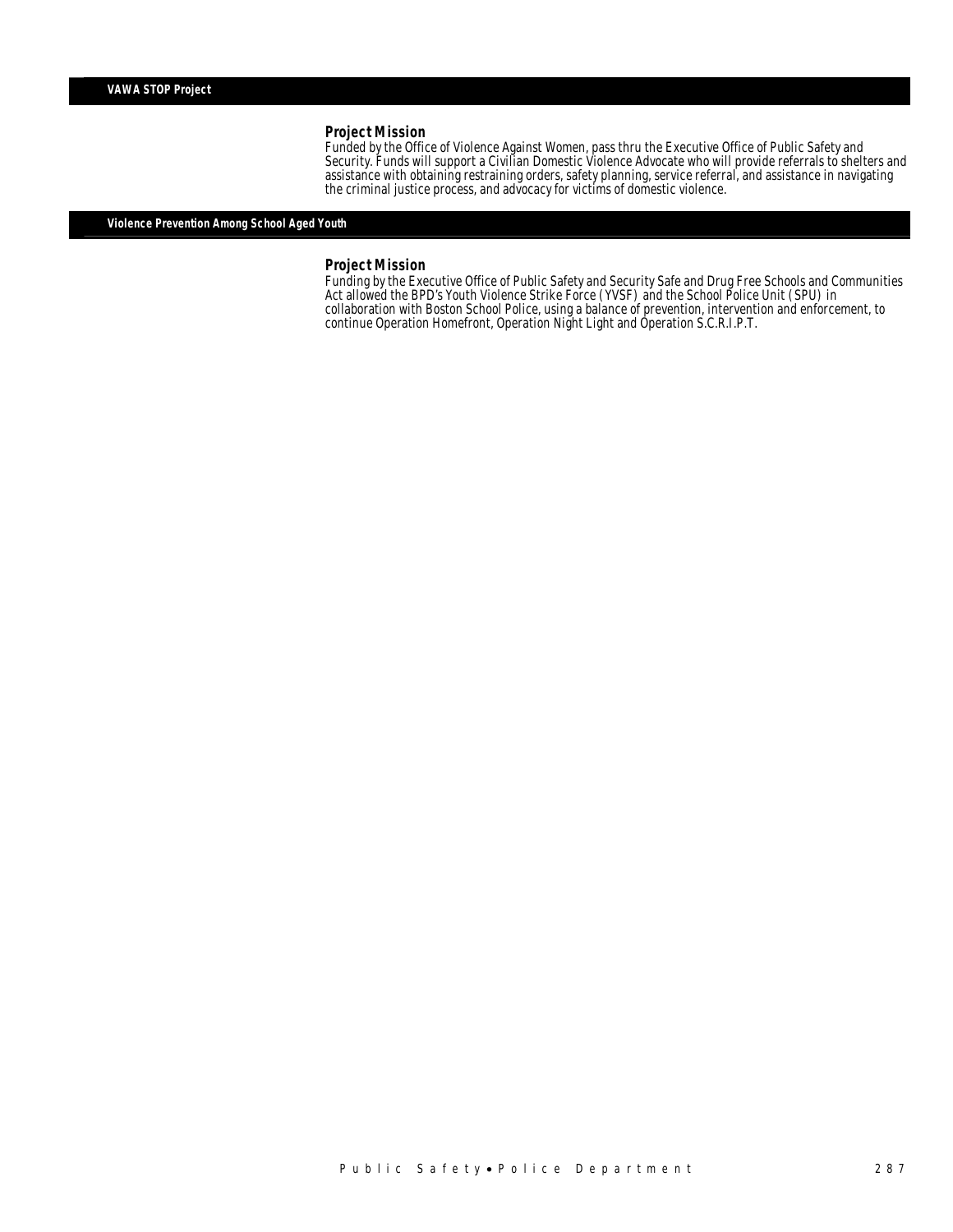## Police Department Capital Budget

### *Overview*

Capital investment in modern police facilities and information technology systems remain a priority in FY12 in order to continually enhance the Police Department's capacity to protect and serve the communities of Boston.

## *FY12 Major Initiatives*

- Complete the construction of a new U.S. Green Building Council LEED certified Area B-2 Station in Dudley Square, Roxbury.
- Begin construction of interior renovations to Area C-11 station in Dorchester.
- The Public Safety Technology initiative continues with the implementation of a new Computer Aided Dispatch system, Laboratory Information System, and Incident Tracking System.
- Begin construction for renovations to the Police Training Academy in Hyde Park.

| <b>Capital Budget Expenditures</b> |                         | Total Actual '09 | Total Actual '10 |            | <b>Estimated '11 Total Projected '12'</b> |
|------------------------------------|-------------------------|------------------|------------------|------------|-------------------------------------------|
|                                    |                         |                  |                  |            |                                           |
|                                    | <b>Total Department</b> | 5,467,148        | 6,063,716        | 10.675.000 | 6,848,765                                 |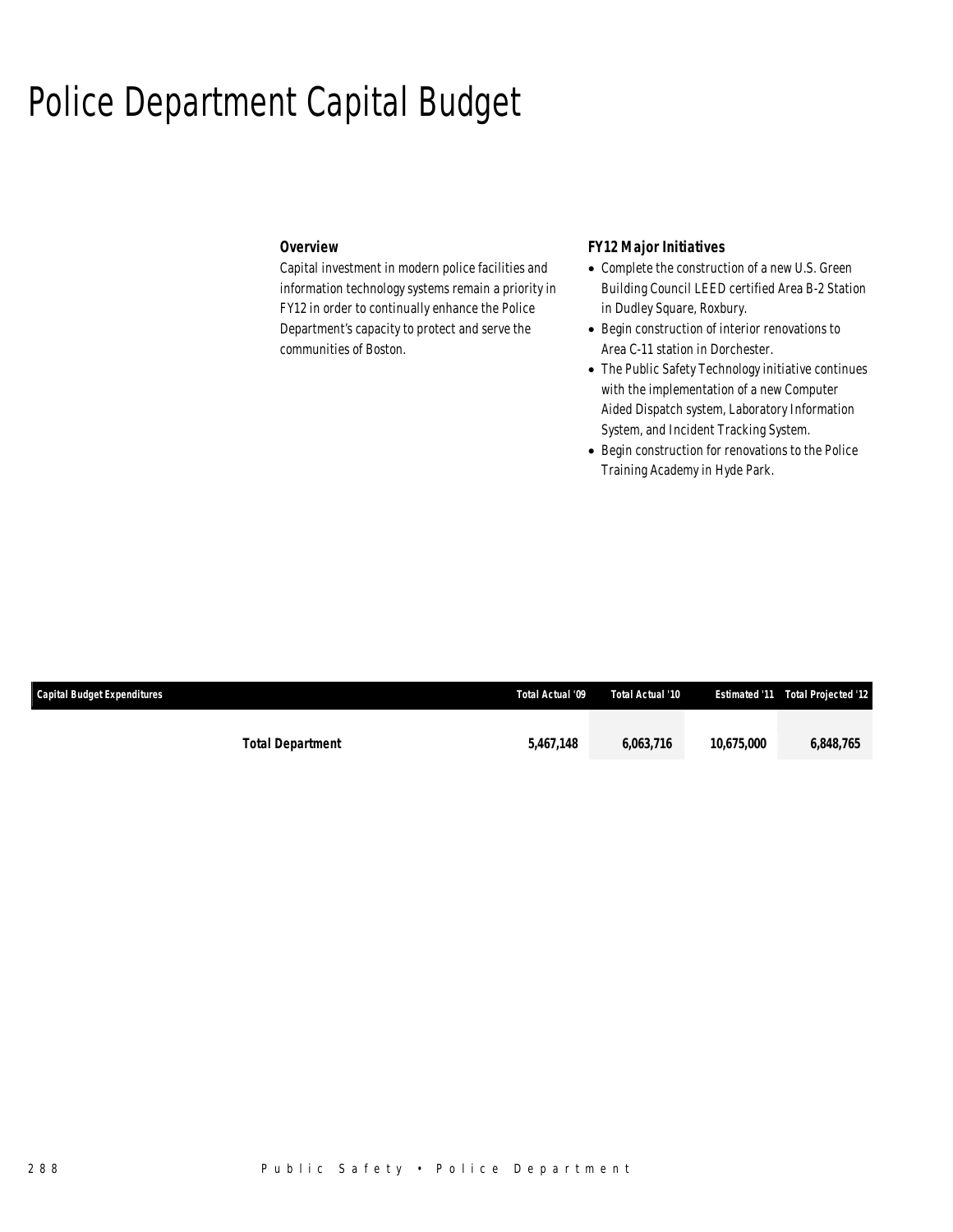#### *AREA A-7 STATION*

### *Project Mission*

Replace roof and waterproof exterior masonry. *Managing Department,* Construction Management *Status,* To Be Scheduled *Location,* East Boston *Operating Impact,* No

| <b>Authorizations</b>                    |           |             |             |                |           |
|------------------------------------------|-----------|-------------|-------------|----------------|-----------|
|                                          |           |             |             | Non Capital    |           |
| Source                                   | Existing  | <b>FY12</b> | Future      | Fund           | Total     |
| City Capital                             | 1,860,000 | 0           | 0           | $\overline{0}$ | 1,860,000 |
| Grants/Other                             | 0         | $\Omega$    | 0           | 0              | 0         |
| Total                                    | 1,860,000 | 0           | $\mathbf 0$ | 0              | 1,860,000 |
| <b>Expenditures (Actual and Planned)</b> |           |             |             |                |           |
|                                          | Thru      |             |             |                |           |
| Source                                   | 6/30/10   | <b>FY11</b> | <b>FY12</b> | FY13-16        | Total     |
| City Capital                             | 104.436   | $\theta$    | 100,000     | 1.655.564      | 1,860,000 |
| Grants/Other                             | 0         | $\Omega$    |             |                | 0         |
| Total                                    | 104,436   | 0           | 100,000     | 1,655,564      | 1.860.000 |
|                                          |           |             |             |                |           |

#### *AREA B-2 STATION*

#### *Project Mission*

Design and construction of a new U.S. Green Building Council LEED certified district police station in Dudley Square.

*Managing Department,* Construction Management *Status,* Complete *Location,* Roxbury *Operating Impact,* Yes

| <b>Authorizations</b> |                                          |            |             |             |             |            |
|-----------------------|------------------------------------------|------------|-------------|-------------|-------------|------------|
|                       |                                          |            |             |             | Non Capital |            |
|                       | Source                                   | Existing   | <b>FY12</b> | Future      | Fund        | Total      |
|                       | City Capital                             | 20,000,000 | 0           | 0           | 0           | 20,000,000 |
|                       | Grants/Other                             | 0          | 0           | 0           | 0           | 0          |
|                       | Total                                    | 20,000,000 | $\Omega$    | 0           | 0           | 20,000,000 |
|                       | <b>Expenditures (Actual and Planned)</b> |            |             |             |             |            |
|                       |                                          | Thru       |             |             |             |            |
|                       | Source                                   | 6/30/10    | <b>FY11</b> | <b>FY12</b> | FY13-16     | Total      |
|                       | City Capital                             | 6.071.491  | 10,125,000  | 2,275,453   | 1.528.056   | 20,000,000 |
|                       | Grants/Other                             |            |             |             |             | 0          |
|                       | Total                                    | 6.071.491  | 10.125.000  | 2.275.453   | 1.528.056   | 20,000,000 |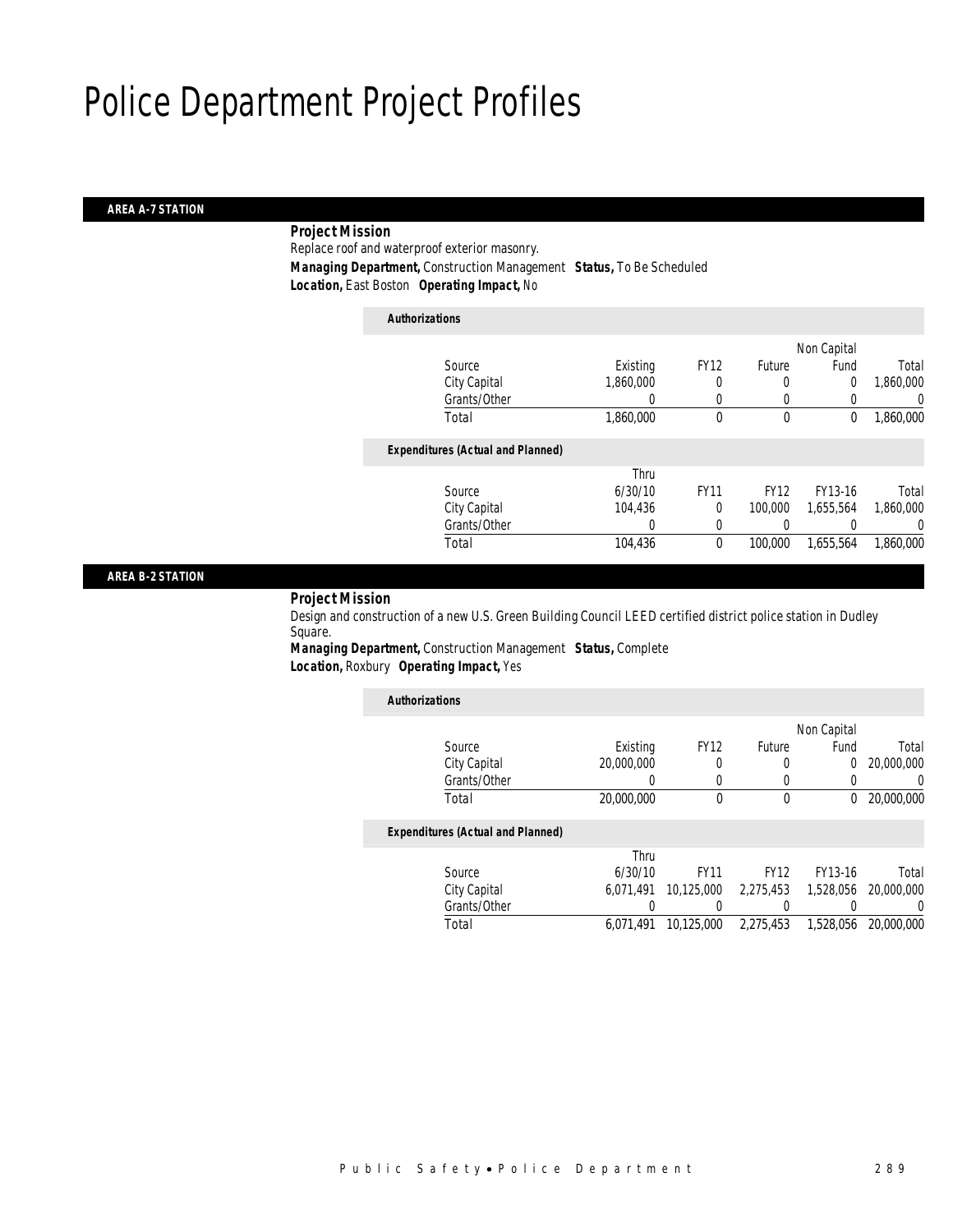#### *AREA C-11 STATION*

### *Project Mission*

Replace the roof. Renovate cell block and booking areas. Upgrade public bathrooms and front entrance to improve access for persons with disabilities. Install a backflow preventer and upgrade the fire alarm system. *Managing Department,* Construction Management *Status,* In Design *Location,* Dorchester *Operating Impact,* No

| <b>Authorizations</b>                    |           |             |             |                |                  |
|------------------------------------------|-----------|-------------|-------------|----------------|------------------|
|                                          |           |             |             | Non Capital    |                  |
| Source                                   | Existing  | <b>FY12</b> | Future      | Fund           | Total            |
| City Capital                             | 4,000,000 | 0           | 0           | $\overline{0}$ | 4,000,000        |
| Grants/Other                             | 0         | 0           | 0           | 0              | 0                |
| Total                                    | 4,000,000 | 0           | $\mathbf 0$ | 0              | 4,000,000        |
| <b>Expenditures (Actual and Planned)</b> |           |             |             |                |                  |
|                                          | Thru      |             |             |                |                  |
| Source                                   | 6/30/10   | <b>FY11</b> | <b>FY12</b> | FY13-16        | Total            |
| City Capital                             | 36.125    | 250,000     | 2.073.312   | 1,640,563      | 4,000,000        |
| Grants/Other                             | 0         | 0           |             |                | $\left( \right)$ |
| Total                                    | 36.125    | 250,000     | 2.073.312   | 1.640.563      | 4.000.000        |

#### *AREA C-6 STATION ROOF REPLACEMENT*

*Project Mission* 

Replace roof, replace exterior wall and window sealants. *Managing Department,* Construction Management *Status,* New Project *Location,* South Boston *Operating Impact,* No

| <b>Authorizations</b>                    |          |             |             |             |         |
|------------------------------------------|----------|-------------|-------------|-------------|---------|
|                                          |          |             |             | Non Capital |         |
| Source                                   | Existing | <b>FY12</b> | Future      | Fund        | Total   |
| City Capital                             | O        | 315,000     |             | 0           | 315,000 |
| Grants/Other                             |          |             |             |             | 0       |
| Total                                    | 0        | 315,000     | $\theta$    | $\Omega$    | 315,000 |
| <b>Expenditures (Actual and Planned)</b> |          |             |             |             |         |
|                                          | Thru     |             |             |             |         |
| Source                                   | 6/30/10  | <b>FY11</b> | <b>FY12</b> | FY13-16     | Total   |
| City Capital                             | 0        | 0           | 0           | 315,000     | 315,000 |
| Grants/Other                             | O        | 0           |             |             | 0       |
| Total                                    | 0        | $\theta$    | 0           | 315,000     | 315,000 |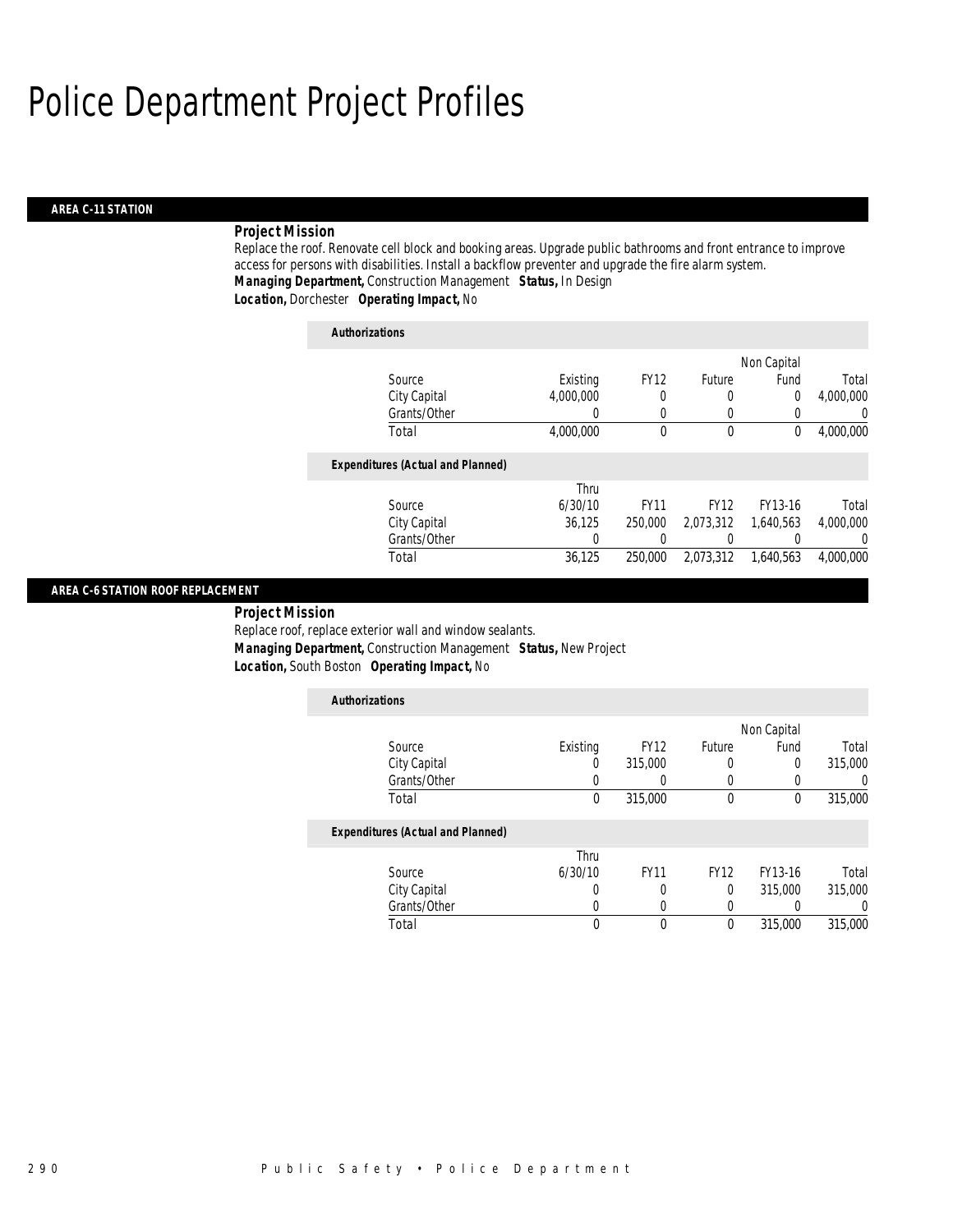#### *CRITICAL FACILITY REPAIRS*

### *Project Mission*

A critical repair fund to be used for emergency repairs to police facilities including roofs, windows, masonry, electrical and HVAC systems.

*Managing Department,* Police Department *Status,* Annual Program

*Location,* Citywide *Operating Impact,* No

### *Authorizations*

|                                          |          |             |             | Non Capital |          |
|------------------------------------------|----------|-------------|-------------|-------------|----------|
| Source                                   | Existing | <b>FY12</b> | Future      | Fund        | Total    |
| City Capital                             | 350,000  | 0           | 0           | 0           | 350,000  |
| Grants/Other                             |          |             | 0           |             | $\Omega$ |
| Total                                    | 350,000  | $\theta$    | 0           | $\theta$    | 350,000  |
| <b>Expenditures (Actual and Planned)</b> |          |             |             |             |          |
|                                          | Thru     |             |             |             |          |
| Source                                   | 6/30/10  | <b>FY11</b> | <b>FY12</b> | FY13-16     | Total    |
| City Capital                             | 70.566   | 100,000     | 100,000     | 79.434      | 350,000  |
| Grants/Other                             | 0        |             |             |             | 0        |
| Total                                    | 70,566   | 100,000     | 100,000     | 79,434      | 350,000  |
|                                          |          |             |             |             |          |

### *GUN RANGE AT MOON ISLAND*

### *Project Mission*

Design and construction of a facility to support administrative and training requirements including appropriate environmental mitigation.

*Managing Department,* Construction Management *Status,* To Be Scheduled

|                |             |               |             |           | <b>Authorizations</b>                    |
|----------------|-------------|---------------|-------------|-----------|------------------------------------------|
|                | Non Capital |               |             |           |                                          |
| Total          | Fund        | <b>Future</b> | <b>FY12</b> | Existing  | Source                                   |
| 2,800,000      | $\theta$    | 0             | 0           | 2,800,000 | City Capital                             |
| $\overline{0}$ | 0           | 0             | 0           | 0         | Grants/Other                             |
| 2,800,000      | $\theta$    | $\mathbf 0$   | $\Omega$    | 2,800,000 | Total                                    |
|                |             |               |             |           | <b>Expenditures (Actual and Planned)</b> |
|                |             |               |             | Thru      |                                          |
| Total          | FY13-16     | <b>FY12</b>   | <b>FY11</b> | 6/30/10   | Source                                   |
| 2,800,000      | 2,734,686   | 0             | 0           | 65,314    | City Capital                             |
| 0              |             | 0             | 0           | 0         | Grants/Other                             |
| 2,800,000      | 2,734,686   | 0             | 0           | 65.314    | Total                                    |